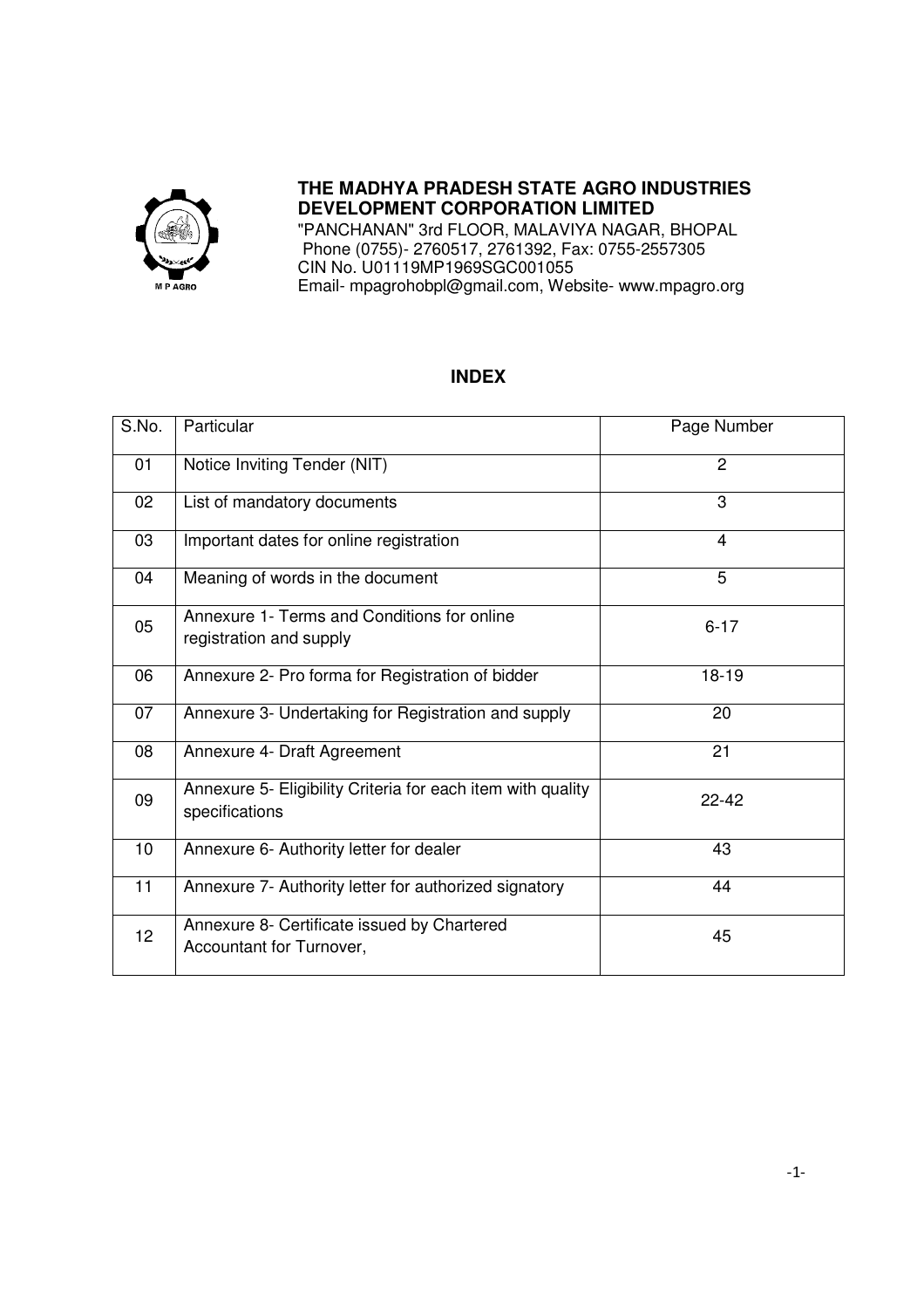

# **THE MADHYA PRADESH STATE AGRO INDUSTRIES DEVELOPMENT CORPORATION LIMITED**

"PANCHANAN" 3rd FLOOR, MALAVIYA NAGAR, BHOPAL Phone (0755)- 2760517, 2761392, Fax: 0755-2557305 CIN No. U01119MP1969SGC001055 Email- mpagrohobpl@gmail.com, Website- www.mpagro.org

#### REF. HO/PO.AA./2022-23/ Dated : 06-04-2022

#### OPEN ENDED

#### ONLINE REGISTRATION OF SUPPLIERS FOR VARIOUS MATERIALS (For Year 2022-23 and 2023-24 and Onwards)

Corporation invites Online applications for Registration of Suppliers in the Prescribed Registration cum Bid Document from the eligible Manufacturer/Importer/Authorized Dealer/Trader (specified against each item under eligibility criterion- Annexure 5) having valid license issued by F.S.S.A.I. and as per norms fixed by the Corporation, for supply of (1)WHITE PLANTATION SUGAR (2) SOYA FLOUR & SOYA GRIT (3) REFINED SOYA BEAN OIL & REFINED PALMOLEIN OIL (VEGETABLE OIL) (4) VITAMIN & MINERAL PREMIX (5) FORTIFIED RICE KERNELS (FRK) (6) MILK POWDER (7) CHANA DAL & MOONG DAL (8) MASALA POWDER (9) DOUBLE FORTIFIED SALT (DFS) (10) LAMINATED FILM (11) HIGH DENSITY POLYETHYLENE (HDPE) WOVEN SACKS (BAGS) AND (12) STEAM COAL (F.S.S.A.I. license not required for items numbers 10, 11 and 12) **up to 31.03.2024** and onwards. Due date of submission of online application along with EMD and Documents fee is 29-04-2022 up to 2.00 PM. For Online Registration please visit www.mptenders.gov.in. The detailed documents and other information can be seen at Corporation's website www.mpagro.org and www.mptenders.gov.in. Updation /Amendments, if any, will be published only on www.mpagro.org. No further notification will be made in the newspapers.

The Registration process is open-ended up to 31.12.2023, interested eligible BIDDERS may follow the procedure as per clause 2.3 of the Documents. Managing Director of the Corporation reserves the right to accept/reject any/all application without assigning any reason thereof.

**\* FIRMS WHO ARE ALREADY REGISTERED WITH THE CORPORATION ARE REQUIRED TO APPLY AGAIN.** 

**MANAGER (POOSHAN AAHAR)**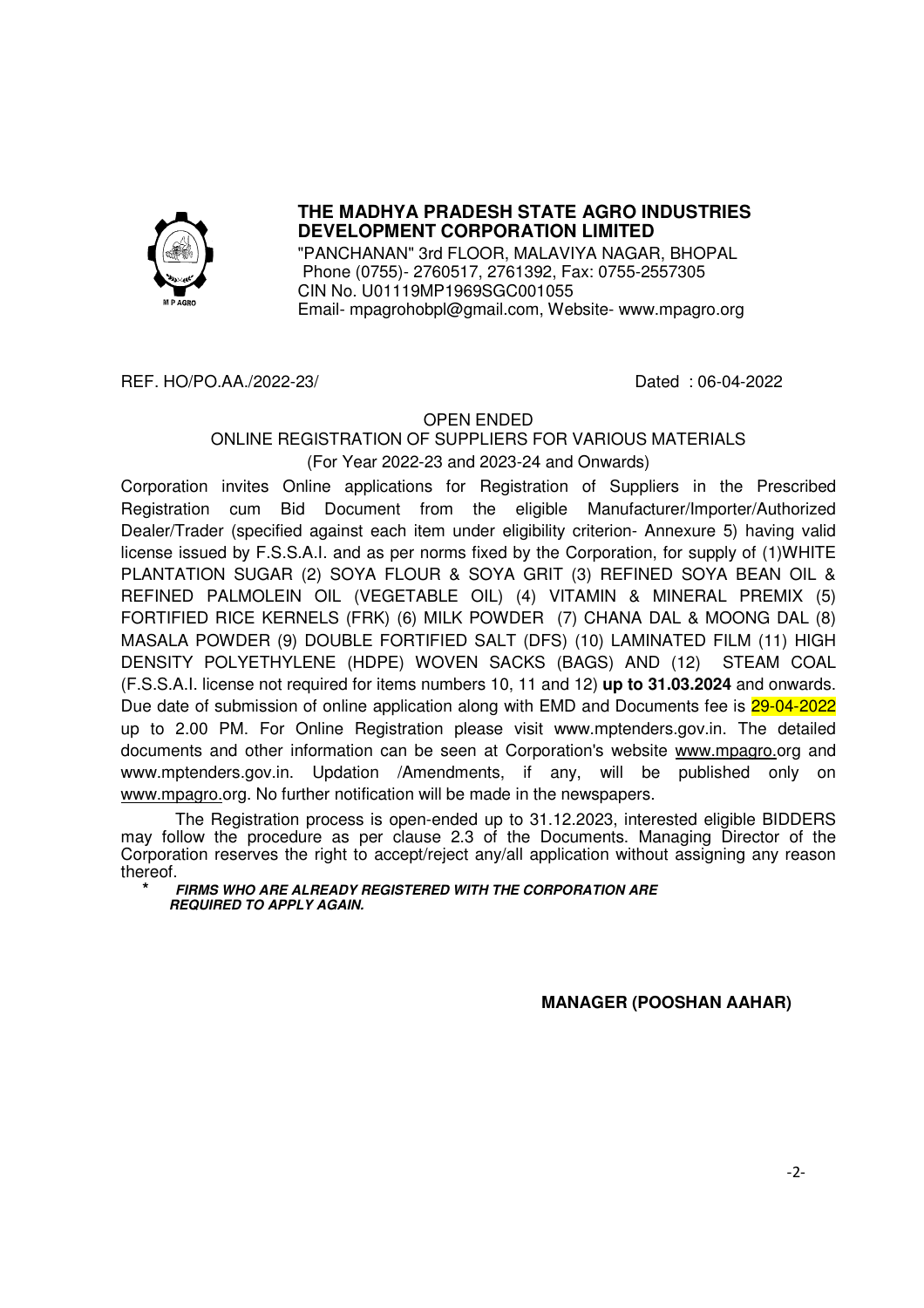## **LIST OF MANDATORY DOCUMENTS TO BE UPLOADED (SELF-CERTIFIED WITH SEAL AND SIGNATURE) FOR ONLINE REGISTRATION**

| S.n.           | Type of documents                                                                                                                                                                                                                                                                                                                                                                                                                                                                                                                                                                                                                                                            |  |  |  |  |
|----------------|------------------------------------------------------------------------------------------------------------------------------------------------------------------------------------------------------------------------------------------------------------------------------------------------------------------------------------------------------------------------------------------------------------------------------------------------------------------------------------------------------------------------------------------------------------------------------------------------------------------------------------------------------------------------------|--|--|--|--|
| $\mathbf{1}$   | <b>Online Registration Document</b>                                                                                                                                                                                                                                                                                                                                                                                                                                                                                                                                                                                                                                          |  |  |  |  |
| $\overline{c}$ | Copy of valid F.S.S.A.I license for manufacturers/importers/authorized                                                                                                                                                                                                                                                                                                                                                                                                                                                                                                                                                                                                       |  |  |  |  |
|                | dealers/traders (showing capacity).*                                                                                                                                                                                                                                                                                                                                                                                                                                                                                                                                                                                                                                         |  |  |  |  |
| $\overline{3}$ | 1. Self Certified copy of Valid license issued by Bureau of Indian<br>Standards (BIS) for Milk Powder (IS MARKED IS: 1165-2002)<br>2. Self Certified copy of Valid license issued by Bureau of Indian<br>Standards (BIS) for Double Fortified Salt (DFS) (IS 16232:2014)*<br>Registration<br>Certificate<br>3. Valid<br>Manufacturing<br>(License/<br>Acknowledgement EM Part II/ IEM Udhyog Adhar) issued by<br>District Trade Industries Centre (DTIC) or Statutory Competent<br>Authority for manufacturing HDPE Bags and Laminated Films<br>4. Registration with MSTC for Steam Coal or Coal junction or any<br>other statutory Competent Authority for trading of Coal. |  |  |  |  |
| $\overline{4}$ | Self Certified Copy of valid ISO 9001-2000 and HACCP or ISO-22000<br>Certificate (where ever required.)*                                                                                                                                                                                                                                                                                                                                                                                                                                                                                                                                                                     |  |  |  |  |
| 5              | Authority letter duly signed by authorized signatory (in case of<br>Limited/Pvt. Ltd. company - resolution of Board of Directors). Not<br>applicable in case of Proprietorship firm if submitted by the proprietor<br>himself.                                                                                                                                                                                                                                                                                                                                                                                                                                               |  |  |  |  |
| 6              | Authority letter for dealer with relevant documents *                                                                                                                                                                                                                                                                                                                                                                                                                                                                                                                                                                                                                        |  |  |  |  |
| $\overline{7}$ | Self Certified Copy of PAN card                                                                                                                                                                                                                                                                                                                                                                                                                                                                                                                                                                                                                                              |  |  |  |  |
| 8              | Self Certified Copy of AADHAAR card of authorized signatory                                                                                                                                                                                                                                                                                                                                                                                                                                                                                                                                                                                                                  |  |  |  |  |
| $\overline{9}$ | Self Certified Copy of GSTN                                                                                                                                                                                                                                                                                                                                                                                                                                                                                                                                                                                                                                                  |  |  |  |  |
| 10             | Self Certified Copy of Balance Sheet and Tax Audit Report (if<br>Applicable) and Income Tax Return (ITR) of relevant year.                                                                                                                                                                                                                                                                                                                                                                                                                                                                                                                                                   |  |  |  |  |
| 12             | Latest GST Return ( of Manufacturer and Authorized Dealer)                                                                                                                                                                                                                                                                                                                                                                                                                                                                                                                                                                                                                   |  |  |  |  |
| 11             | Undertaking for registration on non-judicial stamp paper of Rs. 500/-<br>duly notarized                                                                                                                                                                                                                                                                                                                                                                                                                                                                                                                                                                                      |  |  |  |  |
| 12             | Certificate issued by Chartered Accountant for Turnover (Turnover<br>from the business of Item, for which application for registration is<br>applied) **                                                                                                                                                                                                                                                                                                                                                                                                                                                                                                                     |  |  |  |  |
| 13             | Self Certified Copy of District Trade Industries Centre (DTIC)<br>certificate (where ever required.)                                                                                                                                                                                                                                                                                                                                                                                                                                                                                                                                                                         |  |  |  |  |
| 14<br>۱۵۱۵۰    | Feasibility Report issued by Chartered Engineer / Recognized Govt.<br>Institute of Manufacturing Unit showing manufacturing Capacity and<br>Plant is working in current Position<br>(Not Applicable in Case of Traders i:e Sugar and Coal)                                                                                                                                                                                                                                                                                                                                                                                                                                   |  |  |  |  |

Note:

\* where ever applicable

\*\* *In Case application is Submitted in Open Ended Procedure after September 2022 Turn Over Certificate and Balance Sheet and Tax Audit Report for Year 19-20, 20- 21 & 21-22 has to be submitted. In case if application is submitted after September 2023 above document Report for Year 20-21, 21-22 & 22-23 has to be submitted*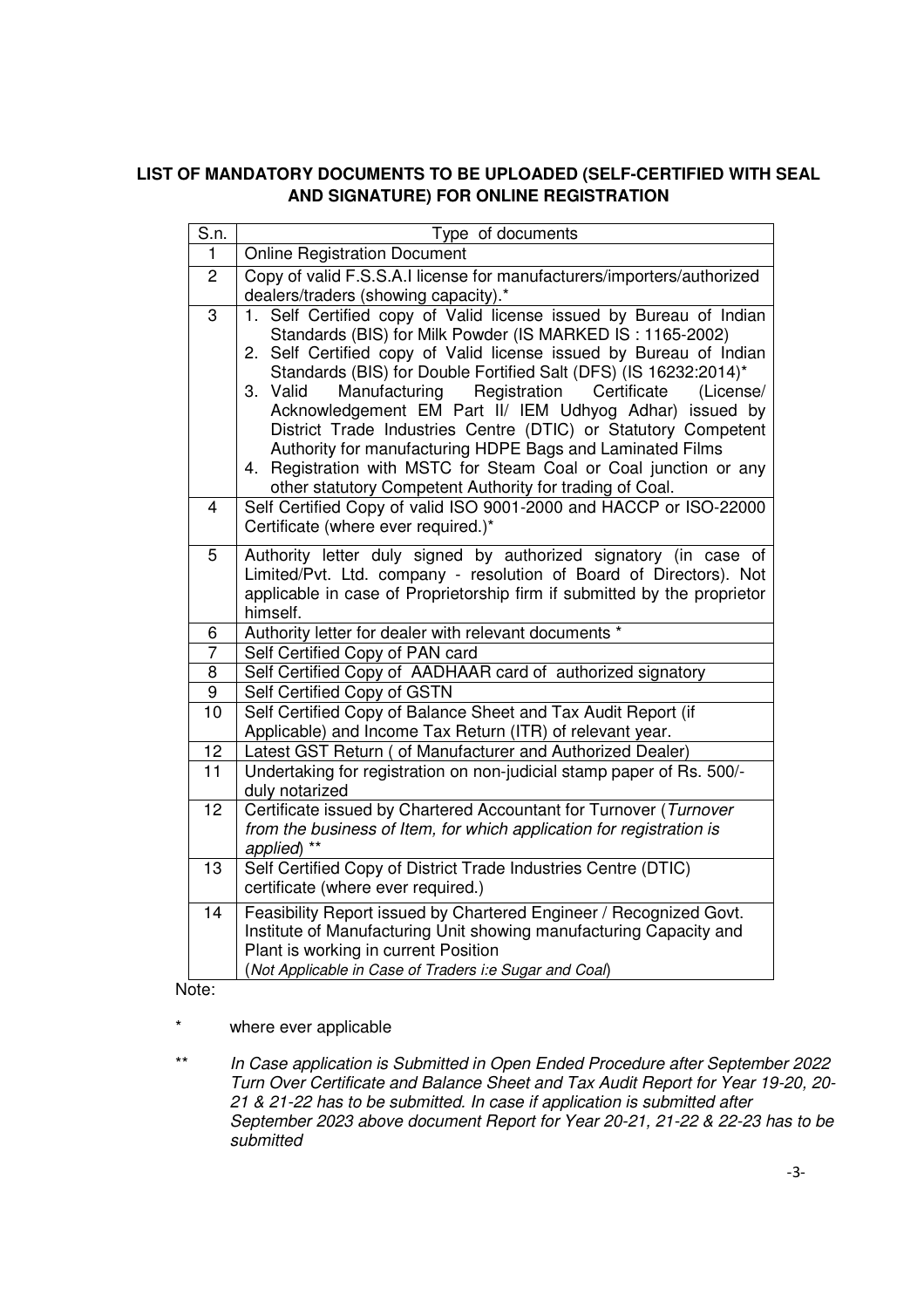

### **THE MADHYA PRADESH STATE AGRO INDUSTRIES DEVELOPMENT CORPORATION LIMITED**

"PANCHANAN" 3rd FLOOR, MALAVIYA NAGAR, BHOPAL Phone (0755)- 2760517, 2761392, Fax: 0755-2557305 CIN No. U01119MP1969SGC001055

Email- mpagrohobpl@gmail.com, Website- www.mpagro.org REF. HO/PO.AA./2022/ Dated : -------04-2022

# **IMPORTANT DATES FOR REGULAR ONLINE REGISTRATION**

| S.<br>No. | <b>Particulars</b>                                                                  | Timeline                                                                                                                                                                                                          |
|-----------|-------------------------------------------------------------------------------------|-------------------------------------------------------------------------------------------------------------------------------------------------------------------------------------------------------------------|
| 01        | Availability of Registration cum Bid<br>Document on website<br>www.mpagro.org       | From 06-04-2022                                                                                                                                                                                                   |
| 02        | Availability of Registration cum Bid<br>Document at website<br>www.mptenders.gov.in | From 07-04-2022                                                                                                                                                                                                   |
| 03        | Pre Bid Meeting                                                                     | On 18-04-2022 at 12.30 PM at Mezzanine floor, Panchanan<br>Building, New Market, Bhopal (In Case of Lockdown Bidders/<br>Applicant may submit their Suggestions/ Comments by email up to<br>18-04-2022 12-00 Noon |
| 04        | Last Date for Uploading                                                             | 29-04-2022 till 02:00 P.M.                                                                                                                                                                                        |
| 05        | Opening of Technical Bids                                                           | On 29-04-2022 at 5.00 A.M.                                                                                                                                                                                        |
| 06        | <b>Contract Duration</b>                                                            | <b>31.03.2024</b> and onwards                                                                                                                                                                                     |

Note:

- 1- If any of the dates mentioned above is declared a holiday, next working day will be considered as the last date for the said activity.
- 2- Financial Bids will be invited separately from the successful Registered Firms after completion of Registration process. This Registration cum Bid document is only limited for the purpose of Registration of suppliers with the Corporation.
- 3- Financial Bid for the Registration process has to be offered by the bidders only for the technical requirement of the Portal. Such financial bids will not be considered.
- 4- Suppliers who are already registered with this Corporation are required to participate again along with Earnest Money Deposit and Documents Fee. (Please note that EMD deposited earlier will be refunded and will not be adjusted)

#### **MANAGER (POSHAN AAHAR)**

#### DISCLAIMER

Though adequate care has been taken in the preparation of this registration document. The bidder should satisfy himself that the document is complete in all respect. Intimation of discrepancy, if any, should be informed to the Corporation before 18-04-2022 up to 12.30 pm. In case of non-receipt of such intimation, it shall be deemed that the Bidder is satisfied that the document is complete in all respects. Information received against any discrepancy (up to due date and time as mentioned above) will be examined and if any amendments required same will be appended with document. If no amendments are required the bidder have no right to raise objection.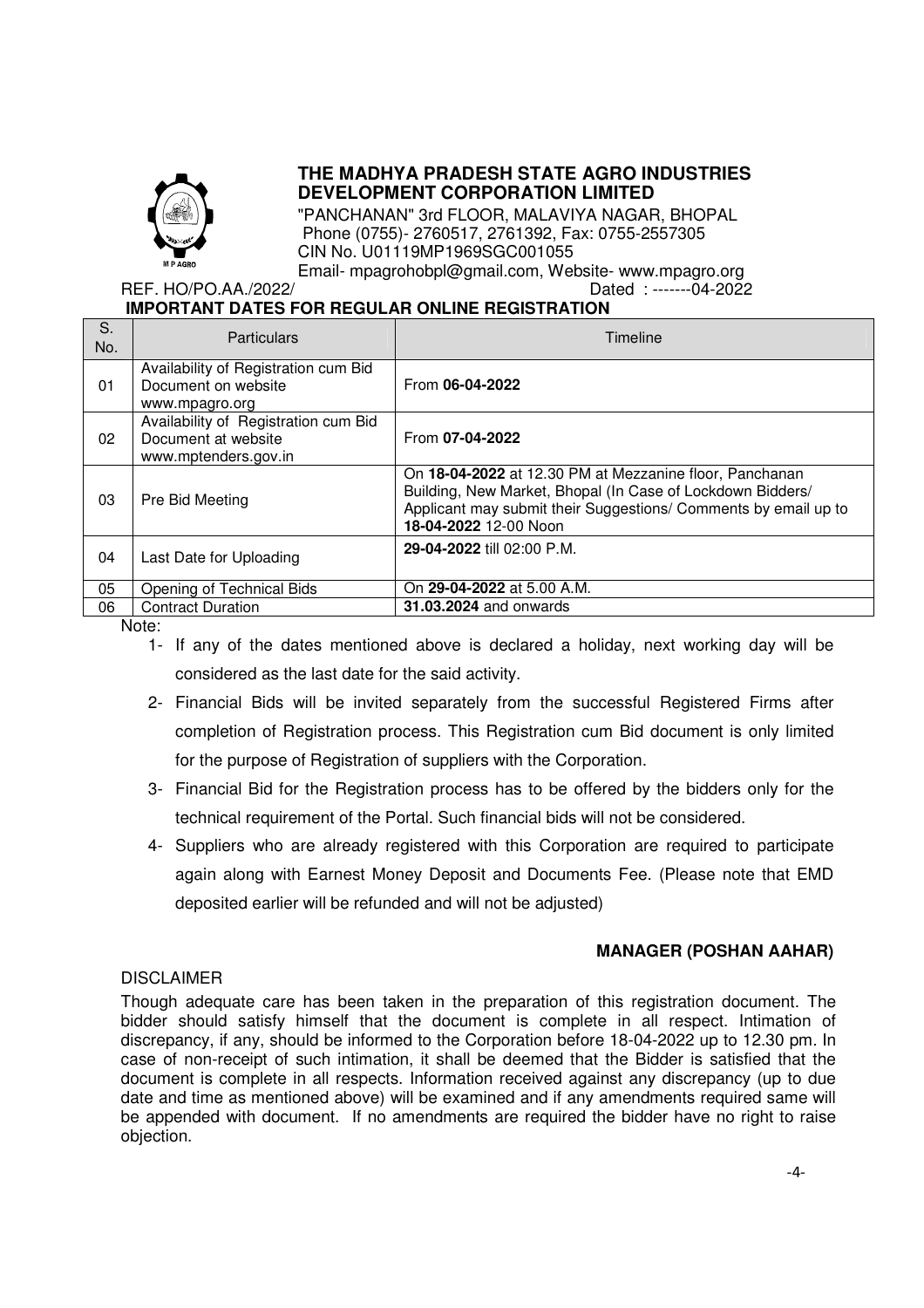#### **THE M.P. STATE AGRO INDUSTRIES DEVELOPMENT CORPORATION LIMITED PANCHANAN, 3RD FLOOR, MALVIYA NAGAR: BHOPAL 462003**

| Word                                                                                                                                                                                            | Meaning                                                                                                                                                                                                                                                              |  |  |  |
|-------------------------------------------------------------------------------------------------------------------------------------------------------------------------------------------------|----------------------------------------------------------------------------------------------------------------------------------------------------------------------------------------------------------------------------------------------------------------------|--|--|--|
| Corporation                                                                                                                                                                                     | M.P. State Agro Industries Development Corporation Ltd.                                                                                                                                                                                                              |  |  |  |
| Office of the Managing Director<br>of the Corporation                                                                                                                                           | Panchanan, 3rd Floor, Malviya Nagar, Bhopal 462003                                                                                                                                                                                                                   |  |  |  |
| Department                                                                                                                                                                                      | Directorate of Women<br>Child<br>Development,<br>and<br>Government of Madhya Pradesh.                                                                                                                                                                                |  |  |  |
| F.S.S.A.I. License                                                                                                                                                                              | Valid license issued by the Food Safety and Standards<br>Authority of India as Manufacturer /Importer/Authorized<br>Dealer/Trader/Whole Seller/Food Business Operator as<br>the case may be. Validity of license will be accepted as<br>per rules in this regard.    |  |  |  |
| Laboratory accredited by National Accreditation Board for<br>N.A.B.L. Lab<br>Testing and Calibration.                                                                                           |                                                                                                                                                                                                                                                                      |  |  |  |
| Consignee                                                                                                                                                                                       | In case of Poshan Aahaar Plant Badi - Incharge, Badi<br>Plant (Raisen).                                                                                                                                                                                              |  |  |  |
| <b>Bid /Application</b>                                                                                                                                                                         | Bid as per Registration cum Bid Document.                                                                                                                                                                                                                            |  |  |  |
| <b>Bidder</b>                                                                                                                                                                                   | The person/persons who submit the Bid.                                                                                                                                                                                                                               |  |  |  |
| Authorized person                                                                                                                                                                               | The person who signs the Bid/Application and who is<br>authorized to bind the bidder to the contract. (Proof of<br>authorization shall be furnished in the form of Authority<br>Letter in the name of person authorized to sign and<br>submit the bid by the bidder. |  |  |  |
| Supplier                                                                                                                                                                                        | Successful Bidder with whom Agreement is executed<br>and in whose name orders are placed as per rules.                                                                                                                                                               |  |  |  |
| E.M.D.                                                                                                                                                                                          | <b>Earnest Money Deposit.</b>                                                                                                                                                                                                                                        |  |  |  |
| S.D.                                                                                                                                                                                            | <b>Security Deposit</b>                                                                                                                                                                                                                                              |  |  |  |
| In case of Public/Private Limited Company - as per<br>Board resolution, In case of Partnership firm - Managing<br>Authorization to submit the Bid<br>partner / Proprietorship firm - Proprietor |                                                                                                                                                                                                                                                                      |  |  |  |
| Plants (Plant where materials<br>are to be supplied)                                                                                                                                            | Poshan Aahaar Plants managed by the Corporation<br>situated Badi (Raisen)                                                                                                                                                                                            |  |  |  |

#### **MEANING OF WORDS IN THE DOCUMENT IS AS FOLLOWS:**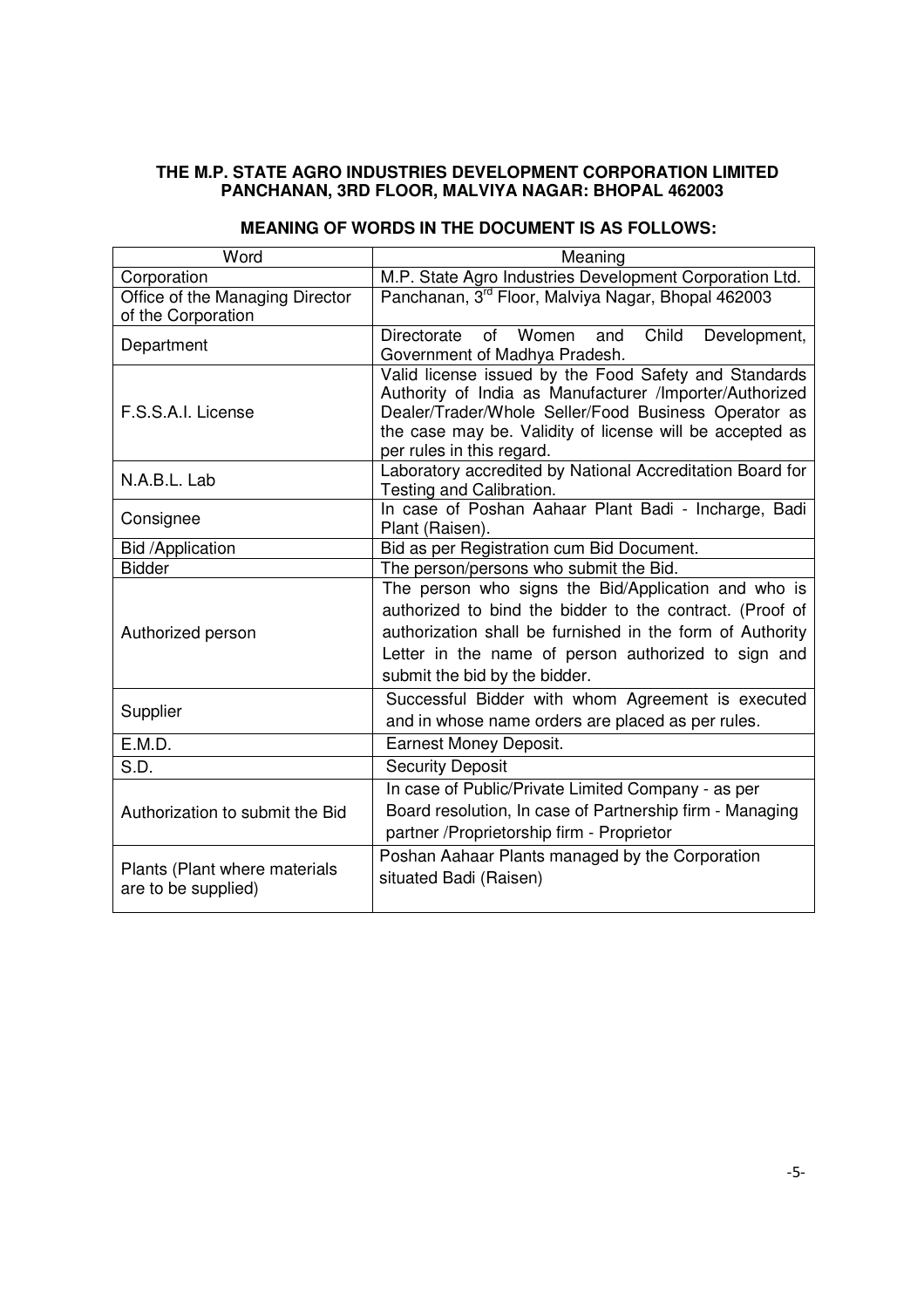

#### **THE M.P. STATE AGRO INDUSTRIES DEVELOPMENT CORPORATION LIMITED PANCHANAN, 3RD FLOOR, MALVIYA NAGAR: BHOPAL 462003**

### **TERMS AND CONDITIONS FOR ONLINE REGISTRATION AND SUPPLY**

# 01. ONLINE REGISTRATION CUM BID DOCUMENT

It is expected from the Bidder to read carefully all instructions, conditions of the Registration cum Bid Document with all the annexures. Failure to comply with the requirements of the Bid submission will be at the Bidders risk. Bids that are not substantially responsive to the requirements of the Registration cum Bid Document will be rejected.

# 02. ONLINE REGISTRATION PROCEDURE

- 2.1 The Corporation invites the application for Online Registration of suppliers for the year 2022-23 and 2023-24 (valid up-to 31.03.2024) and onwards (The Managing Director of the Corporation may extend the period for further six months.)
- 2.2 Interested eligible Applicants should purchase online Registration cum Bid Document on the Portal. For complete online registration procedure, please visit www.mptenders.gov.in or www.mpagro.org. To participate in online registration the bidder must have valid class 3 Digital Signature Certificate (which can be obtained from any authorized Firm).

### 2.3 **Open Ended Procedure (NOT ONLINE)**

- 2.3.1 The registration is open ended up to 31-12-2023 i.e. eligible firms who are not able to submit on line application in regular registration process up to 25-04-2022 (subject to clause 2.2 above) can submit an application for registration with a demand draft of Rs. 10,000 for Open ended Registration Fee. (This amount is non refundable).
- 2.3.2 Interested Applicant may get the document downloaded from the website of the corporation mpagro.org and send hard copies of all required document along with demand draft for Rs 10000/- Plus Cost of Document and required amount of EMD as per item.
- 2.3.3 After scrutiny, the application will be accepted / rejected. It is therefore requested from prospective bidders to go through all the terms and conditions and submit application only if they qualify to do so.
- 2.3.4 The Managing Director of the Corporation reserves the right to accept/reject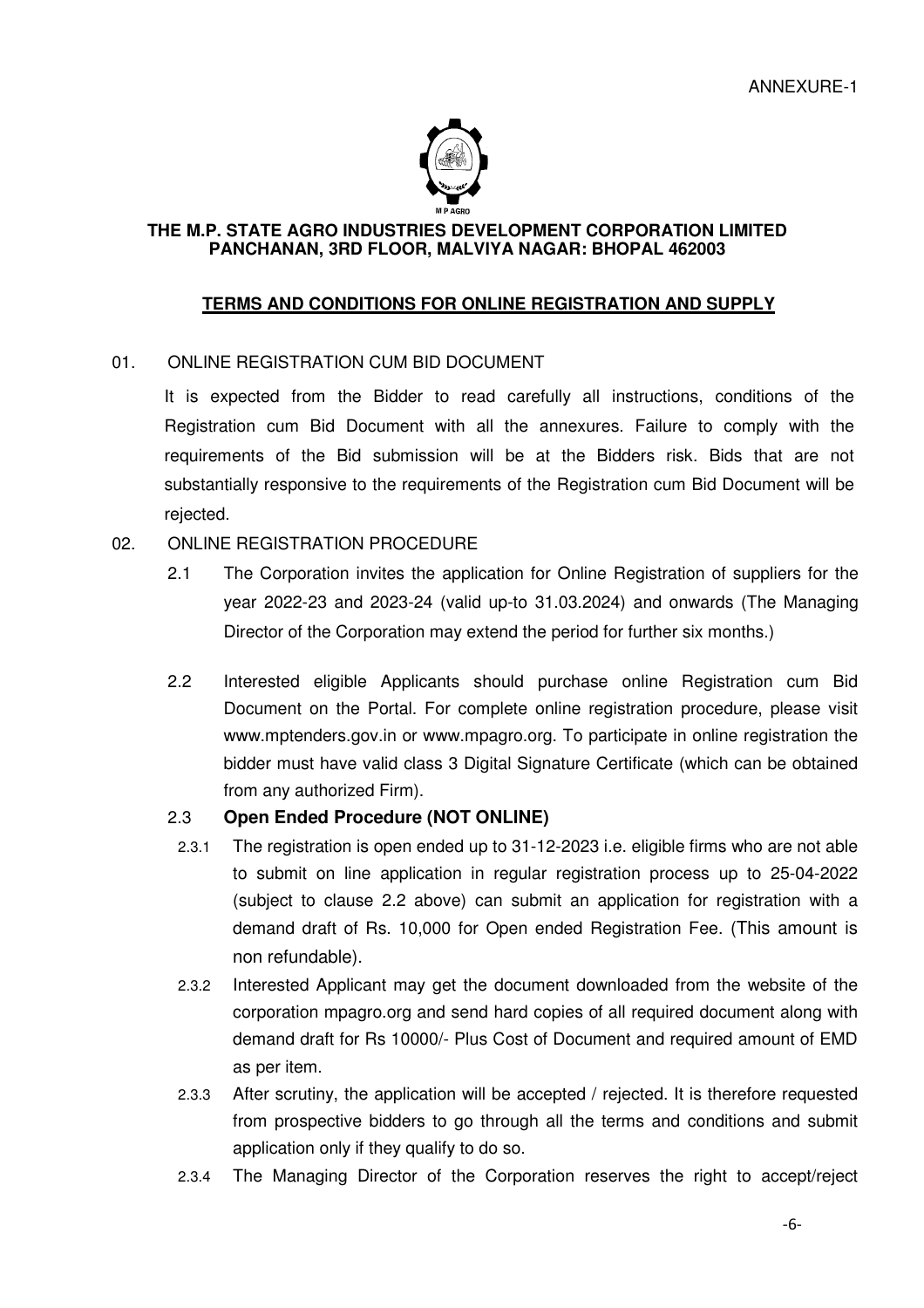any/all application, without assigning any reason thereof.

- 2.3.5 The Managing Director may also decide to close the open-ended procedure before 31.12.2023 if he decides to do so. In no case, he will be liable to explain the reason thereof.
- 03. ELIGIBILITY:

Eligibility for registration for supply of various items shall be a bidder who has valid license issued by F.S.S.A.I. (not applicable for Laminated films, H.D.P.E. bags and Steam Coal) and as detailed below and mentioned elsewhere in the Registration cum Bid Document and annexure thereto. The bidder should submit self-certified copies / original copies of the documents as mentioned below to prove his/her eligibility.

| $\overline{\mathsf{S}}$ . no. | Eligibility   | Requirement                                                      |  |  |
|-------------------------------|---------------|------------------------------------------------------------------|--|--|
| $\mathbf{1}$                  | Manufacturer/ | Having valid license issued by the F.S.S.A.I. as                 |  |  |
|                               | Importer      | Manufacturer/Importer with all relevant annexures wherein item   |  |  |
|                               |               | is mentioned in the license itself for which the application is  |  |  |
|                               |               | submitted including capacity to manufacture/ import.             |  |  |
| $\overline{2}$                | Authorized    | Having valid license issued by the F.S.S.A.I. as whole           |  |  |
|                               | Dealer        | seller/food business operator/dealer/trader with all relevant    |  |  |
|                               |               | annexures wherein item is mentioned in the license itself        |  |  |
|                               |               | for which the application is submitted and authority of the      |  |  |
|                               |               | manufacturer/importer as defined above to submit the             |  |  |
|                               |               | application (submit original copy issued by the manufacturer/    |  |  |
|                               |               | importer). F.S.S.A.I. Licenses of both manufacturer/importer     |  |  |
|                               |               | and authorized dealer need to be submitted.                      |  |  |
| 3                             | Trader        | Having valid license issued by the F.S.S.A.I. as Whole           |  |  |
|                               |               | seller/food business operator/trader with all relevant annexures |  |  |
|                               |               | wherein item is mentioned in the license itself for which the    |  |  |
|                               |               | application is submitted including capacity.                     |  |  |

Note:

- 01. In case of Authorized dealer, manufacturer/importer has to take the responsibility of the quality of the material until it reaches to the consignee's destination. A certificate as per Annexure 6 shall be produced by the authorized dealer.
- 02. Those Online Registrations shall not be considered which are not having requisite EMD and Documents Fee.
- 03. A manufacturer/importer cannot authorize more than one dealer to participate in online Registration cum Bid.
- 04. SUBMISSION OF THE BID:
	- 4.1 The Bid/Application shall be submitted through online mode only, offline applications will not be considered.(\* Not Applicable for Open Ended Procedure)
	- 4.2 However, if the date and time of opening of Bid is changed due to any unforeseen reason, the revised date and time of opening will be displayed as corrigendum on the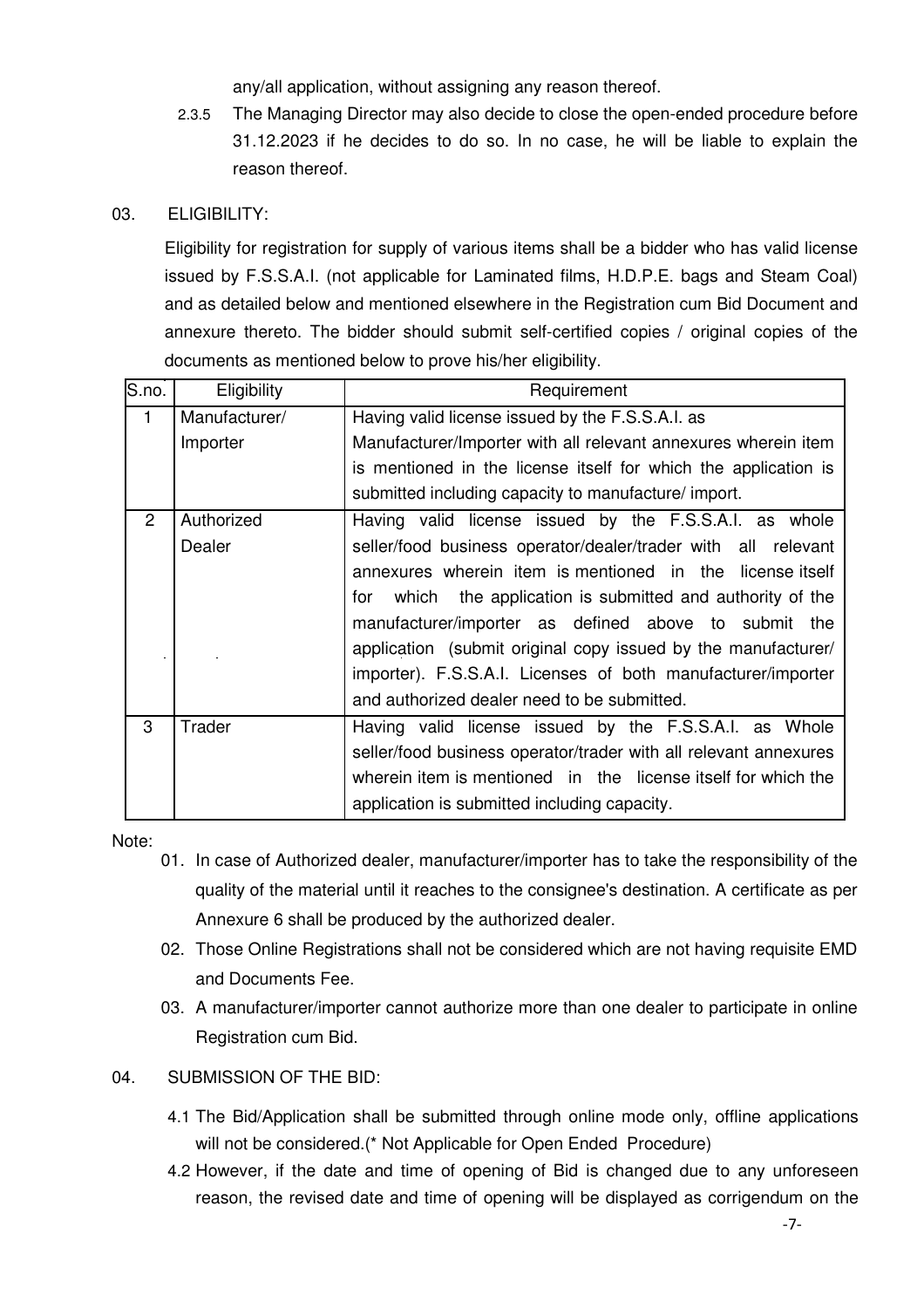website.

- 4.3 In OPEN ENDED procedure Applicable to only those, who have not applied for Registration in regular procedure.
	- 4.3.1 It is requested that the Bidder should go through the registration documents and its requirements thoroughly, do the needful as directed and enclose all the required documents duly signed by the authorized person.
	- 4.3.2 In open Ended Procedure The interested eligible applicant may submit an application to the office of the Managing Director of the Corporation up to 13.00 hours (1.00 pm) of 31.12.2023 along with self certified copies of eligibility documents and Demand Draft of Rs. 100000 plus cost of document and EMD , after due scrutiny, registration process will be followed further decisions.

# 05. INSTRUCTIONS TO THE BIDDERS

- 5.1 No Bid shall be considered valid if:
	- a. The Bidder has not applied through online mode. (not applicable for Open ended procedure)
	- b. Self-certified copy of the valid license issued by F.S.S.A.I., and Copy of Aadhaar card of authorized signatory is not uploaded (if required).
	- c. Self-certified copy of the valid license issued by BIS (if required) and DTIC registration (if required) is not uploaded.
	- d. Self-certified copy of the valid ISO certificate is not uploaded (if required).
	- e. EMD and Documents fee is not paid online (*EMD not to be paid online in Case Milk Powder*).
	- d. The Bid is conditional and inconsistent with the terms and conditions of the document.
	- e. If a manufacturer/importer and its authorized dealer both have applied for online registration.
	- f. Authority of the concerned manufacturer/importer/authorized dealer/trader to the effect that the Bidder has been authorized to submit Online Bid on its behalf and if an order is placed with the Bidder, the manufacturer/importer/authorized dealer/trader undertakes to supply the ordered item as per desired quality and in time, is not enclosed with the Bid.
	- g. It is not accompanied by the latest GST return filed for the quarter ending on 31<sup>st</sup> March 2022 or in case of monthly return for the month of March 2022 and self certified copy of the Permanent Account Number (PAN) issued by the Income Tax department in the name of the Bidder (in case of proprietary firm in the name of the Proprietor who is bidder also). In case of non submission of the GST return as above, the Corporation will be free to recover any demand intimated by the concerned department (on account of GST) from due payment of the supplier, without any obligation to the Corporation of any kind,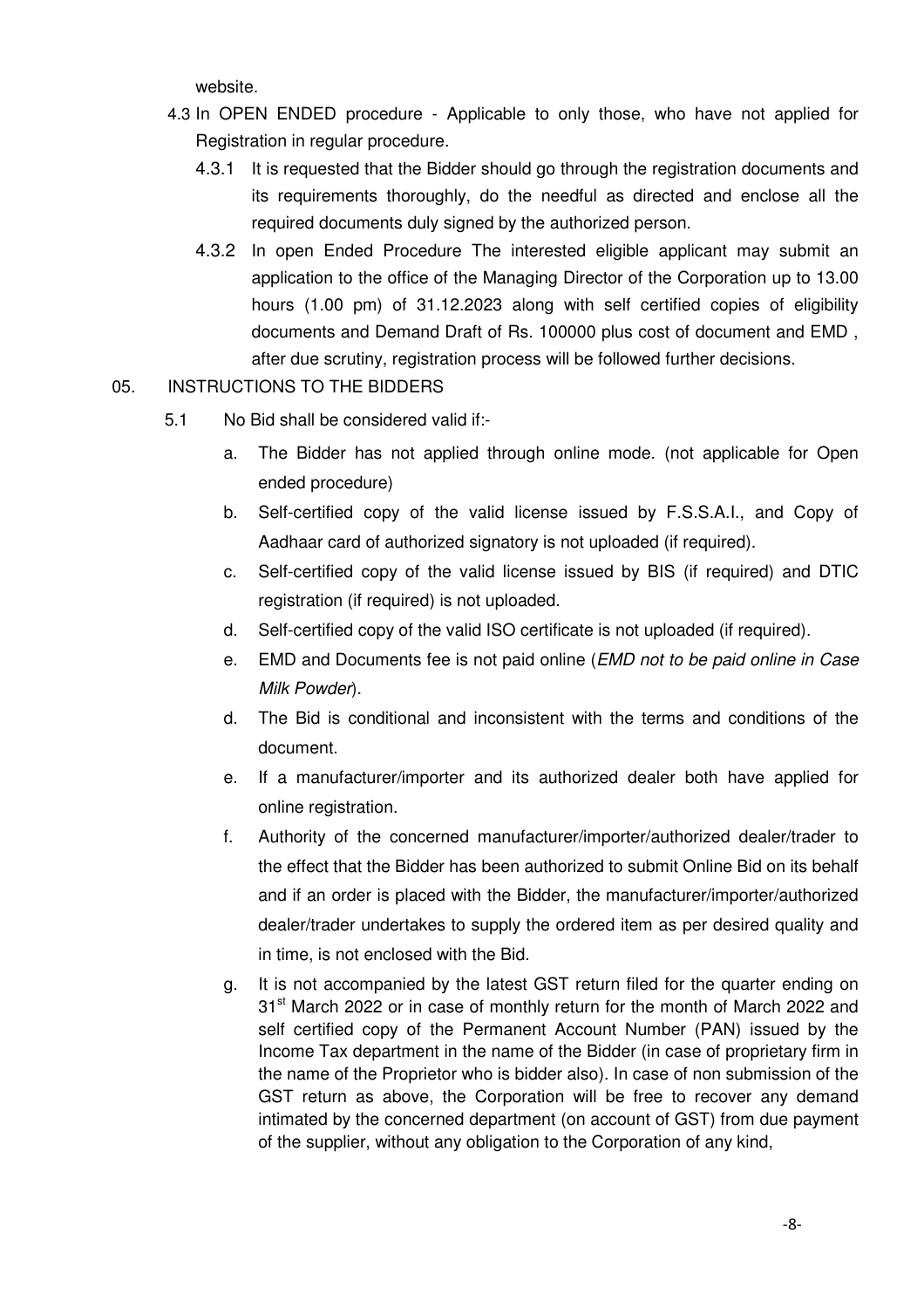whatsoever may be.

- h. Bid is not submitted with undertaking on non-judicial stamp paper of Rs. 500/ duly notarized.
- i. Original authorization of the dealer by the manufacturer/importer is not enclosed.
- j. Certificate issued by Chartered Accountant for Turnover of Item for which application for registration is submitted.
- 5.2 The Sugar Mills/Milk Producers/Masala Powder Producers in Co-operative Sector/ Govt. Sector/ Public Sector Undertakings and Government undertakings are exempted from depositing E.M.D.
- 5.3 Disqualification Any Bidder who has been debarred, EMD forfeited, black listed by any Govt. department/Govt. Corporation/Govt. Agency due to violation of terms and conditions of supply or on any other ground will not be considered for this Registration cum Bid procedure. Bidders have to furnish an undertaking (Annexure 3) of this effect. If it is found at a later stage that some bidder has furnished false undertaking, bid will be cancelled with forfeiture of EMD.

# 06. PREFERENCES

- 6.1 As per the policy of the State Government in respect of purchase of items for the use of the Corporation, purchase preference, minimum to the extent of 30% of the required quantity shall be given to those manufacturing units of M.P belonging to the SC/ST entrepreneurs and registered with the Corporation. A self-certified copy of certificate issued by the District Trade Industries Center (D.T.I.C) in this regard should be attached. Price preference of any kind will not be allowed.
- 6.2 In case lowest rate received from the Bidder situated out of Madhya Pradesh, 50 percent order of required quantity will be placed with such bidders and balance 50 percent will be placed with bidder/bidders whose Production unit situated in Madhya Pradesh (Micro/ Small Industries) and who quoted Rates in bend of L-1+15% (First three bidders of Madhya Pradesh), only if, they are agreeable to supply the material in time and on lowest rate so received. Price preference of any kind will not be allowed (This clause will be applicable to only those Manufacturers/Authorized dealers of Madhya Pradesh if the place of Manufacturing is situated in Madhya Pradesh)
- 6.3 The Corporation reserves the right to give preferential treatment to Govt. / Cooperative Institution in matters of purchasing/payment and waiving off penalties etc.

# 07. EARNEST MONEY DEPOSIT (EMD)

- 7.1 Earnest Money Deposit (EMD) will be as per Annexure 5.
	- a. Earnest Money shall be forfeited if the Bid is withdrawn.
		- i. At any time prior to its rejection.

Or,

- ii. Before or after the acceptance is communicated to the Bidder Or,
- iii If the successful Bidder fails to execute the agreement within 15 days of receipt of letter of acceptance.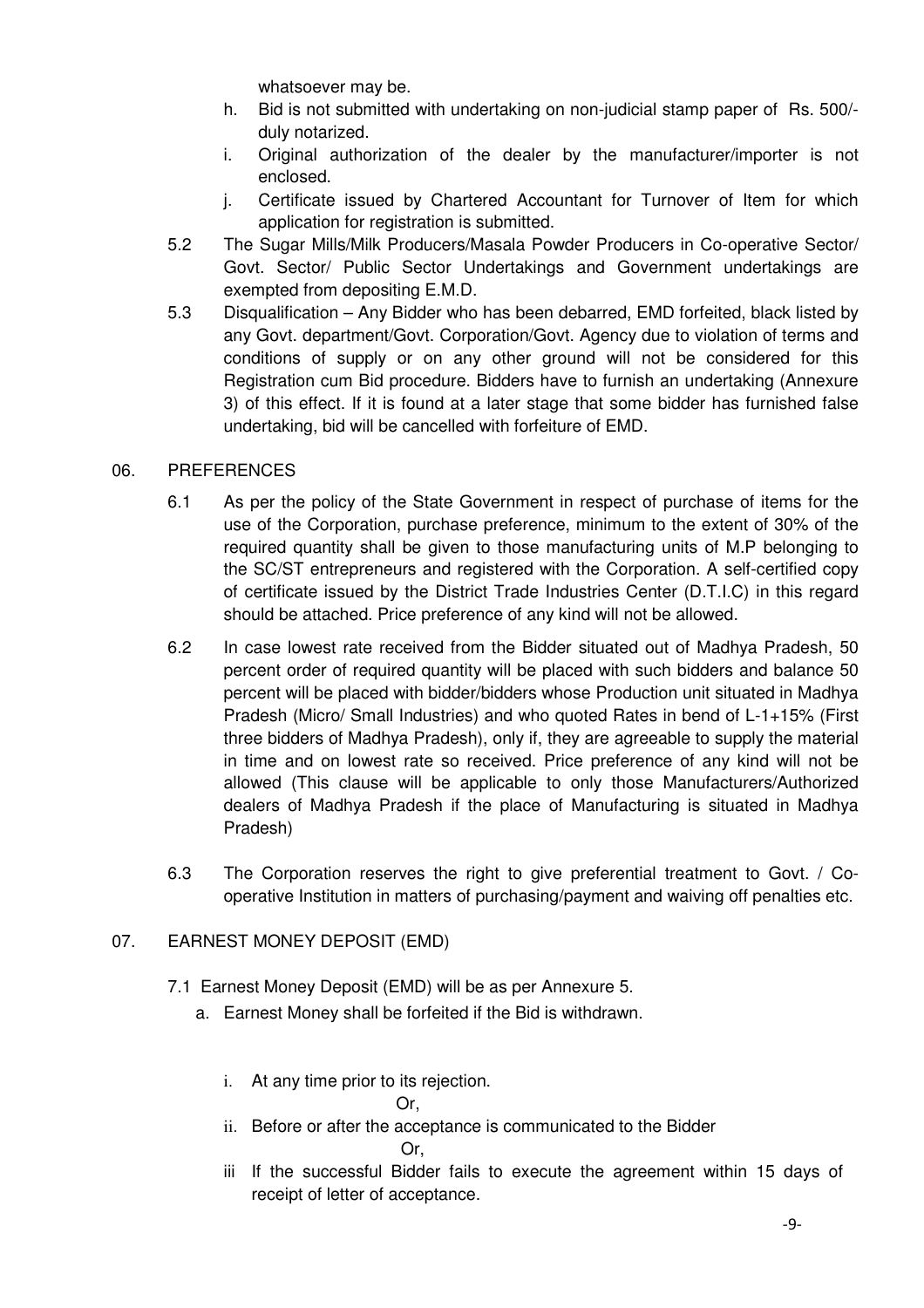- b. Earnest Money of unsuccessful Bidders will be refunded as early as possible.
- c. Earnest Money of successful Bidders will be refunded after submission of Agreement and Security Deposit.

## 7.2 SECURITY DEPOSIT (SD)

- a. Eligible Bidders have to submit Security Deposit as mentioned in Annexure 5. In the Form of Demand Draft at the time of execution of the agreement.
- b. No interest will be paid on Earnest Money and/ or Security Deposit.
- c. Security Deposit will retain with this corporation during the period of contract.
- d. Security Deposit will be refunded after the expiry of the contract period provided no dispute, claims or complaints exist for settlement and no interest shall be payable on the amount of security deposit.
- e. Security deposit will be forfeited in case of failure of supply of the material as mentioned in the purchase order, in time and as per the approved specifications or for any breach of terms and condition of the agreement and Registration Document.

| S.<br>No       | Item                                                      | <b>Type of Supplier</b>                    | <b>EMD</b><br>in<br>lakhs | <b>Average Min</b><br><b>Turnover (in</b><br>Crore) in last<br>three Financial<br>Years | <b>Document fee</b><br>including GST<br>(in Rs.) | <b>Rate Duration</b>                |
|----------------|-----------------------------------------------------------|--------------------------------------------|---------------------------|-----------------------------------------------------------------------------------------|--------------------------------------------------|-------------------------------------|
| $\mathbf{1}$   | White<br><b>Plantation Sugar</b><br>$(S-30)$              | Manufacturer /<br><b>Traders</b>           | 6.00                      | 18.00                                                                                   | 20000                                            | Fortnightly/as and<br>When Required |
| $\overline{2}$ | Soya Flour                                                | Manufacturer/<br>Authorized dealers        | 7.00                      | 27.00                                                                                   | 30000                                            | Monthly                             |
| 3              | Soya Grit                                                 | Manufacturer/<br>Authorized dealers        |                           |                                                                                         |                                                  | Monthly                             |
| 4              | Refined Soyabean Oil                                      | Manufacturer/<br><b>Authorized dealers</b> | 5.00                      | 21.00                                                                                   | 30000                                            | Fortnightly/as and<br>When Required |
| 5              | <b>Refined Palmolein Oil</b><br>(Vegetable Oil)           | Importer/Authoriz<br>ed dealers/           | 5.00                      | 20.00                                                                                   | 30000                                            | Fortnightly/as and<br>When Required |
| 6              | <b>Vitamin and Mineral Pre</b><br>Mix                     | Manufacturer                               | 0.60                      | 2.00                                                                                    | 10000                                            | Quarterly                           |
| $\overline{7}$ | Fortified Rice Kernels (FRK)                              | Manufacturer                               | 0.30                      | 1.00                                                                                    | 5000                                             | Monthly                             |
| 8              | Milk Powder                                               | Manufacturer/<br><b>Authorized dealers</b> | 12.00                     | 35.00                                                                                   | 50000                                            | Monthly                             |
| 9              | Chana Dal                                                 | Manufacturer/<br>Authorized dealers        | 5.00                      | 14.00                                                                                   | 15000                                            | Monthly                             |
| 10             | Moong Dal                                                 | Manufacturer/<br>Authorized dealers        | 8.00                      | 23.00                                                                                   | 20000                                            | Monthly                             |
| 11             | Masala Powder (Haldi,<br>Mirch, Garam Masala)             | Manufacturer/<br><b>Authorized dealers</b> | 0.20                      | 0.60                                                                                    | 1000                                             | Quarterly                           |
| 12             | Salt (Double Fortifies Salt)                              | Manufacturer/<br>Authorized dealers        | 0.06                      | 0.18                                                                                    | 1000                                             | Quarterly                           |
| 13             | Laminated Film                                            | Manufacturer                               | 2.50                      | 7.00                                                                                    | 15000                                            | Monthly                             |
| 14             | High Density Polyethylene<br>(HDPE) Woven Sacks<br>(Bags) | Manufacturer                               | 0.50                      | 1.60                                                                                    | 2000                                             | Monthly                             |
| 15             | <b>Steam Coal</b>                                         | <b>Traders</b>                             | 0.20                      | 0.50                                                                                    | 1000                                             | Monthly                             |

08- The details of items, Specifications, Eligibility, EMD etc. are as follows (for all plants):-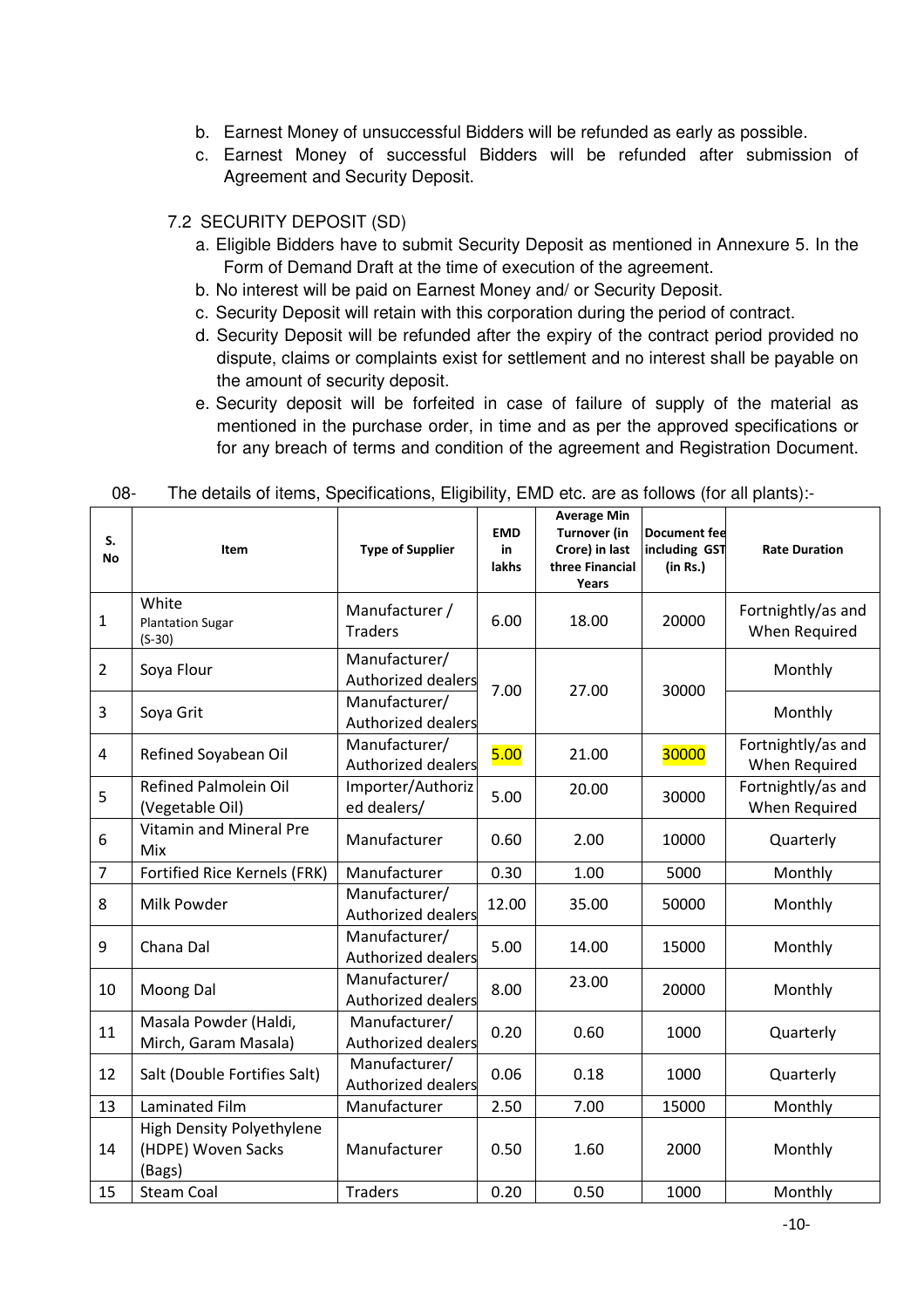#### Note-

- 1- The eligibility criteria, EMD, Turnover, Experience etc. shown above are indicative. Please refer Annexure 5 wherein eligibility criteria and other parameters for each item have been listed in detail.
- 2. If anything regarding technical specifications is not clearly mentioned in the Bid document, the differences arising out on such points will be settled as per the provisions of Bureau of Indian Standards (BIS) / FSSAI in that regard, if applicable.
- 3. BID VALIDITY: Bid shall remain valid and open for acceptance for 90 days.
- 4. The Bid must only be signed by a person duly authorized to bind the bidder to the contract (all pages of the registration document are to be submitted). Authority letter for authorized signatory shall be furnished (in original), else bid will not be accepted.
- 5. At Present Corporation is Purchasing Whole Milk Powder (WMP) through Milk federation M P. WMP will be procure from registered vendor only if it required by corporation. Milk Powder Bidder need not to submit EMD at the time of Submission of Application. EMD will have to be submitted at the time of acceptance of Agreement by Corporation
- 6. If Supply of Fortified Refined Oil started by State Civil Supply Corporation, M P Agro Will not Procure Refined Oil From Registered Vendors. In Such Case Registered Vendors may withdraw their Registration before Expiry of agreement. Security Deposit (SD) will be return back by the **Corporation**
- 5. The Managing Director reserves the right to accept or reject any BID or all the BIDS without assigning any reason whatsoever at any time prior to the award of the contract, without incurring any liability to the affected bidders and any obligation to inform the affected bidders of the grounds.
- 6. The Managing Director reserves the right to depute a committee with/without technical expert for inspection of Production / Quality Control Facilities of the manufacturer before or after the execution of agreement. If any time it is found that the information submitted by Offerer/Supplier is not according to the documents submitted, the Managing Director reserves the right to reject the offer or terminate the agreement.

#### 09. EXECUTION OF AGREEMENT

- (a) The successful Bidder shall have to execute an agreement as per the draft Agreement (Annexure-4) with the Corporation on non-judicial stamp paper of Rs. 1000/- duly Notarized, along with demand draft of request amount of Security Deposit.
- (b) The Corporation shall intimate the successful Bidder regarding acceptance of the Bid and intimate him to execute an agreement. The Bidder have to execute agreement within 15 days of receipt of letter of acceptance.

#### 10. RATES

Procedure of calling rates from registered suppliers

- I. The Corporation will inform the registered suppliers through E-mail (email ID given at the time of registration) about the date and time fixed for quoting the rates for various items. The rates received thorough online procedure till due date and time shall only be considered.
- II. No claim of any kind in relation to the rate comparison will be entertained.
- III. The supplier will quote the rate mentioning basic price of the material and SGST+CGST/IGST (as the case may be) separately (supplier has to follow all the rules applicable to SGST+CGST/IGST while quoting the rates.)
- IV. Basic price of the material will be considered while evaluating the rates, the Managing Director of the Corporation reserves all the rights regarding any issues related to SGST+CGST/IGST.
- V. In the event of date of quoting the rates being a holiday, next working day will be considered valid for acceptance etc.
- VI. The rates must be quoted online at www.mptenders.gov.in. The rates must include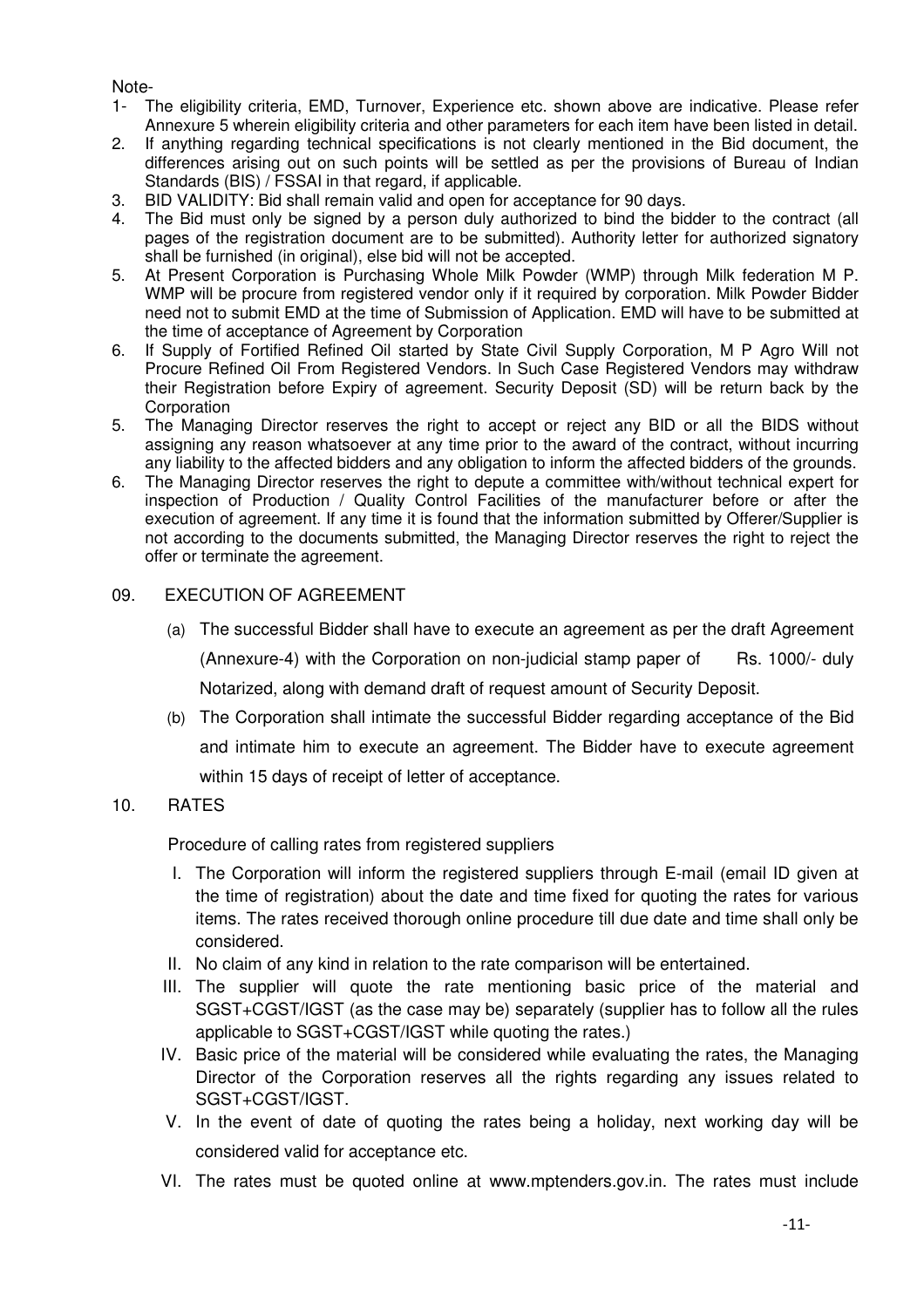Freight cost [Freight on Road (F.O.R.) destination rates up to Poshan Aahaar Plant, Badi (District Raisen) (consignee)] and inclusive of all applicable taxes and duties. The format for quoting rates for various items will be intimated separately to the successful bidders.

- VII. It is obligatory on the part of the Bidder to make over all Losses/damages, if any, incurred during transit within 5 days from the date of intimation by the Consignee. If supplier fails to do so, the consignee will be free to make over the losses at the risk and cost of the supplier from Security Deposit/Due payment/ any other means available to the Consignee.
- VIII. It is clarified that generally, no rate negotiation will be done; therefore, Bidder should quote their lowest prices only. The Managing Director of the Corporation reserves the right to give counter offers of the rates as recommended by the committee to the eligible lowest Bidder (L1) only.
- IX. In case the State / Central Govt. changes any procedure/ schemes and corporation not getting supply orders for department or have to purchase of material from any Govt. Dept, the corporation may not call any rates or may not purchase any/all material without incurring any liability to the affected applicant.
- 11. QUALITY
	- i) The supplier has to ensure the supply of ordered items as per the specifications mentioned in Annexure 5. Any material if not found conforming to specifications mentioned in Annexure 5 will be out rightly rejected by the Consignee and after having rejected the material shall also be eligible to recover the losses incurred and the losses which may likely to incur as deemed fit by the Consignee due to such rejection. The Consignee can however also decide to ask the supplier to replace the rejected material and the material shall have to be replaced immediately at his own cost by supplier on receipt of intimation from the Consignee. In case defective material is not replaced within given time limit, the Consignee will be free to remove such material at the risk and cost of supplier and expenses incurred for the same will be deducted from security deposit or from any due or which may become due to the supplier from the Consignee.
	- ii) No responsibility shall be attached to the Corporation for the safe custody of material/materials supplied in excess and so removed.
	- 12. TEST REPORT AND SAMPLING

Material will be accepted only if it fulfills the quality parameters as per Annexure 5

| S.no. | ltem                       | Physical   | In house test                  | Test report by | NABL lab report                      |
|-------|----------------------------|------------|--------------------------------|----------------|--------------------------------------|
|       |                            | Appearance | report                         | the laboratory |                                      |
|       |                            |            |                                | at the plant   |                                      |
| (1)   | (2)                        | (3)        | (4)                            | (5)            | (6)                                  |
|       | White                      |            |                                |                | Sample to be drawn by Officer In     |
| 01    |                            |            | N.A.                           | Applicable     | charge of Poshan Aahaar Plant or     |
|       | Plantation<br>Sugar (S-30) | Applicable |                                |                | his representative and Lab report to |
|       |                            |            |                                |                | be submitted with Invoice/ bills     |
|       | Soya Flour/<br>Soya Grit   | Applicable | To be enclosed<br>with challan | Applicable     | Sample to be drawn by Officer In     |
| 02    |                            |            |                                |                | charge of Poshan Aahaar Plant or     |
|       |                            |            |                                |                | his representative and Lab report to |
|       |                            |            |                                |                | be submitted with Invoice/ bills     |
|       |                            |            |                                |                | Sample to be drawn by Officer In     |
| 03    | <b>Refined Soya</b>        | Applicable | To be enclosed<br>with challan | Applicable     | charge of Poshan Aahaar Plant or     |
|       | Bean Oil                   |            |                                |                | his representative and Lab report to |
|       |                            |            |                                |                | be submitted with Invoice/ bills     |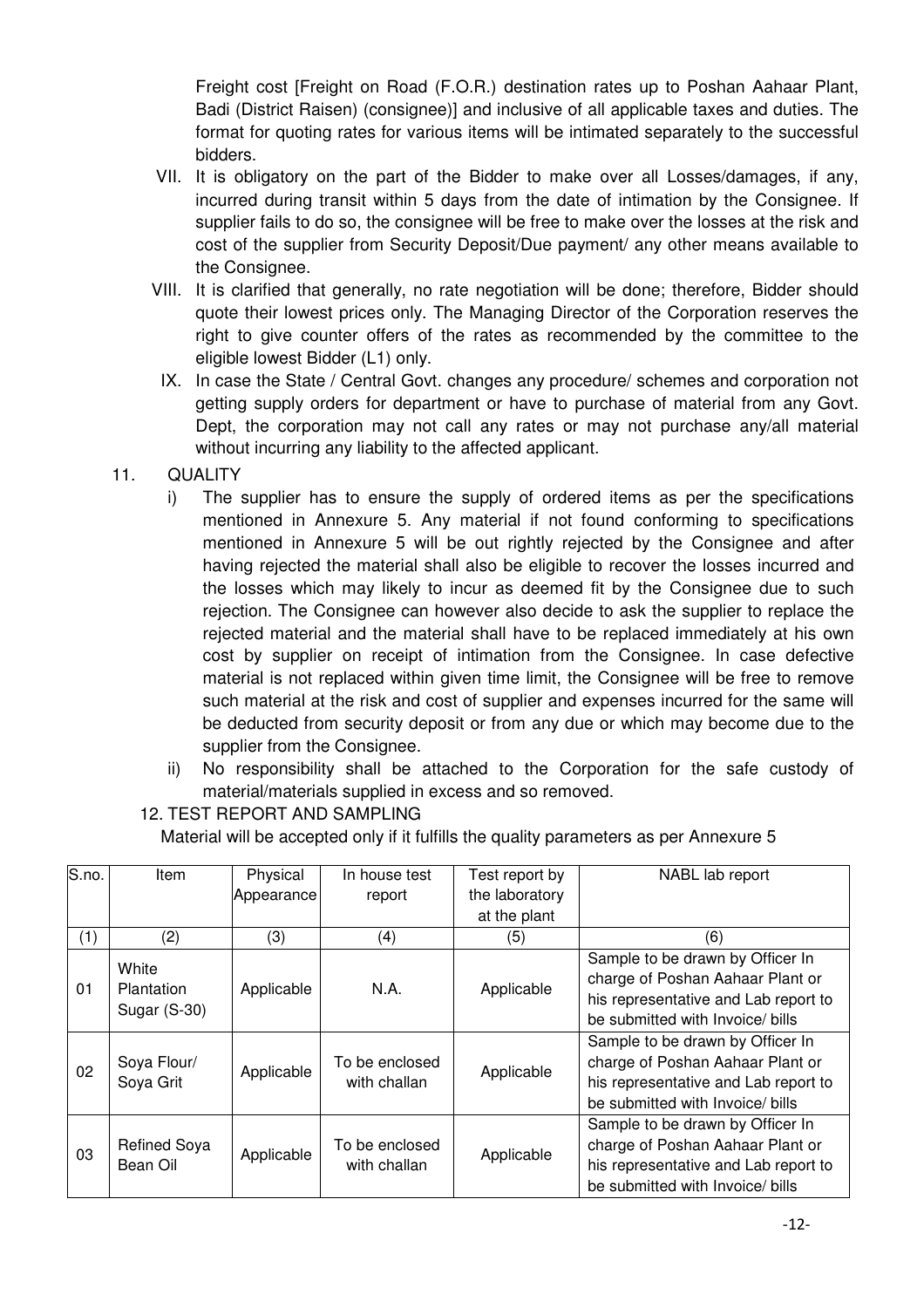|    |                                     |            |                                |            | Sample to be drawn by Officer In                                         |
|----|-------------------------------------|------------|--------------------------------|------------|--------------------------------------------------------------------------|
|    | Refined                             | Applicable | To be enclosed<br>with challan | Applicable | charge of Poshan Aahaar Plant or                                         |
| 04 | Palmolein Oil                       |            |                                |            | his representative and Lab report to                                     |
|    | (Vegetable Oil)                     |            |                                |            | be submitted with Invoice/ bills                                         |
|    |                                     |            |                                |            | Sample to be drawn by Officer In                                         |
|    | Vitamin and                         |            | To be enclosed                 |            | charge of Poshan Aahaar Plant or                                         |
| 05 | Minerals Pre                        | Applicable | with challan                   | N.A.       | his representative and Lab report to                                     |
|    | Mix                                 |            |                                |            | be submitted with Invoice/ bills                                         |
|    |                                     |            |                                |            | Sample to be drawn by Officer In                                         |
|    | <b>Fortified Rice</b>               |            | To be enclosed                 |            | charge of Poshan Aahaar Plant or                                         |
| 06 | Kernels (FRK)                       | Applicable | with challan                   | Applicable | his representative and Lab report to                                     |
|    |                                     |            |                                |            | be submitted with Invoice/ bills                                         |
|    |                                     |            |                                |            | Sample to be drawn by Officer In                                         |
|    |                                     |            | To be enclosed                 |            | charge of Poshan Aahaar Plant or                                         |
| 07 | Milk powder                         | Applicable | with challan                   | Applicable | his representative and Lab report to                                     |
|    |                                     |            |                                |            | be submitted with Invoice/ bills                                         |
|    |                                     |            |                                |            | Sample to be drawn by Officer In                                         |
|    | Chana Daal                          | Applicable | N.A.                           | Applicable | charge of Poshan Aahaar Plant or                                         |
| 08 |                                     |            |                                |            | his representative and Lab report to                                     |
|    |                                     |            |                                |            | be submitted with Invoice/ bills                                         |
|    |                                     |            |                                |            | Sample to be drawn by Officer In                                         |
|    | Moong Daal                          | Applicable | N.A.                           | Applicable | charge of Poshan Aahaar Plant or                                         |
| 09 |                                     |            |                                |            | his representative and Lab report to                                     |
|    |                                     |            |                                |            | be submitted with Invoice/ bills                                         |
|    | Masala                              |            |                                |            | Sample to be drawn by Officer In                                         |
|    | Powder (Haldi,                      |            |                                |            | charge of Poshan Aahaar Plant or                                         |
| 10 | Mirch, Garam<br>Masala)             | Applicable | N.A.                           | Applicable | his representative and Lab report to                                     |
|    |                                     |            |                                |            | be submitted with Invoice/ bills                                         |
|    |                                     |            |                                |            | Sample to be drawn by Officer In                                         |
|    | Double                              |            |                                |            | charge of Poshan Aahaar Plant or                                         |
| 11 | <b>Fortified Salt</b>               | Applicable | N.A.                           | Applicable | his representative and Lab report to                                     |
|    | (DFS)                               |            |                                |            | be submitted with Invoice/ bills                                         |
| 12 | Laminated                           | Applicable | To be enclosed                 | Applicable | N.A.                                                                     |
|    | Film                                |            | with challan                   |            |                                                                          |
|    | <b>High Density</b><br>Polyethylene |            | To be enclosed                 |            |                                                                          |
| 13 | (HDPE) Woven                        | Applicable | with challan                   | Applicable | N.A.                                                                     |
|    | Sacks (Bags)                        |            |                                |            |                                                                          |
|    |                                     |            | N.A.                           | Applicable | Sample to be drawn by Officer In charge<br>of Poshan Aahaar Plant or his |
| 14 | <b>Steam Coal</b>                   | Applicable |                                |            | representative and Lab report to be                                      |
|    |                                     |            |                                |            | submitted with Invoice/ bills                                            |
|    |                                     |            |                                |            |                                                                          |

Note: The Corporation reserves rights to draw the sample from production unit before dispatch and send them to lab accredited by NABL for testing.

- 13. SCHEDULE AND MODE OF SUPPLY/DELIVERY
	- (a) The supplier shall ensure that the ordered material supplied by him reaches the consignee destination in good condition in a quality that conforms to specifications as per Annexure 5. Supplier also has to ensure that the material does not contain any harmful substance that may cause any health hazards.
	- (b) The ordered item as specified in Annexure 5 shall be in conformity with approved size and quality specifications and material shall be supplied in batches in such quantities as per delivery schedule ordered by the Consignee.
	- (c) The delivery schedule may however be revised by Consignee, if warranted by exigency of the plant. The Supplier shall be bound to effect deliveries in accordance with the changed Supply schedule without claiming revision in rates. The date of supply shall be the date on which the consignment reaches the required destination.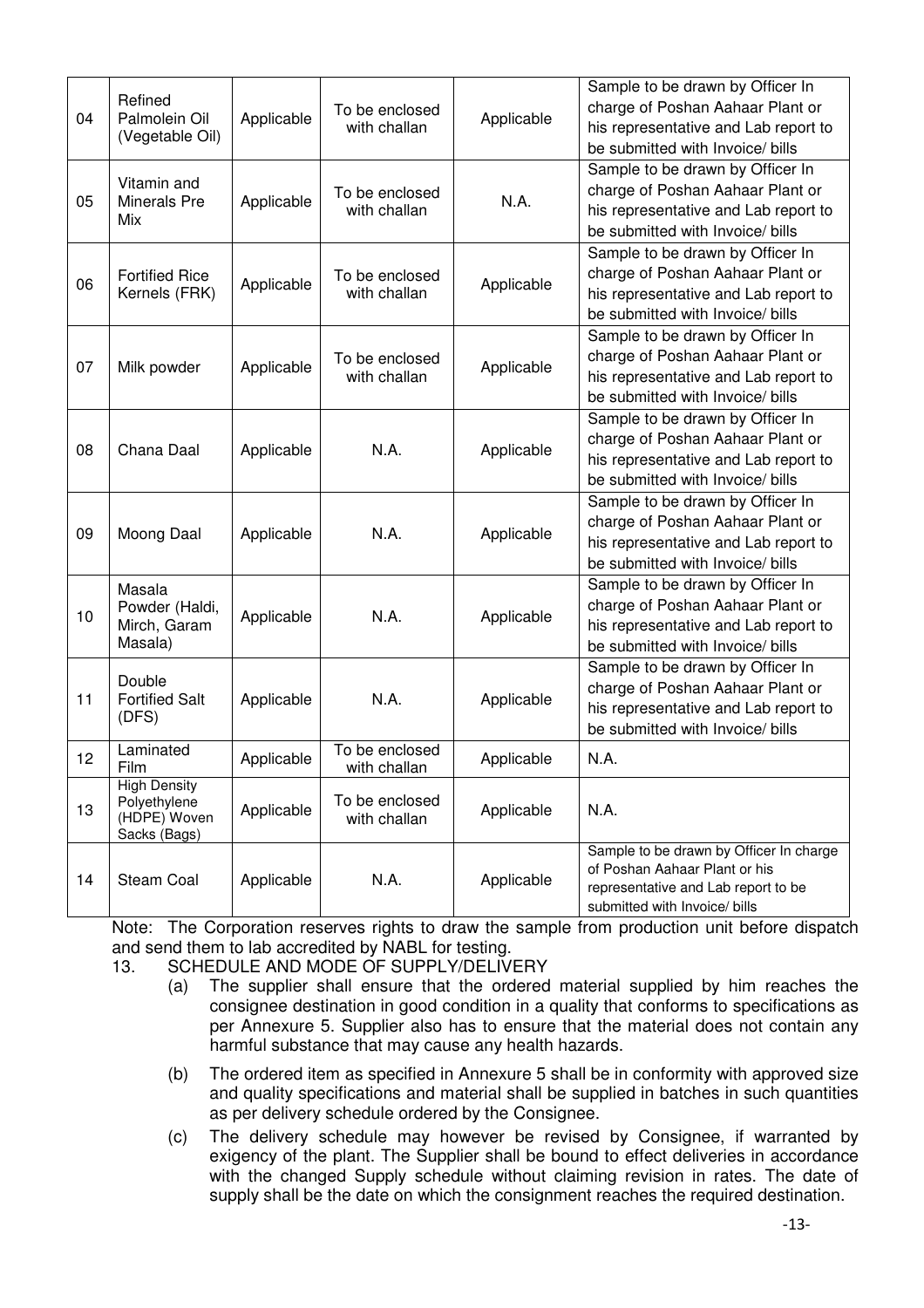- (d) Relevant Lorry receipt (L.R.) shall be sent free and direct to the consignee on freight paid basis along with bill in three copies with in house test report (wherever required). The Order No. of the Consignee and batch number should be mentioned in the bill against which the material is supplied (if applicable).
- (e) In Case of Authorized Distributor copy of E-way bill of Manufacturer should be send along with material (if applicable).
- (e) The Consignee shall not be responsible for damages, losses, thefts, pilferage, fire, accidents and demurrage etc. if any, incurred to the consignment during transit and the same shall be borne by the supplier.
- (f) The consignment shall be sent to the consignee securely packed to withstand rough handling and protection from vagaries of nature during transit.
- (g) The dispatch of consignment shall be immediately communicated to the Manager of the Poshan Aahar Plant, along with the relevant details of L.R. and Bill Nos.
- (h) Supplier shall mention on the bag the full particulars like IS No; name of the manufacturer, lot no; date of manufacturing, weight (net & gross) etc as per relevant IS (India Standard) (wherever applicable and as per Annexure 5).
- (i) For specific material like Laminated film and HDPE Bags registered vender is required to get all the design from office of the Managing Director of the Corporation immediately, get the proof approved and get the block etc. ready, so as to supply the material as per order without any delay for want of design etc.

### 14. PENALTY:

- 1. The supplier shall have to supply the goods as per directions/instructions given by the Consignee in the supply order. In case the goods are not received within given time limit, the Corporation will be free to procure the ordered material from second lowest quote or any other registered supplier. In such event, the price difference and any other loss will be recovered from the supplier. The Corporation will have the right to cancel the contract and forfeit the Security Deposit and recover all losses due to such misconduct of the supplier. The Corporation may also debar the supplier for a period decided by the Managing Director of the Corporation.
- 2. If the item supplied is of substandard quality, the Consignee shall be able to recover not only the damages as deemed fit but also towards the loss of goodwill of the Consignee, the Corporation will have right to cancel the contract and forfeit Security Deposit. Not only this, the supplier shall remain responsible for all the legal consequences due to supply of substandard material/item.
- 15. RIGHT TO REFUSE/REJECT THE SUPPLIES.
	- (a) Supplied item shall conform to the quality specifications mentioned in ANNEXURE-5. The Consignee reserves the right to refuse/reject the supplied item, if found:-
		- (i) Inferior in quality & not in packing or not conforming to the specifications mentioned in ANNEXURE-5.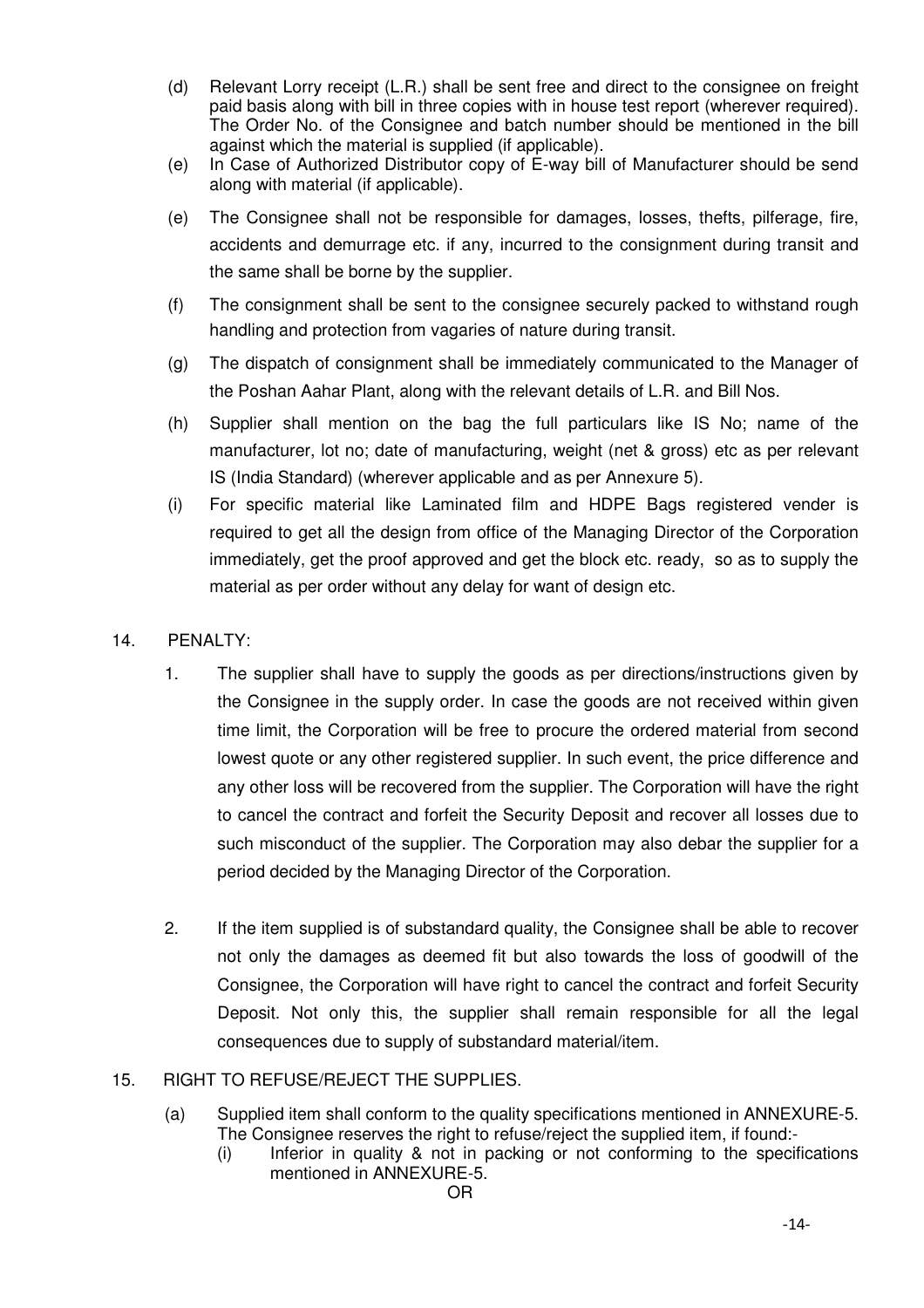- (ii) Other than specified and ordered by the Consignee,
- OR (iii) If the material fails in the testing,

OR

For any other sufficient reason at its discretion.

- (b) In case the supply of supplied item is rejected, such items shall be lifted by the supplier at his own cost and risk with in the period granted by the Consignee and in no case Consignee shall be liable for the supply not accepted.
- 16. The Corporation reserves the right to give preferential treatment to Govt./Co-operative Institution in matters of approving rates and waiving off penalties etc.

#### 17- **PAYMENT-**

Payment will be made by the Corporation as per the following schedule; time limit will be counted from the day of supply along with invoice.

| S.No. | Item                                                                             | Time limit of<br>Payment | Percentage (%)                                                                                                                                  | <b>Balance Payment</b>                                                                      |
|-------|----------------------------------------------------------------------------------|--------------------------|-------------------------------------------------------------------------------------------------------------------------------------------------|---------------------------------------------------------------------------------------------|
| 01    | <b>White Plantation</b><br>Sugar (S-30)                                          | 15 days                  | 90% payment will be made if<br>invoice is presented with<br>satisfactory report of the lab at<br>the Plant                                      | 10% balance payment will<br>be made after receiving<br>satisfactory NABL lab test<br>report |
| 02    | Soya Flour &<br>Soya Grit                                                        | 30 days                  | 90% payment will be made if<br>invoice is presented with<br>satisfactory reports (both in<br>house test report and lab report<br>at the Plant)  | 10% balance payment will<br>be made after receiving<br>satisfactory NABL lab test<br>report |
| 03    | <b>Refined Soya</b><br>Bean Oil &<br>Refined<br>Palmolein Oil<br>(Vegetable Oil) | 15 days                  | 90% payment will be made if<br>invoice is presented with<br>satisfactory reports (both in<br>house test report and lab report<br>at the Plant)  | 10% balance payment will<br>be made after receiving<br>satisfactory NABL lab test<br>report |
| 04    | Vitamin & Mineral<br>Pre Mix                                                     | 30 days                  | 90% payment will be made if<br>invoice is presented with<br>satisfactory in house test report.                                                  | 10% balance payment will<br>be made after receiving<br>satisfactory NABL lab test<br>report |
| 05    | <b>Fortified Rice</b><br>Kernels (FRK)                                           | 30 days                  | 90% payment will be made if<br>invoice is presented with<br>satisfactory reports (both in<br>house test report and lab report<br>at the Plant)  | 10% balance payment will<br>be made after receiving<br>satisfactory NABL lab test<br>report |
| 06    | Milk Powder                                                                      | 30 days                  | 90 % payment will be made if<br>invoice is presented with<br>satisfactory reports (both in<br>house test report and lab report<br>at the Plant) | 10% balance payment will<br>be made after receiving<br>satisfactory NABL lab test<br>report |
| 07    | Chana Dal &<br>Moong Dal                                                         | 30 days                  | 90% payment will be made if<br>invoice is presented with<br>satisfactory report of the lab at<br>the Plant                                      | 10% balance payment will<br>be made after receiving<br>satisfactory NABL lab test<br>report |
| 08    | Masala Powder                                                                    | 30 days                  | 90% payment will be made if<br>invoice is presented with<br>satisfactory report of the lab at<br>the Plant                                      | 10% balance payment will<br>be made after receiving<br>satisfactory NABL lab test<br>report |
| 09    | Double Fortified<br>Salt (DFS)                                                   | 30 days                  | 90 % payment will be made if<br>invoice is presented with<br>satisfactory report of the lab at<br>the Plant                                     | 10% balance payment will<br>be made after receiving<br>satisfactory NABL lab test           |
| 10    | <b>Laminated Film</b>                                                            | 30 days                  | 100% payment will be made if<br>invoice is presented with<br>satisfactory reports (both in<br>house test report and lab report                  |                                                                                             |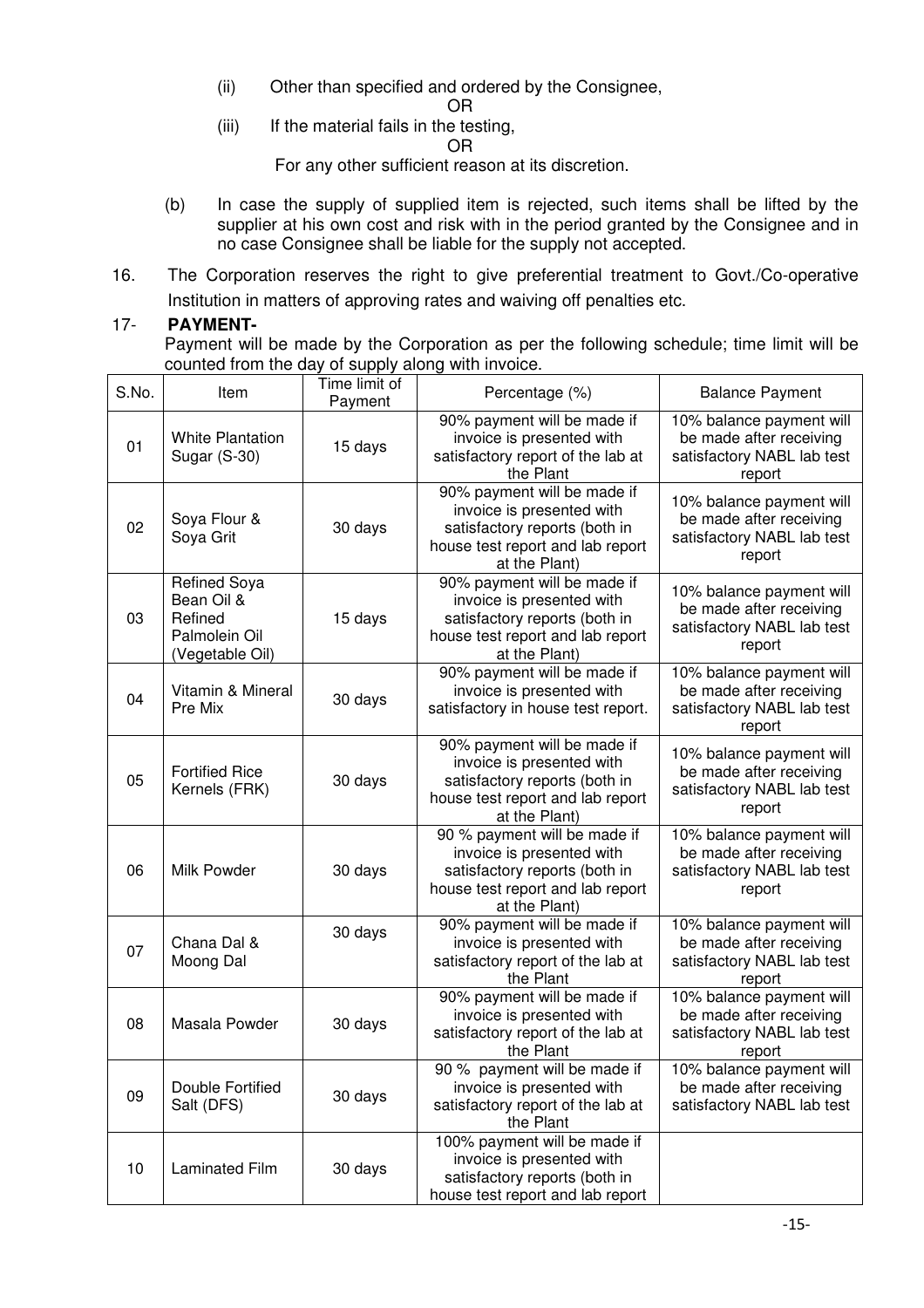|    |                                                                    |         | at the Plant)                                                                                                                                   |                                                                                             |
|----|--------------------------------------------------------------------|---------|-------------------------------------------------------------------------------------------------------------------------------------------------|---------------------------------------------------------------------------------------------|
| 11 | <b>High Density</b><br>Polyethylene<br>(HDPE) Woven<br>Sacks (Bag) | 30 days | 100% payment will be made if<br>invoice is presented with<br>satisfactory reports (both in<br>house test report and lab report<br>at the Plant) |                                                                                             |
| 12 | Steam Coal                                                         | 30 days | 90% payment will be made if<br>invoice is presented with<br>satisfactory lab report at the<br>Plant                                             | 10% balance payment will<br>be made after receiving<br>satisfactory NABL lab test<br>report |

Note : *Expenses of test report will be on account of Supplier, such amount will be deducted from due payment.* 

#### 21. PRICE FALL CLAUSE

- (a) The price charged for the offered items supplied under the contract by the Bidder shall in no case exceed the lowest price on which the supplier sells to other Private or Government parties.
- (b) If at any time during the period of supply, the Supplier reduces the sales price of such offered items or sells such items to any other person / organisation at a price lower than the price chargeable under the contract, the Supplier shall forthwith notify such reduction in the rate to the Corporation. The price payable under the contract for the item supplied after the date of coming into force of such reduction in sale price shall stand correspondingly reduced. The Corporation shall be entitled to recover any amount paid to the supplier in excess in respect of sale, which takes place after the reduction of price, by the supplier.

#### 22. NEGOTIATION

It is clarified that normally no negotiation on the bid will be held by the Corporation; therefore, the Bidder should quote their lowest prices only. The Managing Director of the Corporation reserves the right to give counter offers of the rates as recommended by the committee to the eligible lowest Bidder (L1) only.

### 23. AMENDMENT/AMENDMENTS OF THE DOCUMENTS:

Amendment/amendments of the documents, if any, including extension of date etc. will be hosted as corrigendum on the Corporation's website www.mpagro.org only and no further notification will be made in the newspapers. Accordingly, interested bidders are advised to keep a close watch on the Corporation's website.

It is also to be mentioned that such amendments/corrigendums will be considered as part of the Document and will be binding on both the parties. It will be presumed that the bidder has satisfied himself about such amendments hosted on the website.

#### 24. DISPUTES RESOLUTION:

(a) All disputes and differences arising out of agreement or any breach of contract shall be referred to the sole arbitrator, the Managing Director of the Corporation. Arbitrator's decision shall be final and binding on the parties. The provisions of Arbitration & Conciliation act, 1996 as amended shall apply to the proceedings before the Arbitrator. If arbitrator, other than Managing Director of the Corporation, is appointed by any court of law on the request of the supplier, all the expenses on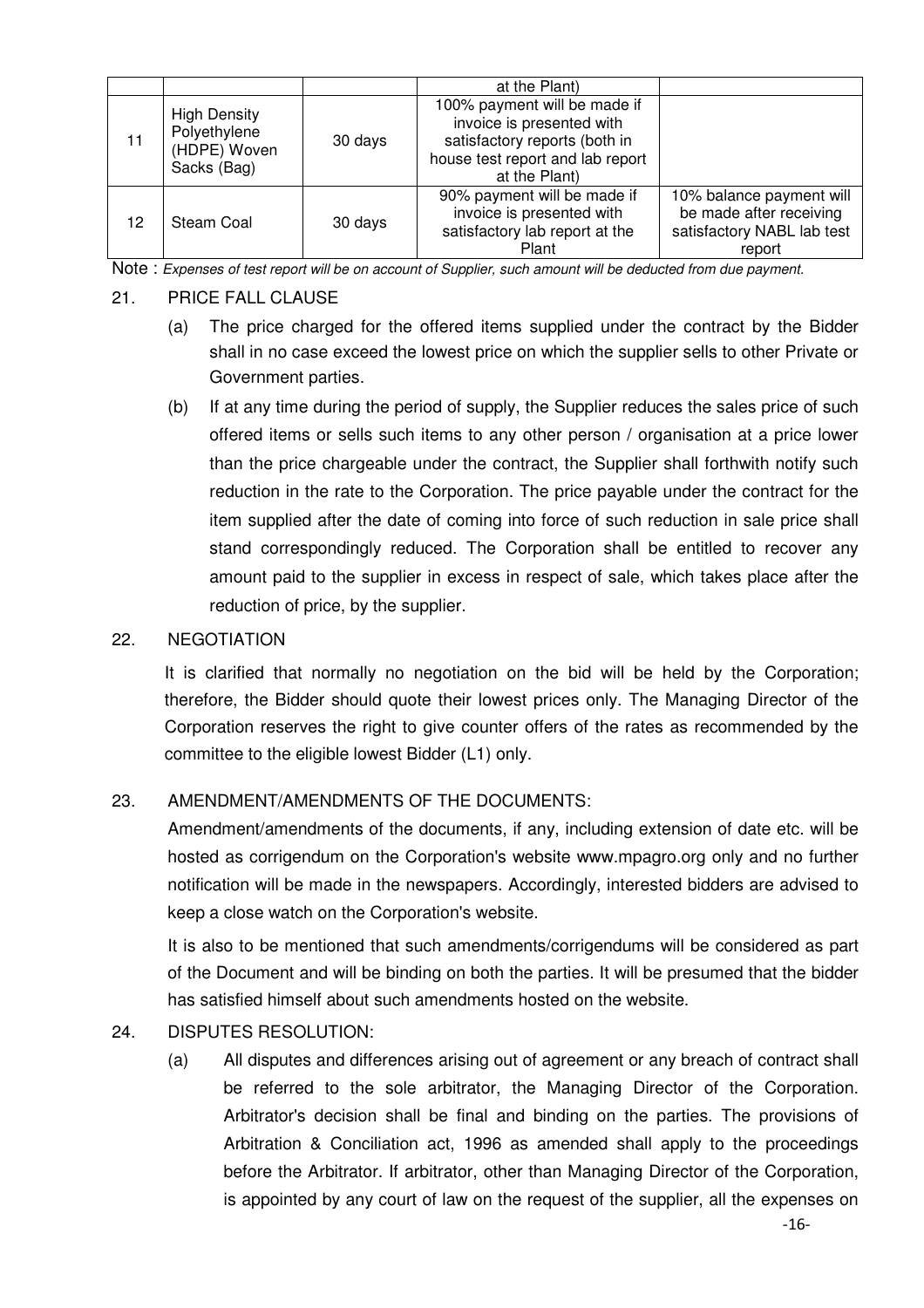such arbitrator shall be borne by the supplier only.

(b) That if any dispute arises out of this Registration and Bid process before agreement is signed, it will be subject to the jurisdiction of the Hon'ble High Court Jabalpur, Madhya Pradesh only. After the execution of the agreement, if any dispute arises, clause 25 (a) above shall be applicable.

> **MANAGER (POSHAN AAHAR) M.P. State Agro Industries Development Corporation ltd., Bhopal**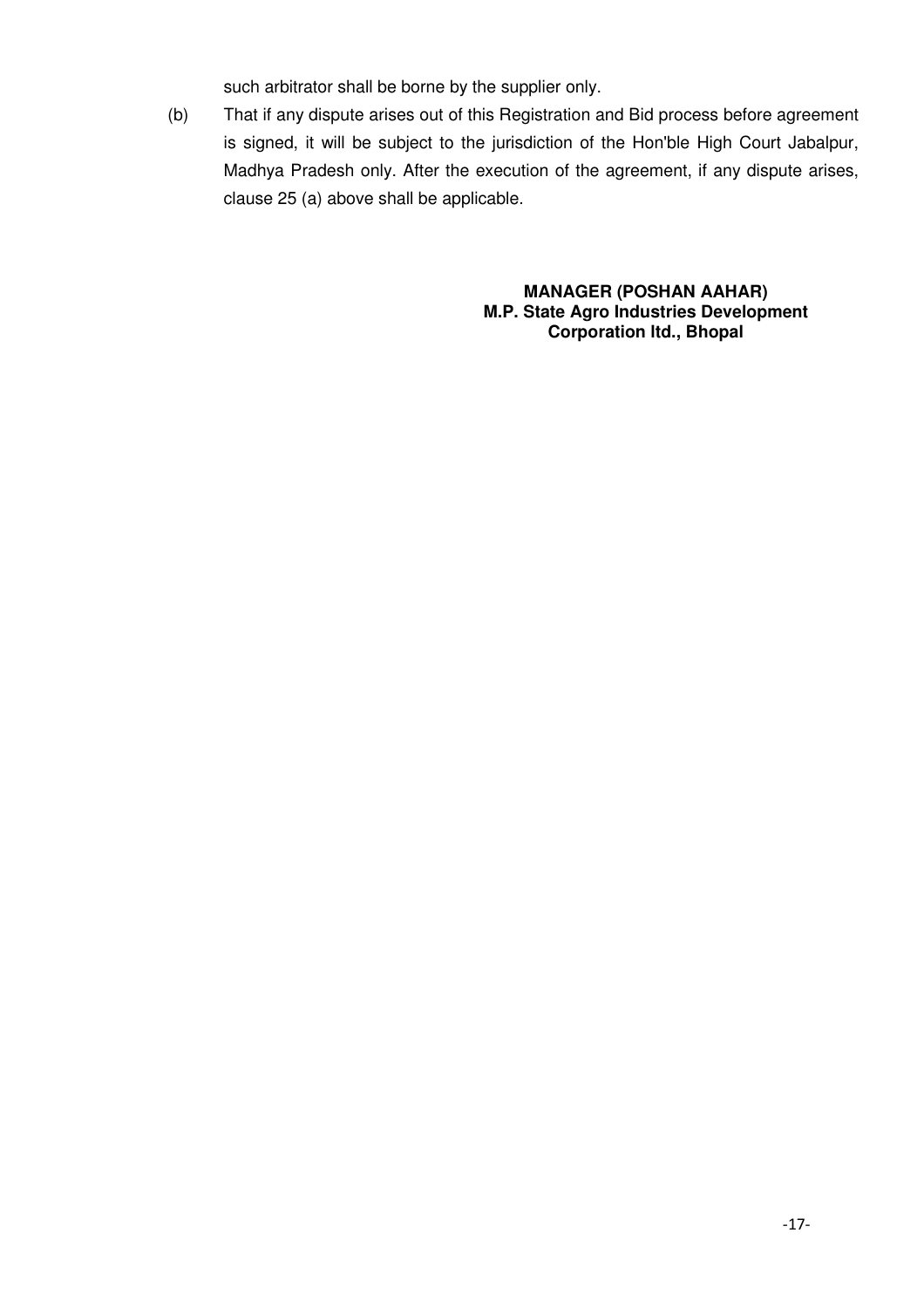

# **THE MADHYA PRADESH STATE AGRO INDUSTRIES DEVELOPMENT CORPORATION LIMITED**

"PANCHANAN" 3rd FLOOR, MALAVIYA NAGAR, BHOPAL Phone (0755)- 2760517, 2761392, Fax: 0755-2557305 CIN No. U01119MP1969SGC001055 Email- mpagrohobpl@gmail.com, Website- www.mpagro.org

# **PRO FORMA FOR REGISTRATION OF BIDDER**

I/We am/are hereby submitting Registration Document for Supply of …………………… Item. Details of the bidder are as follows:

| $\mathbf{1}$   | Name of Individual/Firm/Company/Private or<br>Public Limited / Co-operative Institution.                                                                                                     |                                  |
|----------------|----------------------------------------------------------------------------------------------------------------------------------------------------------------------------------------------|----------------------------------|
| $\overline{2}$ | Complete Postal address of the individual/<br>Firm/Company including name of Principal<br>Officer/Person /Chairman/Managing Director                                                         |                                  |
|                | Phone no.                                                                                                                                                                                    | Office:<br>Mobile:<br>Residence  |
|                | Fax. No.                                                                                                                                                                                     | Office<br>Factory:               |
|                | Email address                                                                                                                                                                                |                                  |
|                | Contact person details                                                                                                                                                                       | Name:<br>Designation:<br>Mobile: |
| 3              | Particulars of the Registration certificate issued<br>(if applicable)                                                                                                                        | Registration No.<br>Date         |
| 4              | G.S.T. Registration.                                                                                                                                                                         | <b>GST No.</b><br>Date:          |
| 5              | Name/Names of Proprietors /<br>Partners/Directors including full address<br>(enclose partnership deed/Memorandum &<br>Articles of Association/ Society Registration<br>(as the case may be). |                                  |
| 6              | Name and address of Bank (Bidder's Bank)<br>Account number<br><b>IFS Code</b><br><b>Telephone Number</b>                                                                                     |                                  |
| $\overline{7}$ | State whether Manufacturer/Importer/Authorized<br>dealer/Trader                                                                                                                              |                                  |
| 8              | Whether Debarred or EMD forfeited or<br>Blacklisted<br>by any Govt. department/Govt.<br>Corporation/Govt. Agency at any time, If the<br>reply is yes, when & why, give proper details.       | Yes / No.                        |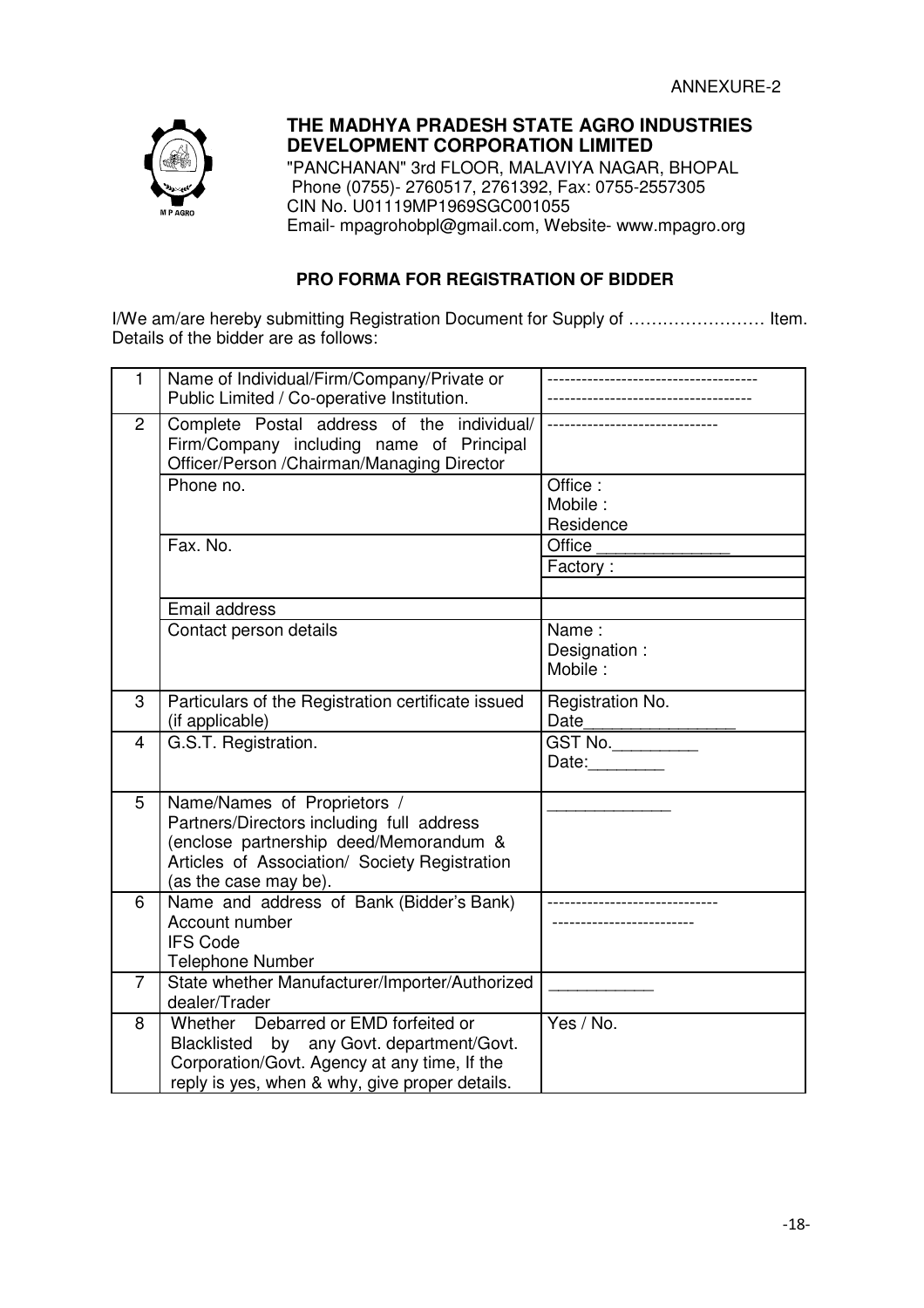| 9                | Have you ever supplied any item to this<br>Corporation, If yes, give details of item and year<br>of supply. |  |
|------------------|-------------------------------------------------------------------------------------------------------------|--|
| 10               | Do you have any associate company(s)?                                                                       |  |
| 11               | Do your Directors / Partners have interest in<br>some other Firm/Company/ Society. If yes, give<br>details  |  |
| 12 <sub>1</sub>  | Is any of your relatives working or serving in this<br>Corporation in any capacity?                         |  |
| 13 <sup>13</sup> | Are you having any branch office? If yes, please<br>Give details of address, Telephone No. Fax No.<br>etc.  |  |

(Signature of Bidder with seal)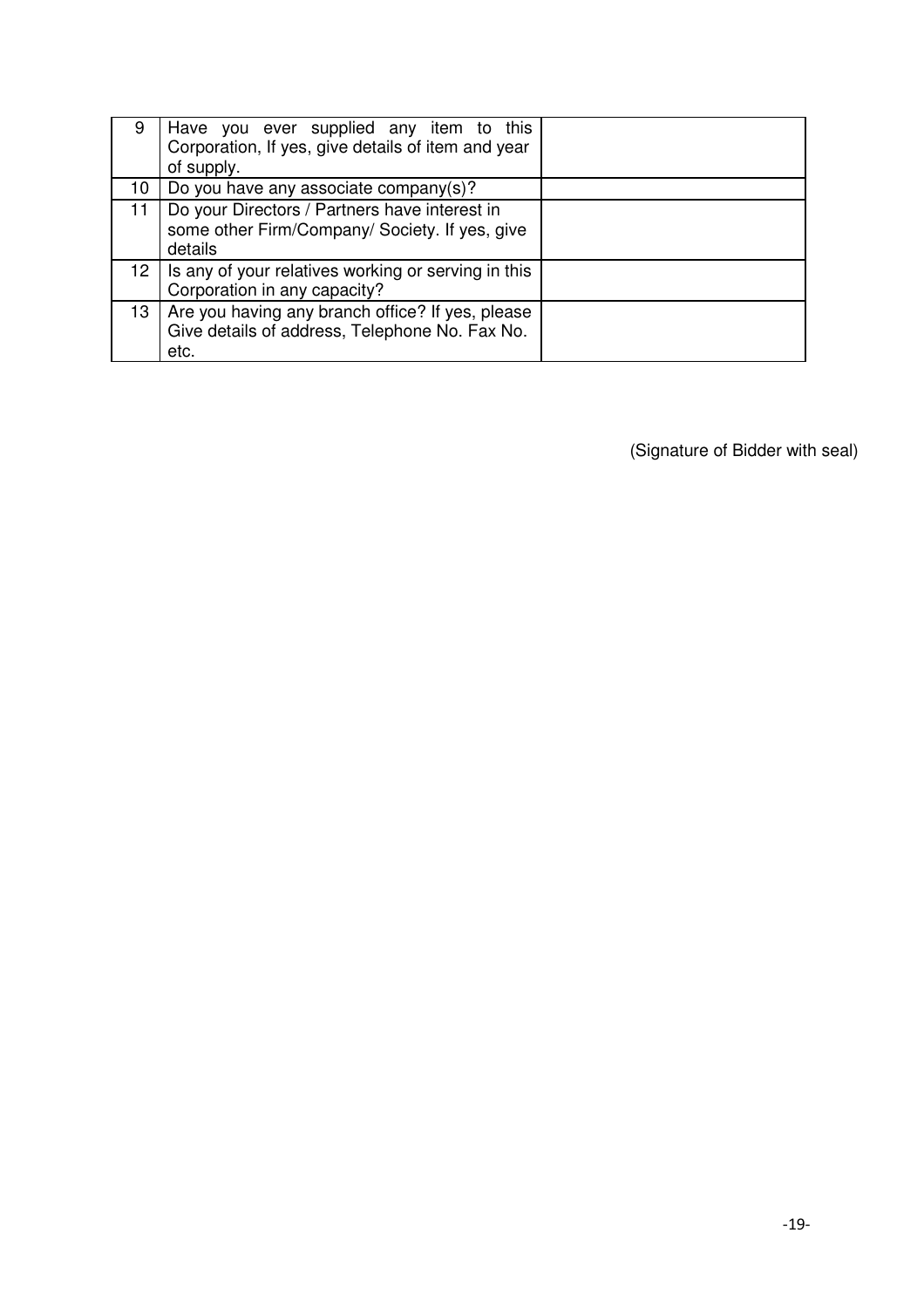#### **UNDERTAKING FOR REGISTRATION AND SUPPLY OF RAW MATERIAL**

#### **FOR THE PERIOD ENDING ON 31.03.2024 AND ONWARDS**

I/We ................... hereby submit the Bid for the supply of ........ (Specify the name of item) conforming to the detailed specifications mentioned in the ANNEXURE 5 or elsewhere in the Document.

I/We undertake to supply such quantities of ..................... as may be called upon to supply under the conditions hereto enclosed during allotted period from the date of execution of the agreement.

I/We undertake that our firm has neither been Blacklisted/Debarred/EMD forfeited by any Govt. department/Govt. Corporation/Govt. Agency on any ground. We also undertake that no legal proceeding is pending in any Court on the ground of supply of Items to any Government organization/in any Government scheme.

If this bid is accepted, I/we hereby agree to abide by and fulfill all the terms and conditions of contract annexed hereto. I/we also undertake that in case of any default, Corporation will have all the rights to forfeit the Security Deposit and/or Corporation may impose such penalties which are part of these documents and can be deducted from the payments made against the supplies.

The sum of Rs............... (Rupees..................thousand) in the form of Earnest Money is herewith forwarded which shall be retained by the Managing Director of the M. P. State Agro Industries Development Corporation Limited, on account of Security Deposit, if this bid is accepted.

I/we have read and understood the terms and conditions mentioned in the documents.

Signature of the Bidder With seal

Date:

| Witness: |  |
|----------|--|
|          |  |

Name and Address

| Witness: |  |
|----------|--|
|          |  |

Name and Address

TO BE SUBMITTED ON NON-JUDICIAL STAMP PAPER OF Rs. 500/- DULY NOTARIZED.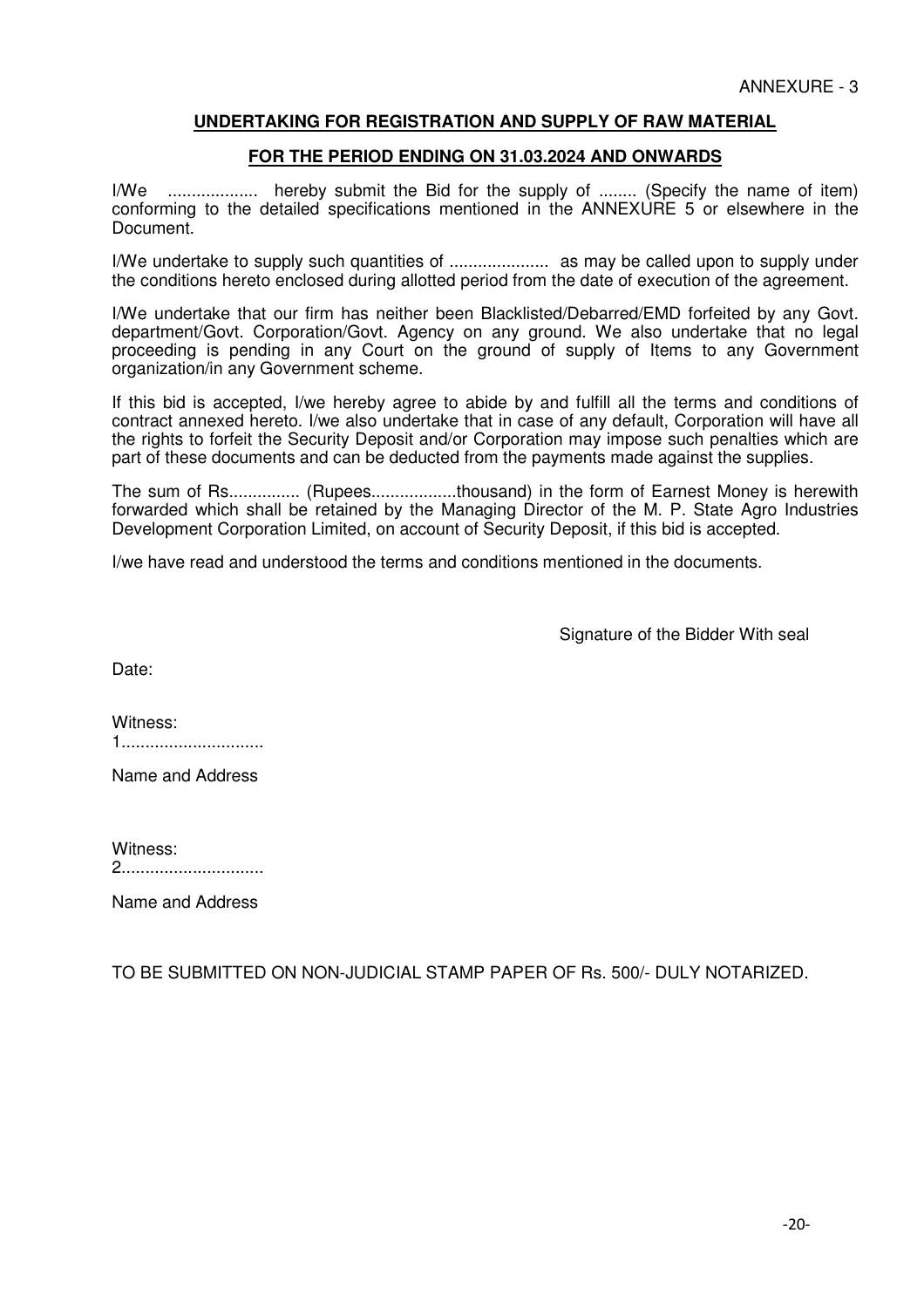#### **DRAFT AGREEMENT**

This agreement made at Bhopal at this ............. day of ............ Month of ........ 2020 between M.P. State Agro Industries Development Corporation, Panchanan, 3rd Floor, Malviya Nagar, Bhopal, M.P. hereinafter referred to as the 'Corporation' which expression shall unless repugnant to the context or meaning thereof includes its successors and assigns on the one part.

#### AND

M/s…………………………….................... Having its office at................................................. through Shri..............................designation................................hereinafter referred to as the "Supplier" which expression shall unless repugnant to the context and meaning thereof includes its successors and assigns on the other part.

WHEREAS the Corporation invited NIT for supply of ............................... (Specify the name of item) on the terms and conditions envisaged in this Registration cum- Bid Document and purchased by the supplier.

AND WHEREAS the supplier has accepted, each and every term and condition contained in the document, while submitting this bid.

AND WHEREAS the Corporation accepted the bid submitted by the supplier vide its letter of acceptance no. ..............dated ..................... in consideration of the premises and the mutual premises and undertakings hereinafter specified and for other good and valuable consideration this agreement witness and is hereby agreed on the conditions of the document. The following documents shall form and be construed as a part of the Agreement Deed:-

- a. The Bid submitted by the supplier including all the annexure attached thereto.
- b. Schedule of specifications for supply of .............................................
- c. The letter of acceptance dated --------- issued by the Corporation.

The aforesaid documents shall be taken as complementary and mutually explanatory of one another but in case of discrepancies and ambiguities shall take precedence in the order set out above. In this regard, the decision of the Managing Director, M.P. State Agro Industries Development Corporation Limited shall be final.

IN WITNESS WHEREOF, the parties hereto have signed this agreement on the day, month and year referred to above.

| <b>GENERAL MANAGER (POSHAN AAHAR)</b>                              | SUPPLIER SIGNATURE WITH SEAL |
|--------------------------------------------------------------------|------------------------------|
| WITNESSES:                                                         | WITNESS:                     |
| $\mathbf{1}$ .                                                     |                              |
| 2.                                                                 | 2.                           |
| TO BE QUBUJITTER BY OFLEGTER BIRRER ON NON-HIRIAUL OT ULD BURER OF | n.,                          |

TO BE SUBMITTED BY SELECTED BIDDER ON NON-JUDICIAL STAMP PAPER OF Rs. 1000/- DULY NOTARIZED.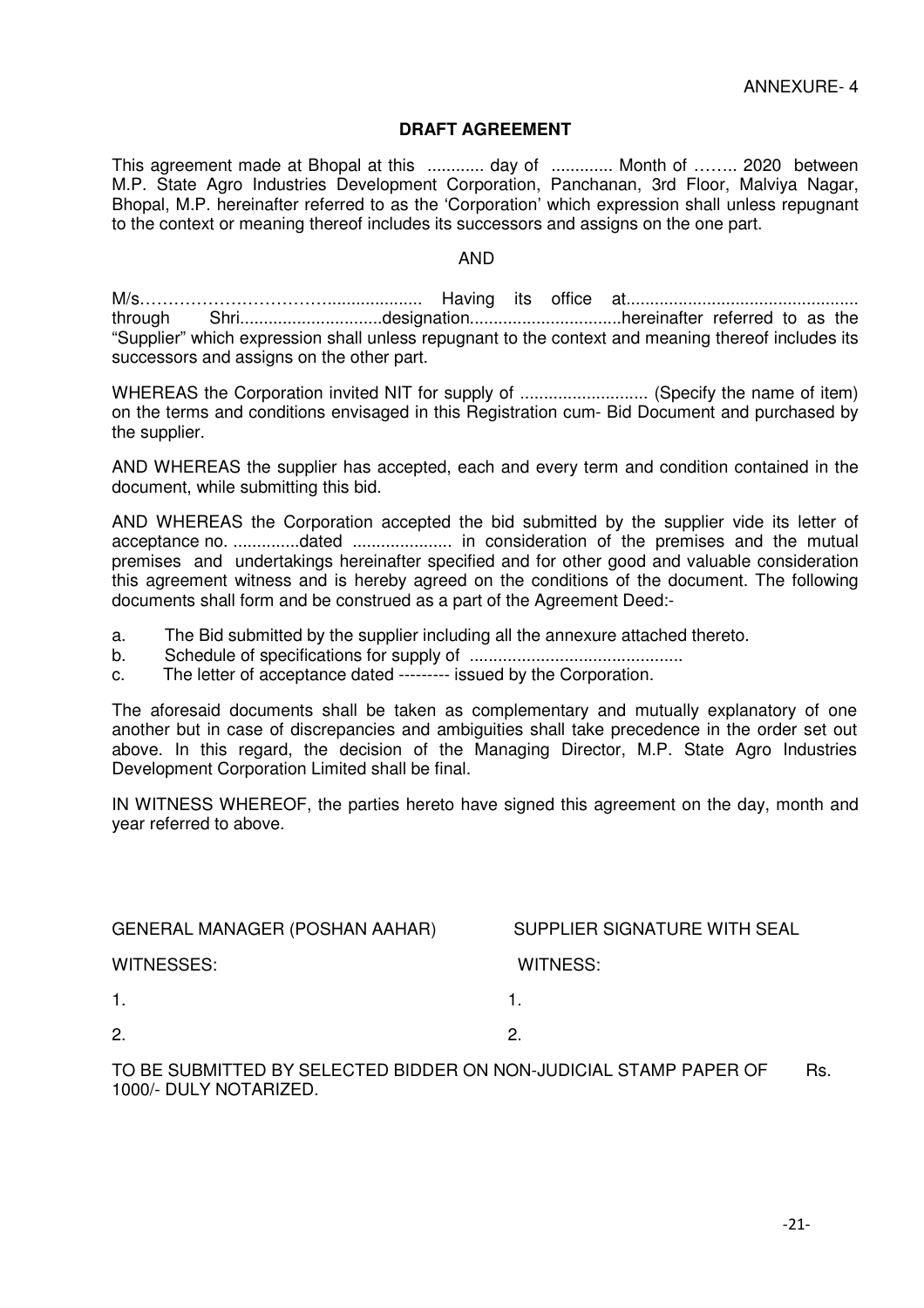# **TECHNICAL SPECIFICATION, ELIGIBILITY AND EMD**

# **WHITE PLANTATION SUGAR (AS PER IS: 5982-2003 WITH UPTO DATE AMENDMENTS)**

1. ELIGIBILITY- Manufacturer / Traders having valid FSSAI Licence, PAN ,GSTN no.

# **2. EMD- Rs. 6,00,000**

- 3. RATE DURATION: Fortnightly/As and when required
- 4. VALIDITY OF RATES: Seven days from date of opening of financial bid.
- 5. TURNOVER\*: In last three financial years (2018-19, 2019-20, 2020-21) \* average turnover should **be Rs18.00 crores** or above.

*\* (Turnover from the business of Item, for which application for registration is applied)* 

### 6. SPECIFICATIONS :

- a. Purified and crystallized Sucrose (saccharose) with a polarization not less than 99.50Z and a moisture content (loss on drying) of not more than 0.10 percent.
- b. The material shall be crystalline, white, odorless and free from dirt, iron filings and other extraneous matter.

| Table 1 |                                        |             |                |
|---------|----------------------------------------|-------------|----------------|
| S.no.   | Characteristics                        | Requirement | Method of Test |
|         | Loss on drying, percent by mass, Max   | 0.10        | 4              |
| ii.     | Polarization, Min                      | 99.50 Z     | 5              |
| iii.    | Reducing sugars, percent by mass, Max  | 0.10        |                |
| iv.     | Colour in ICUMSA units, Max            | 150         | 8              |
| v.      | Conductivity ash, percent by mass, Max | 0.1         | 9              |
| vi ·    | Sulphur dioxide, mg/kg, Max            | 70          | 13             |
| vii.    | Lead, mg/kg, Max                       | 5.0         | 15             |

c. The product shall also comply with the requirements given in Table 1 below.

PACKING: Plantation white Sugar shall be packed in clean, sound and new bags made of high density polyethylene as per IS 10146. The mouth of each bag shall be either machinestitched or rolled over and hand-stitched. If hand-stitched, the stitches shall be in two rows with at least 14 stitches in each row.

Each bag/pack shall bear legibly and indelibly the following particulars:

- a) Name of the product;
- b) Name and address of manufacturer;
- c) Net weight of Sugar in the bag;
- d) Month & year of manufacture ;
- e) Batch or Code number ;
- f) Other information as per F.S.S.A.I. guidelines.
- g) The words "Best before......." ( month and year to be indicated) ; and
- h) Any other requirements as specified under the Standards Weights and Measures (Packaged Commodities) Rules, 1977 and Prevention of Food Adulteration Act, 1954 and Rules framed there under.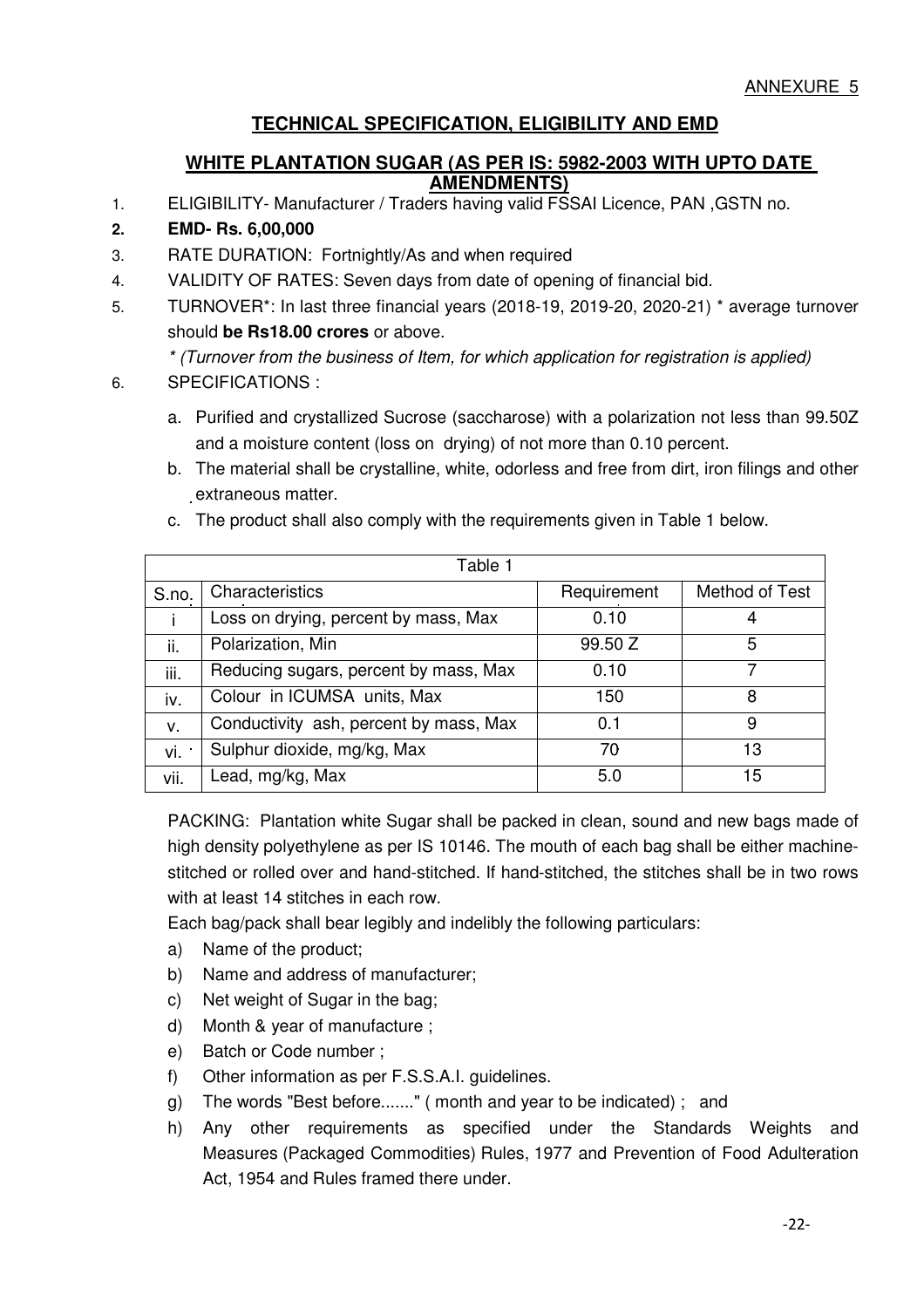# **TECHNICAL SPECIFICATION, ELIGIBILITY AND EMD EDIBLE LOW FAT SOYA FLOUR AND SOYA GRIT (AS PER IS:7836-1975 REAFFIRMED 2005)**

- 1. ELIGIBILITY- Manufacturer having valid FSSAI License for manufacturing of edible low fat Soya Flour and Soya Grit having PAN, GSTN no., having in house lab for testing chemical and microbiological parameter. (Details of Laboratory Equipments i.e. serial number, name of equipment, make, date of purchase, possible test should be given attaching a separate sheet). or their /Authorized dealers having valid FSSAI License PAN, GSTN no.
- 2. **EMD- Rs. 7,00,000/-**
- 3. RATE DURATION: MONTHLY
- 4. VALIDITY OF RATES: One Month from date of opening of financial bid.
- 5. TURNOVER \*: In last three financial years (2018-19, 2019-20, 2020-21) average turnover should be Rs. 27 crores or above. **If application is submitted by authorized dealers, credentials of manufactures for turnover and experience shall be considered for eligibility**

*\* (Turnover from the business of Item, for which application for registration is applied)* 

- 7. SPECIFICATIONS:
	- 7.1 Edible low fat soya flour shall be obtained from clean, sound, healthy soya beans by a process of cracking, de-hauling, solvent extraction with food grade hexane (see IS: 3470- 1966 for hexane, food grade) and grinding. It shall be in the form of coarse or fine powder, white to creamy-white in colour of uniform composition and free from rancid odor, extraneous matter and insect, rodent or fungal infestation. The material shall be free from any artificial colouring matter or flavoring agents. Edible low fat soya flour shall be free from harmful foreign oilcakes, such as castor and MAHUA when tested according to the methods prescribed in 11 and 12 respectively of IS: 7874 (Part-1)- 1975. It shall also be free from NEEM Cake and other foreign materials such as jaggery and Molasses. Every Consignment shall have the in house test report enclosed conforming to the requirements. Place where edible Low Fat Soya Flour shall be manufactured, packed and stored and the equipment used shall be maintain under hygienic condition (as per IS: 2491-1972). The material shall conform to the requirements given in Table-I and Table-2 below:

| <b>SN</b> | Characteristics                                  | Requirement                                                                                  |   | Method of Test Ref. to<br>Appendix in IS: 4684- IS:<br>4876-1968 1975 |
|-----------|--------------------------------------------------|----------------------------------------------------------------------------------------------|---|-----------------------------------------------------------------------|
|           | Moisture, percent by mass. Max                   | 9.0                                                                                          | B |                                                                       |
| 2         | Protein (on dry basis), percent by mass, min     | 48                                                                                           | С |                                                                       |
| 3         | Total ash (on dry basis), percent by mass. max   | 7.2                                                                                          | D |                                                                       |
| 4         | Acid-insoluble ash (on dry basis), percent max   | 0.4                                                                                          | F |                                                                       |
| 5         | Fat (on dry basis), percent by mass. Max.        | 1.5                                                                                          | F |                                                                       |
| 6         | Crude Fiber (on dry basis), percent by mass. Max | 4.2                                                                                          | н |                                                                       |
|           | Aflatoxin, pg/kg. Max                            | 30                                                                                           |   |                                                                       |
| 8         | Hexane (food grade), ppm. Max                    | 10                                                                                           |   | А                                                                     |
| 9         | Soya Flour - 600 micron IS sieve                 | 98% Passing                                                                                  |   |                                                                       |
| 10        | Soya Grit                                        | shall retain on 300 micron IS sieve and shall<br>pass completely through 850 micron IS sieve |   |                                                                       |

Table 1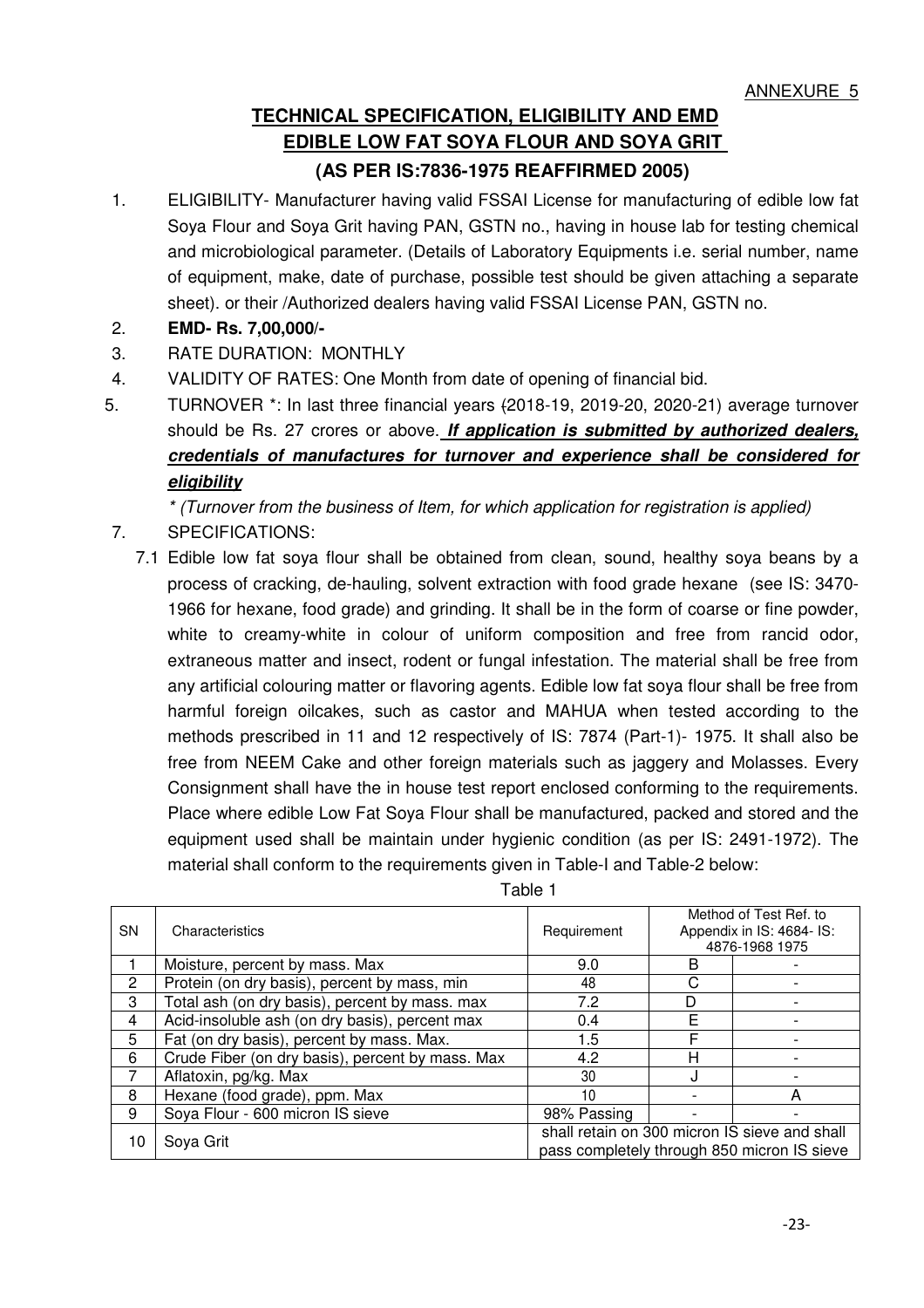Bacteriological Requirements for edible low fat soya flour

|     |                                   |             | Methods of Test |
|-----|-----------------------------------|-------------|-----------------|
| Sno | Characteristics                   | Requirement | Ref. To         |
|     | Total bacterial count per g. Max. | 50000       | IS: 5402-1969   |
|     | Coliform bacteria per gms Max.    | 10          | IS: 5401-1969   |
| 3   | Salmonella bacteria per 25 g      | Nil         | IS: 5887-1970   |

7.2 Protein and enzyme quality requirements will be as under:-

| <b>Relative Protein Efficiency</b>      | 65 to 75 |
|-----------------------------------------|----------|
| Nitrogen Solubility Index               | 60 to 40 |
| <b>Trypsin Inhibitor Activity Units</b> | 55 Max   |
| Urease Test Difference in pH            | 0.3 Max. |

Note. Relative protein efficiency is expressed as percentage of the full potential of soya protein.

- 7.3 Sampling: Representative samples of the material shall be drawn and tested for conformity to this standard as prescribed in IS: 5351 -1969 (The sample shall be taken in presence of Incharge/CEO of Poshan Aahaar Plant or his/her representative in a protected place not exposed to damp, air, and dust. The supplier or his/her representative should be present while drawing the sample failing which sample could be drawn by the authorized person. The container of sample shall be sealed properly and marked with the full details of date of sampling, name and address of manufacturer, batch or Code Number. Test report should clearly mention the Batch Number).
- 7.4 Packing: Material shall be packed in clean, sound and new bags made of high density polyethylene as per IS 10146. The mouth of each bag shall be either machine-stitched or rolled over and hand-stitched. If hand-stitched, the stitches shall be in two rows with at least 14 stitches in each row.
- 7.5 Marking :The following particulars shall be marked or labelled on each bag:-
	- 7.5.1 Name of the product.
	- 7.5.2 Name and address of the manufacturer.
	- 7.5.3 Batch or code number.
	- 7.5.4 Net weight.
	- 7.5.5 Nitrogen solubility index, and
	- 7.5.6 Date of manufacture.
	- 7.5.7 Other information as per F.S.S.A.I. guidelines.
	- 7.5.8 The words "Best before......." ( month and year to be indicated) ; and
	- 7.5.9 Any other requirements as specified under the Standards Weights and Measures (Packaged Commodities) Rules, 1977 and Prevention of Food Adulteration Act, 1954 and Rules framed there under.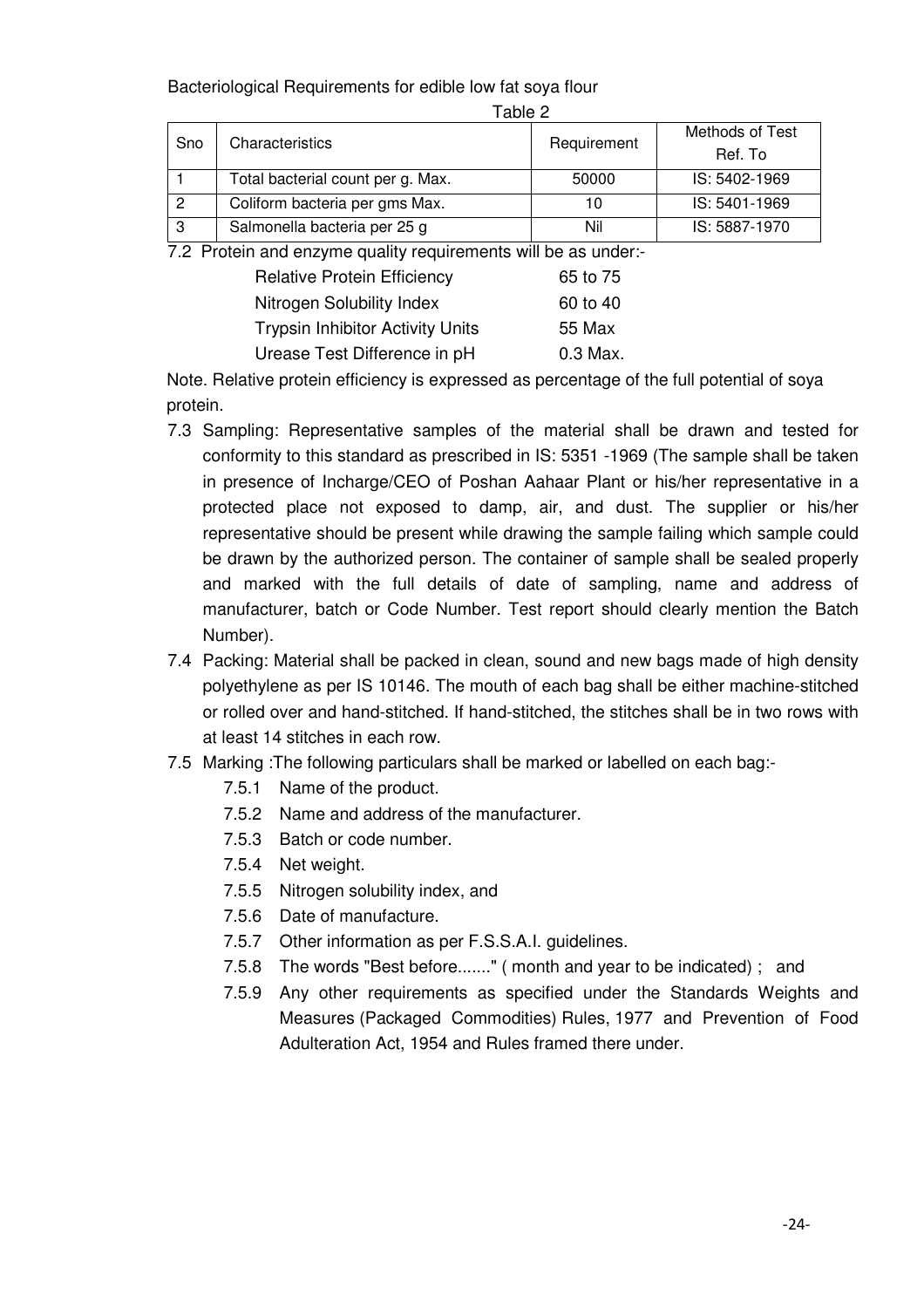## **TECHNICAL SPECIFICATION, ELIGIBILITY AND EMD REFINED SOYA BEAN OIL AND REFINED PALMOLEIN OIL (VEGETABLE OIL)**

- 1. ELIGIBILITY
	- a) Manufacturer/Authorized dealers having valid FSSAI Licence for edible Refined Soya bean Oil and PAN and GSTN no.
	- b) Importer/Authorized dealers having valid FSSAI Licence for Refined Palmolein Oil (Vegetable oil) and PAN and GSTN no.
- 2. EMD
	- a) REFINED SOYABEAN OIL Rs. 5,00,000/-
	- b) REFINED PALMOIEIN OIL (VEGETABLE OIL) Rs. 5,00,000/-
- 3. Rate Duration: FORTNIGHTLY/AS AND WHEN REQUIRED
- 4. Validity of Rates: Seven days from date of opening of financial bid.
- 5. TURNOVER\*: In last three financial years years (2018-19, 2019-20, 2020-21) average turnover should be 21.00 crores for Refined Soya bean Oil and 20 Crorers for Refined Palmolein Oil (Vegetable oil)- or above. **If application is submitted by authorized dealers, credentials of manufactures/importer for turnover and experience shall be considered for eligibility**

*\* (Turnover from the business of Item, for which application for registration is applied)* 

6. SPECIFICATIONS:

A- Refined Soya bean Oil –

- i. Description The material shall be obtained from good quality Soya bean from the plant Gycine Max (L) Merrill Syn. Glycine Soja Sieb adn Zucc. fam. Leguminosae by the process of solvent extraction.
- ii. The Solvent Extraction Oil shall be obtained from the oleaginous material using solvent hexane conforming to IS: 3470-1966 (Specification for hexane, food grade).
- iii. The material shall be clear and free from adulterants, sediments, suspended and other foreign matter, serrated water, and added colouring and flavoring substances. The material shall have acceptable taste and odor when tested as prescribed in 20 of IS 548 (part-1) - 1964. The peroxide value of the oil shall not exceed 10. It may contain permitted anti oxidants in quantities prescribed under the Prevention of Food Adulteration (PFA) Rules of the Government of India.
- iv. The clarity of material shall be judged by the absence of turbidity after keeping the filtered sample at 30°c for 24 hours.
- v. Admixture with Other Oils The material shall be free from admixture from other oils, when tested according to the methods prescribed in IS: 548 (Part-II) - 1976.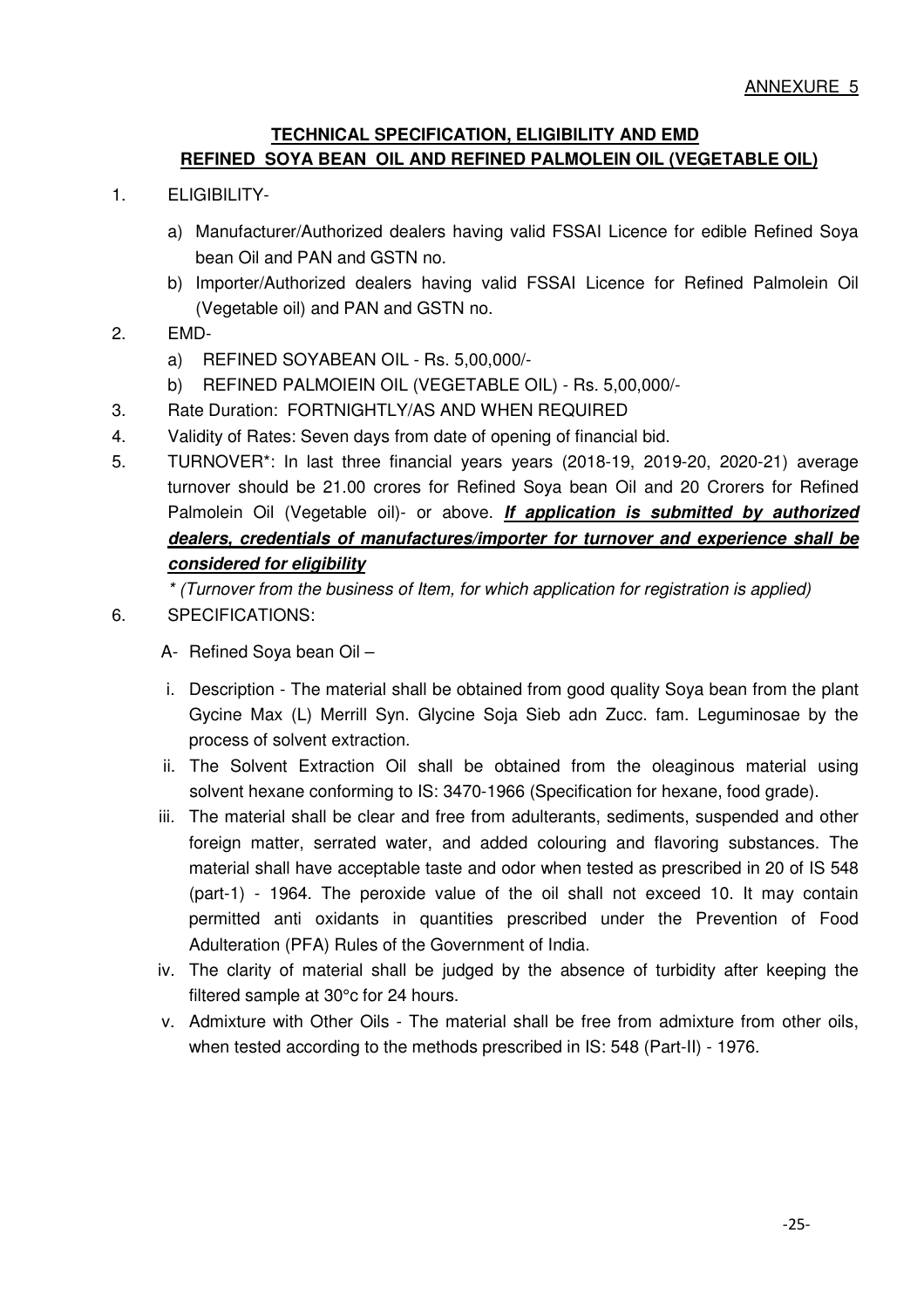# vi. The material shall also comply with the requirements given in the table below:- REQUIREMENTS FOR REFINED SOYABEAN OIL

| S.no           | Characteristics                                            | Requirements     |
|----------------|------------------------------------------------------------|------------------|
|                | Moisture & insoluble impurities, percent by mass. max.     | 0.10             |
| 2              | Colour in a 1/4-in cell on the Lovibond scale expressed as | 7.5              |
|                | $Y + 5R$ , not deeper than                                 |                  |
| 3              | Refractive index at 40°c                                   | 1.465 to 1.471   |
| 4              | Saponification value                                       | 189 to 195       |
| 5              | Iodine value (Wijs                                         | 125 to 140       |
| 6              | Acid value, Max.                                           | 0.5              |
| $\overline{7}$ | Unsaponifiable matter, percent by mass. max.               | 1.0              |
| 8              | Flash point, Pensky-Martens (closed).°c                    | 250              |
| 9              | Insoluble bromide test                                     | To pass the test |
| 10             | Phosphorous content                                        | To pass the test |

NOTE: In house test report on all above parameters shall be enclosed with the delivery challan. Oil will be sent to the Consignee, only if, the in-house test report meets out the requirements.

The manufacturers shall conform to the requirements of quality prescribed for ECO mark. The product shall not contain aflatoxin, more than  $5 \mu$  g/kg. The pesticide residues, if any, shall not exceed the tolerance limit as prescribed in the Prevention of Food Adulteration Act, 1954 and Rules made there under. Only permitted antioxidants not exceeding the quantities specified against each as prescribed under the Food Adulteration Act, 1954 and Rules made there under, shall be used, if required. The product shall not contain any of the toxic metals in excess of the quantities as under:-

| LIMITS FOR TOXIC METALS |  |
|-------------------------|--|
|-------------------------|--|

| Sno | Characteristics              | Requirements |
|-----|------------------------------|--------------|
|     | Lead, mg/kg. (Max)           | 5.0          |
|     | Arsenic, mg/kg. (Max)        | 0.5          |
| 3   | Cadmium, mg/kg. (Max)        |              |
| 4   | Mercury (total) mg/kg. (Max) | 0.25         |

vii. PACKING: The material shall be supplied in suitably sealed and well closed containers, as per order.

B- REFINED PALMOLEIN OIL **(**VEGETABLE OIL) –

Palmolein means the liquid fraction obtained by fractionation of palm oil obtained from the fleshy mesocarp of fruits of oil palm (Elaeis Guineensis) tree by the method of expression or solvent extraction. It shall be clear, free from rancidity, suspended or other foreign matter separated water, added colouring and flavouring substances or mineral oil. It shall conform to the following standards, namely:-

| S.No.                | Characteristics                                                     | Requirement                               |
|----------------------|---------------------------------------------------------------------|-------------------------------------------|
|                      | Butyro-refractometer reading at 40°C or<br>Refractive Index at 40°C | $43.7 - 52.5$<br>()r<br>$1.4550 - 1.4610$ |
| $\mathbf{2}^{\circ}$ | Iodine Value (Wij's method)                                         | $54 - 62$                                 |
| 3                    | Saponification value                                                | $195 - 205$                               |

REQUIREMENTS FOR REFINED PALMOLEIN OIL (VEGETABLE OIL)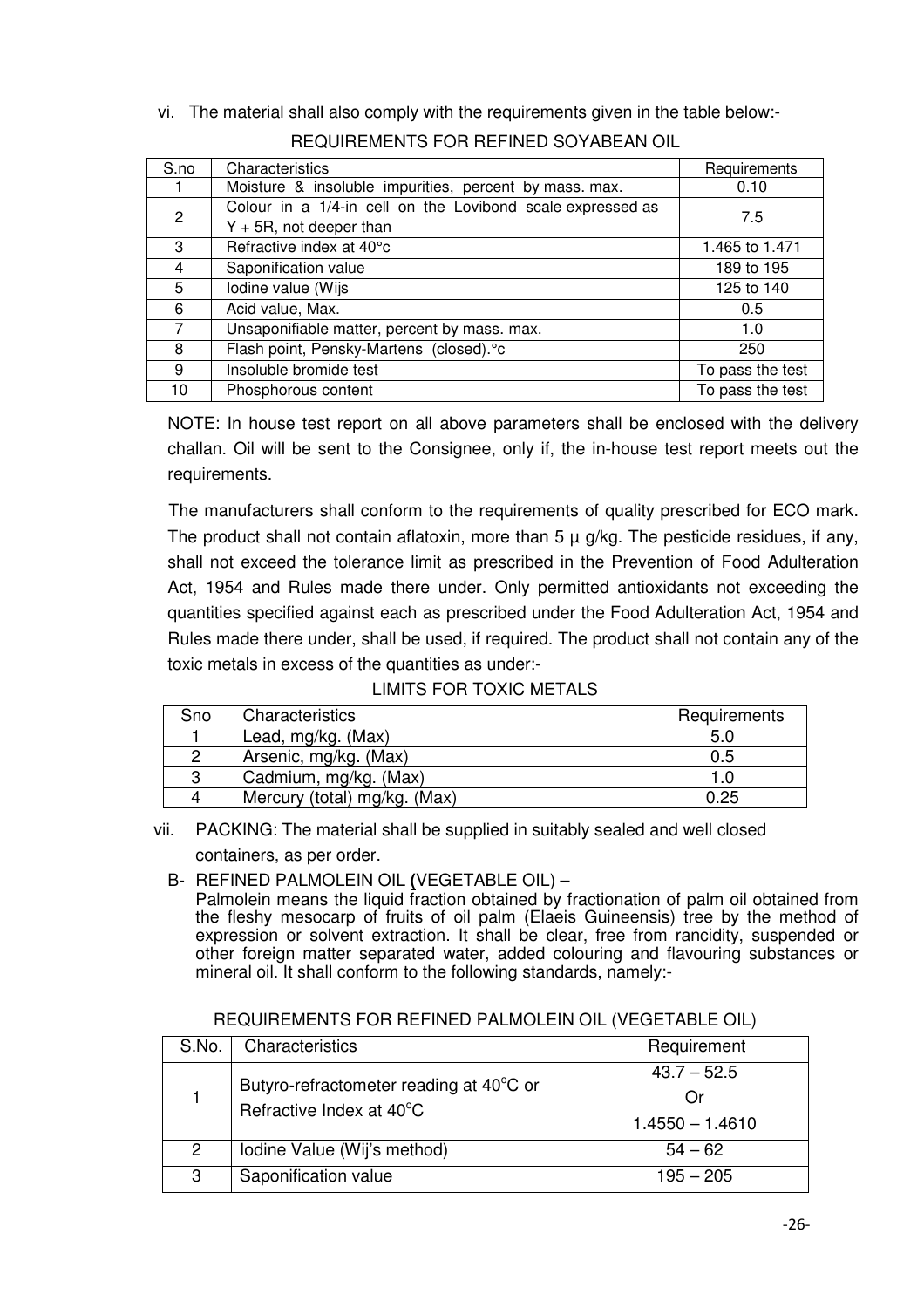| 4  | <b>Cloud Point</b>                          | Not more than 18°C         |
|----|---------------------------------------------|----------------------------|
| 5  | Unsaponifiable matter                       | Not more than 1.2 per cent |
| 6  | Acid value                                  | Not more than 6.0328       |
| 7  | <b>Flash Point</b>                          | Not less than 250°C        |
|    | (Pensky Marten closed method)               |                            |
|    | Test for Argemone oil                       |                            |
| 8  | (it may contain food additives permitted in | Negative                   |
|    | the Food Safety and Standards Act, 2006)    |                            |
| 9  | Refined oil shall not contain Hexane        | more than 5.00 ppm         |
| 10 | Aflatoxin contain                           | Not more than $5 \mu g/Kg$ |
| 11 | Mineral Oil Test TLC                        | Negative                   |

Further, if the Palmolein is obtained from solvent extracted palm oil, it shall be refined before it is supplied for human consumption. The manufacturers/importers shall conform to the requirements of quality prescribed for ECO mark. The pesticide residues, if any, shall not exceed the tolerance limit as prescribed in the Prevention of Food Adulteration Act, 1954 and Rules made there under. Only permitted antioxidants not exceeding the quantities specified against each as prescribed under the Food Adulteration Act, 1954 and Rules made there under, shall be used, if required.

The product shall not contain any of the toxic metals in excess of the quantities as under:-

# LIMITS FOR TOXIC METALS

|   | S.No.   Characteristics     | Requirements |
|---|-----------------------------|--------------|
|   | Lead, mg/kg. Max.           | 5.0          |
| 2 | Arsenic, mg/kg. Max.        | 0.5          |
| 3 | Cadmium, mg/kg. Max.        |              |
|   | Mercury (total) mg/kg. Max. | 0.25         |

OTHER REQUIREMENT FOR THE OIL

PACKING: The material shall be supplied in suitably sealed and well closed containers, as per order.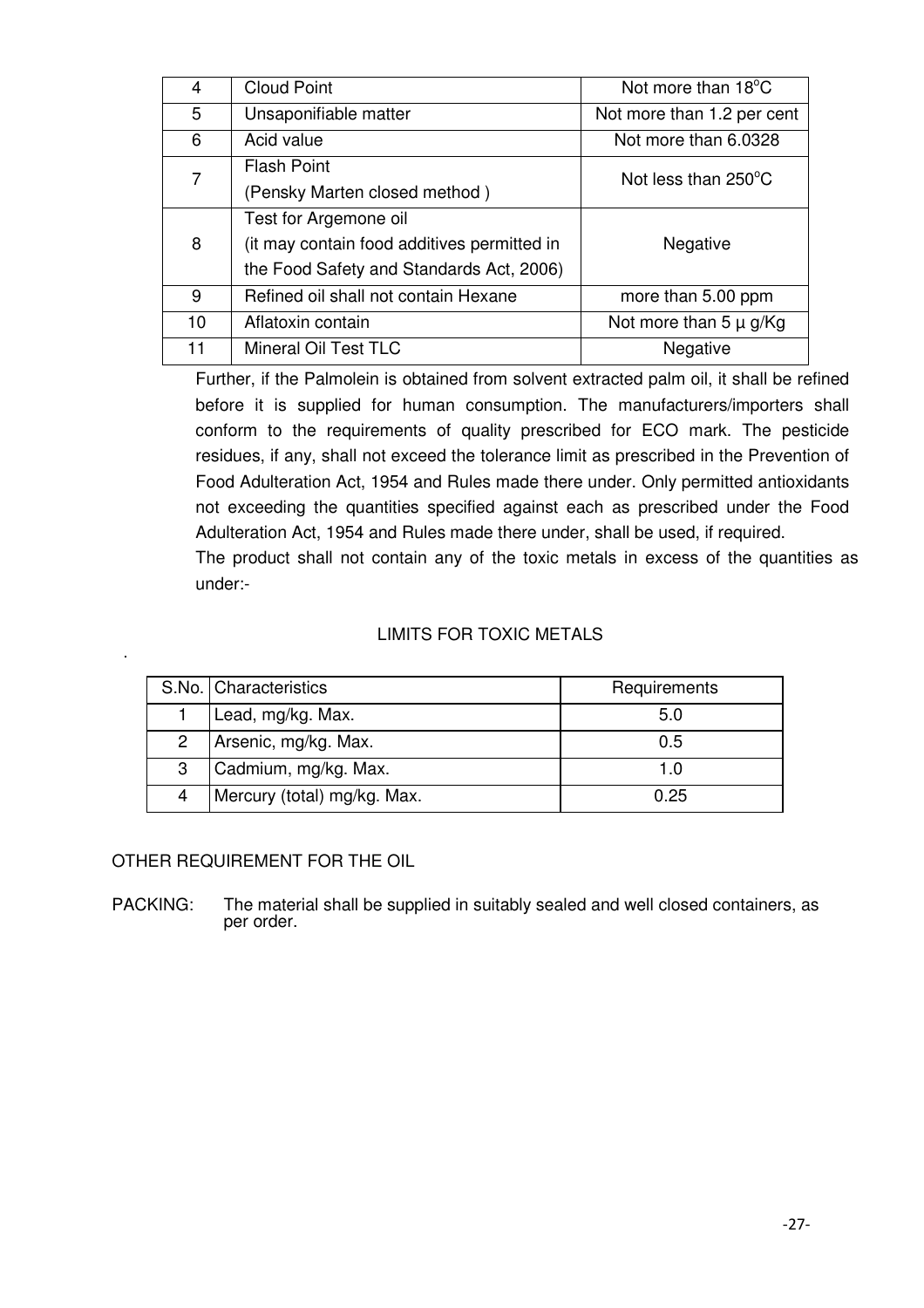#### **TECHNICAL SPECIFICATION, ELIGIBILITY AND EMD**

#### **VITAMIN & MINERALS PRIMIX**

### 1. ELIGIBILITY-

- a) Manufacturer having valid FSSAI Licence PAN and GSTN no.
- b) **Manufacturing company should be an ISO 9001-2000 and HACCP or ISO-22000 Certified company.**
- c) Should have in house testing laboratory for testing Physical, Chemical and Microbial parameters.

or

Having valid agreement with any NABL Accredited laboratory for testing for testing Physical, Chemical and Microbial parameters (please attach self certify copy of the agreement).

Please submit the details in following format (either of in house lab or of the lab with agreement is signed)

|       | Name of the | Manufacturer of the | Date     | Possible |
|-------|-------------|---------------------|----------|----------|
| S.no. | equipment   | equipment           | purchase | test     |

- 2. EMD- Rs. 60,000/
- 3. RATE DURATION: QUATERLY
- 4. VALIDITY OF RATES: Three months from date of opening of financial bid.
- 5. TURNOVER\*: In last three financial years (2018-19, 2019-20, 2020-21) average turnover from the business of Vitamin Mineral Premix should be Rs. 2.00 corers or above. *\* (Turnover from the business of Item, for which application for registration is applied)*
- 6. SPECIFICATIONS:
	- a) We propose Packing 1 (Vitamin 1 Kg + Minerals 6.6 Kg) and Packing 2 (Vitamin 1 Kg + Minerals 10.7 Kg) Packing 3 (Vitamin 1 Kg + Minerals 7.5 Kg)
	- b) Details of Manufacturing Process of SNF Specification for Vitamin & Minerals To produce Supplementary Nutrition Food (SNF) flour of different Grain and pulses are roasted at 220 $^{\circ}$ c and then product is cooled to 40 $^{\circ}$ c then Low Fat Toasted Soya Flour, Sugar, Oil, Flavour are mixed in the Mixer. The Vitamin & Mineral Premix are proposed to mix at this stage in the mixer.

| S.no.          | Name of the item (name of the                  | Packing 1 | Packing 2                        | Packing 3 |  |
|----------------|------------------------------------------------|-----------|----------------------------------|-----------|--|
|                | ingredient)                                    |           | Required value in per 100 gm SNF |           |  |
| A              | <b>Minerals Premix</b>                         |           |                                  |           |  |
|                | Calcium (mg) (Calcium Carbonate<br>Food Grade) | 250.00    | 400.00                           | 267.67    |  |
| $\overline{2}$ | Iron (mg) (Ferrous Fumarate, IP)               | 3.75      | 11.67                            | 8.67      |  |
| 3              | Zink (mg) (Zink Oxide)                         | 2.08      | 4.00                             | 4.00      |  |
| B              | <b>Vitamin Premix</b>                          |           |                                  |           |  |
|                | Vitamin A (mcg) (Dry Acetate, IP)              | 166.67    | 316.67                           | 200       |  |
| $\overline{2}$ | Vitamin B1 (mg) (Thiamine,<br>IP/BP/USP)       | 0.21      | 0.57                             | 0.33      |  |
| 3              | Vitamin B2(mg) (Riboflavin,<br>IP/BP/USP)      | 0.25      | 0.7                              | 0.4       |  |
| 4              | Vitamin B3 (mg) (Niacin, IP)                   | 3.33      | 6.67                             | 4.67      |  |
| 5              | Vitamin B9 (mcg) (Folic Acid, IP)              | 33.33     | 166.67                           | 66.67     |  |
| 6              | Vitamin C (mg) (Ascorbic Acid, Plain<br>IP)    | 16.67     | 26.67                            | 13.33     |  |

Packing: The product may be packed in quantities of 30 Kg bags of food grade polyethylene (see IS 10171) of minimum thickness 0.05 mm. The bags should be properly sealed as per standards.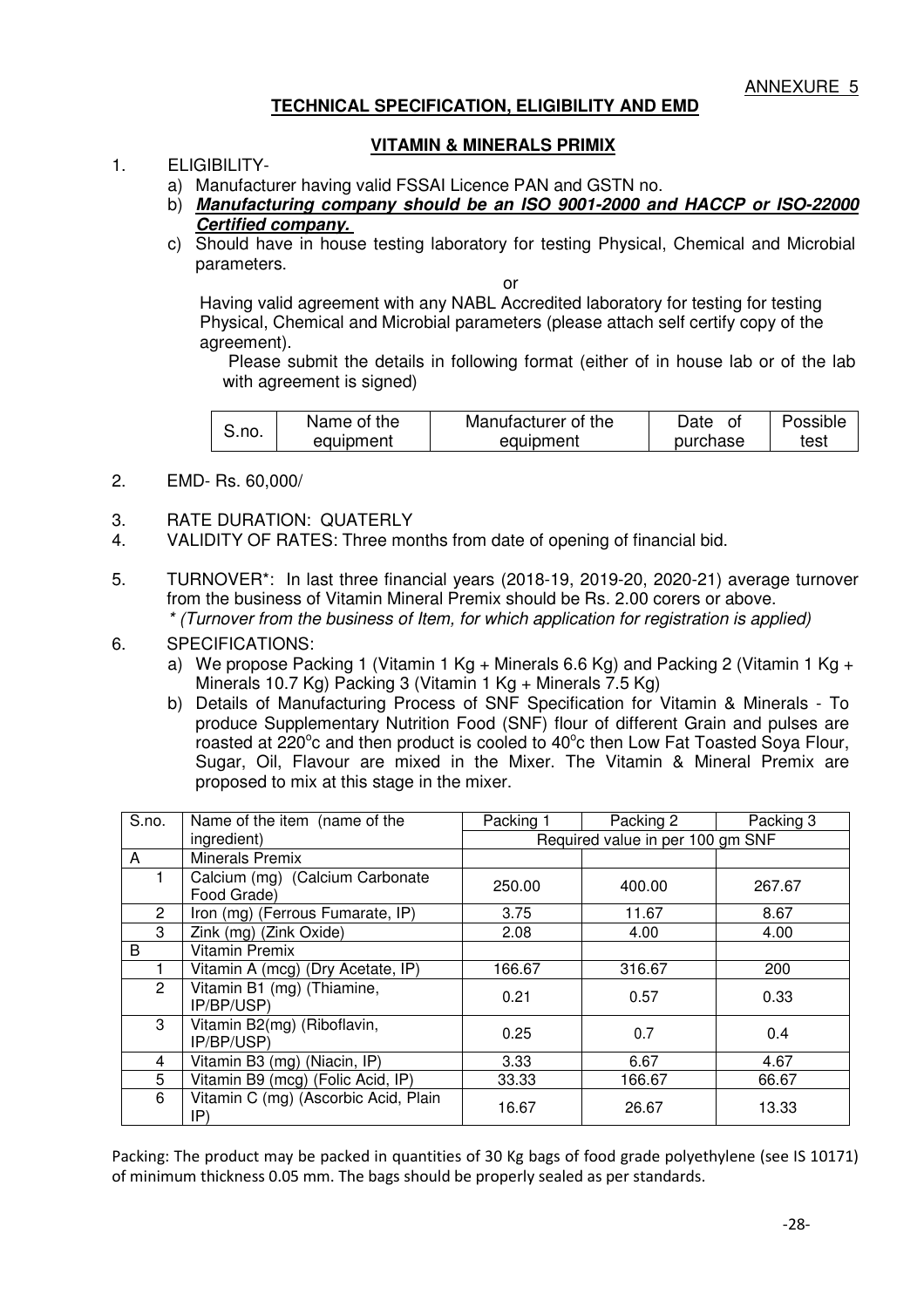- Marking : The following particulars shall be marked or labeled on each bag:-
	- 1. Name of the product.<br>2. Name and address of
	- 2. Name and address of the manufacturer.<br>3. Batch or code number.
	- 3. Batch or code number.<br>4. Net weight.
	- Net weight.
	- 5. Date of manufacture.
	- 6. Other information as per F.S.S.A.I. guidelines.
	- 7. The words "Best before......." (month and year to be indicated); and<br>8. Any other requirements as specified under the Standards Weight
	- Any other requirements as specified under the Standards Weights and Measures (Packaged Commodities) Rules, 1977 and Prevention of Food Adulteration Act, 1954 and Rules framed there under.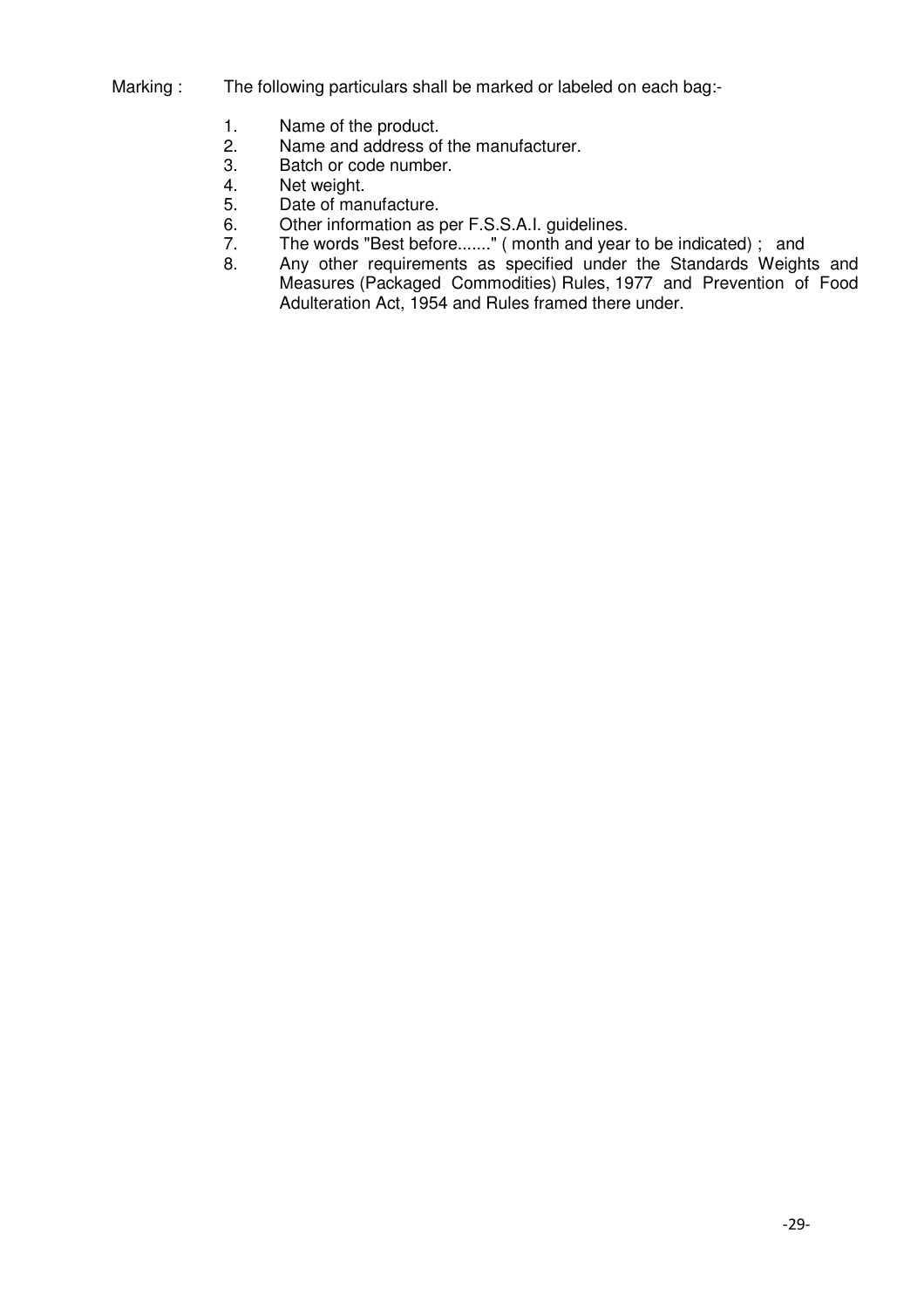# **TECHNICAL SPECIFICATION, ELIGIBILITY AND EMD FORTIFIED RICE KERENALS (FRK)**

- 01. ELIGIBILITY
	- a) Manufacturer having valid FSSAI Licence and PAN and GSTN no.
	- b) Manufacturing company should be an ISO 9001-2000 and HACCP or ISO-22000 Certified company
	- d) Should have in house testing laboratory for testing Physical, Chemical and Microbial parameters. Please submit the details in following format:

| S.no. | Name of the | Manufacturer of the | Date     | Possible |
|-------|-------------|---------------------|----------|----------|
|       | equipment   | equipment           | purchase | test     |

- 02. EMD- Rs.30000/-
- 03. RATE DURATION: MONTHLY
- 04. VALIDITY OF RATES: One month from date of opening of financial bid.
- 05. TURNOVER\*: In last three financial years (2018-19, 2019-20, 2020-21) \* average turnover should be Rs. 1.00 crores or above.

*\* (Turnover from the business of Item, for which application for registration is applied)* 

#### 06. SPECIFICATIONS:

DETAILS INGREDIENTS OF KHICHDI - Rice (48%), Soya Grits (15%), Moong Dal (23%).

Masala (2% with Double Fortified Salt (80% rest quantity of Turmeric powder.) Red chilly powder, Garam masala and Oil (12%) are mixed in a Mixer The FRK is proposed to mix in the mixer Specification Rice should be fortified using extrusion technology so as to give stability of micronutrients in the rice kernels across processing, storage, washing and cooking Rice when fortified, shall contain added iron, folic acid and vitamin B-12 at the level given in the table below

| S.no.          | Name of the item (name of the     | Packing 1 | Packing 2                             | Packing 3 |  |
|----------------|-----------------------------------|-----------|---------------------------------------|-----------|--|
|                | ingredient)                       |           | Required value in per 100 gm Khichadi |           |  |
| 1              | Iron (mg) (Feric Pyrophosphate)   | 1.26      | 9.33                                  | 6.33      |  |
| $\overline{2}$ | Zink (mg) (Zink Oxide)            | 2.08      | 4.00                                  | 4.00      |  |
| 3              | Vitamin A (mcg) (Dry Acetate, IP) | 166.67    | 316.67                                | 200.00    |  |
| $\overline{4}$ | Vitamin B1 (mg) (Thiamine,        | 0.21      | 0.57                                  | 0.33      |  |
|                | IP/BP/USP)                        |           |                                       |           |  |
| 5              | Vitamin B2 (mg) (Riboflavin,      | 0.25      | 0.70                                  | 0.40      |  |
|                | IP/BP/USP)                        |           |                                       |           |  |
| 6              | Vitamin B3 (mg) (Niacin, IP)      | 3.33      | 6.67                                  | 4.67      |  |
| 7              | Vitamin B9 (mcg) (Folic Acid, IP) | 33.33     | 166.67                                | 66.67     |  |

Note: It is proposed to mix 7.5 kg FRK in 1000 kg Khichadi. The value shown above should give values of all 7 ingredients in 100 gm of final Khichdi recipe.

Packing : The product may be packed in quantities of 30 Kg bags of food grade polyethylene (see IS 10171) of minimum thickness 0.05 mm. The bags should be properly sealed as per standards.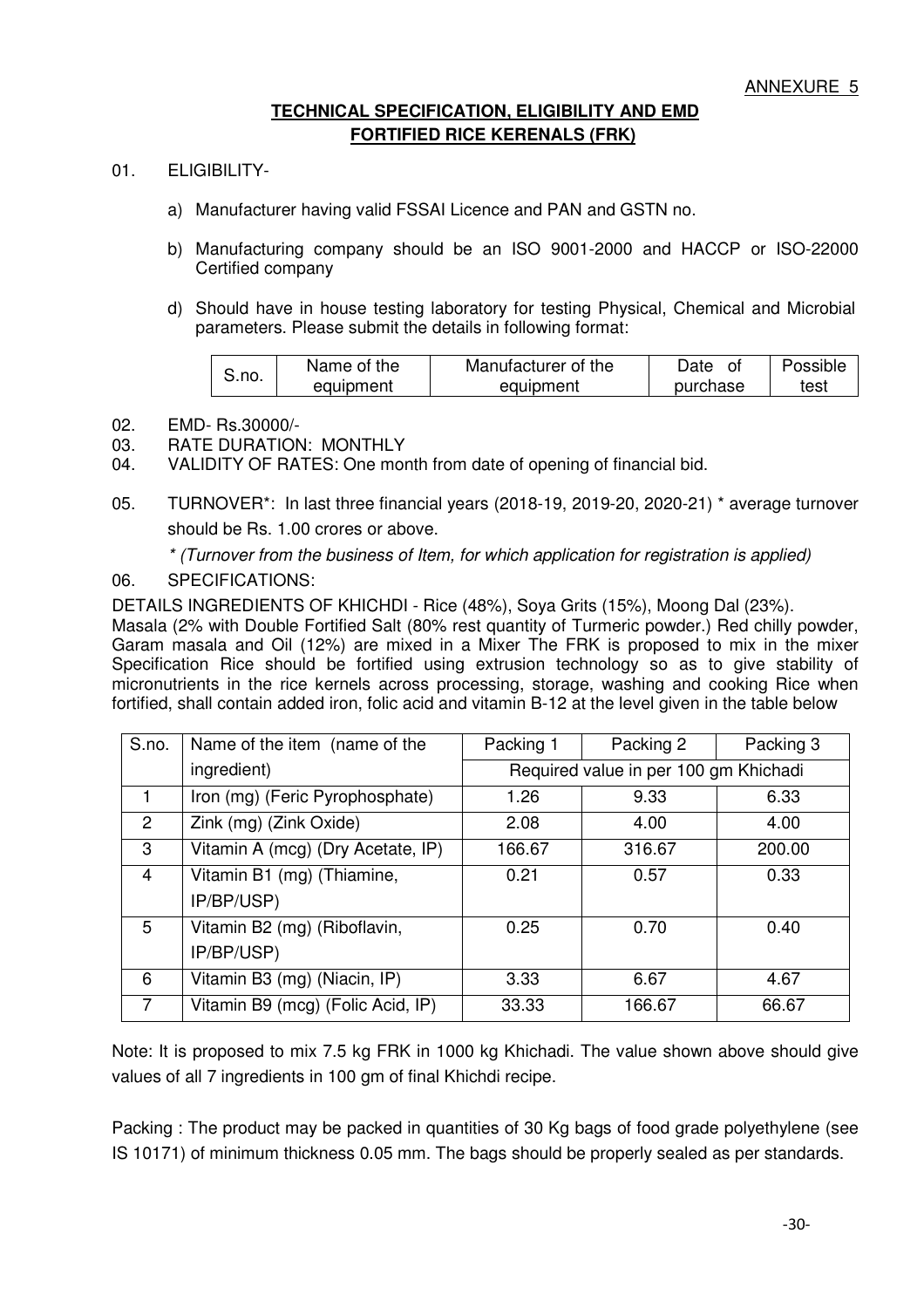Marking :The following particulars shall be marked or labelled on each bag:-

- 1. Name of the product.
- 2. Name and address of the manufacturer.
- 3. Batch or code number.
- 4. Net weight.
- 5. Date of manufacture.
- 6. Other information as per F.S.S.A.I. guidelines.
- 7. The words "Best before......." ( month and year to be indicated) ; and
- 8. Any other requirements as specified under the Standards Weights and Measures (Packaged Commodities) Rules, 1977 and Prevention of Food Adulteration Act, 1954 and Rules framed there under.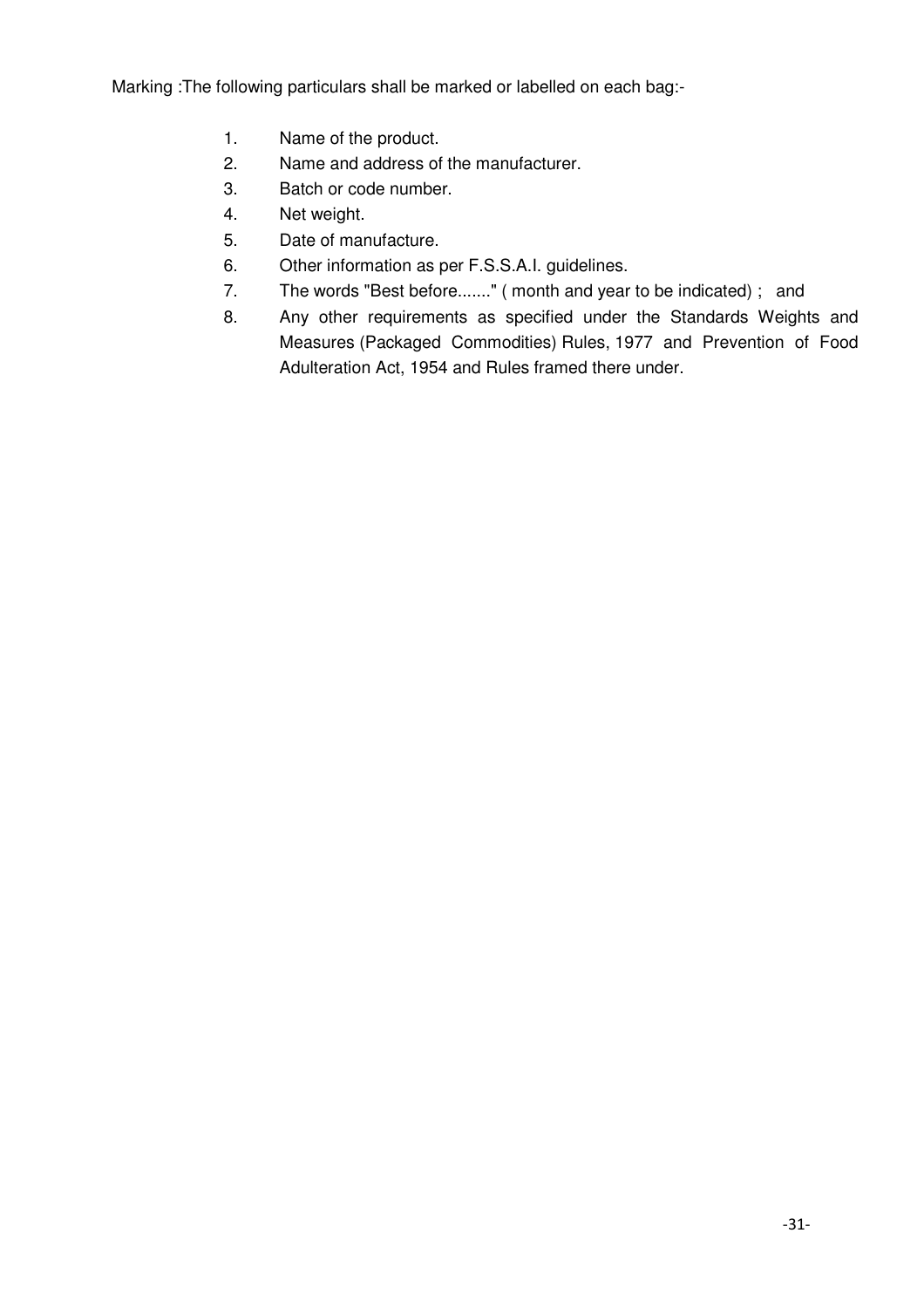# **TECHNICAL SPECIFICATION, ELIGIBILITY AND EMD MILK POWDER (IS MARKED IS: 1165:2002)**

## 1. ELIGIBILITY:

Manufacturer having valid license issued by BIS for IS 1165:2002 with up to date amendments along with valid FSSAI License PAN and GSTN no or their authorized dealer having valid FSSAI License and PAN and GSTN.

- 2. EMD- Rs. 12,00,000/- (Note : to be deposit at the time of agreement)
- 3. RATE DURATION: MONTHLY
- 4. VALIDITY OF RATES: One month from date of opening of financial bid. TURNOVER\*: In last three financial years (2018-19, 2019-20, 2020-21) \* average turnover should be Rs. 35.00 crores or more. **If application is submitted by authorized dealers, credentials of manufactures for turnover shall be considered for eligibility**

*\* (Turnover from the business of Item, for which application for registration is applied) 5.* SPECIFICATIONS:

- 5.1 Milk Powder Should Conform BIS Standard IS 1165:2002 with up to date amendments.
- 5.2 Description- The material shall be white or white with greenish tinge or light cream in colour. It shall be free from lumps except those that break up readily under slight pressure and shall be reasonably free from scorched particles. It shall also be free from extraneous matter.
- 5.3 Flavor and taste-The Flavor of the product or of the reconstituted milk shall be pleasant. It is recommended that the Flavour and taste may be judged on the basis of their sensory characteristics (see IS 10030).
- 5.4 Hygienic Conditions: The product shall be manufactured and packed under hygienic conditions as per IS 2491.
- 5.5 Milk Powder shall be the material prepared by spray drying of standardized milk obtained from fresh cow milk or buffalo milk or a mixture thereof (the standardized milk shall be prepared by adjustment of suitably processed milk solids). The standardized milk shall be free from additives. All processing and drying should be carried out in a manner that minimizes the loss of nutritive value, particularly protein quality. For improving the disperse ability of the product, lecithin to a maximum extent of 0.5 percent by mass may be added and declared on the label as per the FPA Rules.The product may contain added calcium chloride, citric acid and sodium citrate, sodium salts of orthophosphoric acid and polyphosphoric acid (as linear phosphate), not exceeding 0.3 percent by mass of the finished product. Such additions need not be declared on the label.Milk powder may contain a maximum of 0.01 percent of butylated hydroxyanisole (BHA) by mass of the finished product.
- 5.6 Bacterial Count: The bacterial count per gram of the product shall not be more than 40000 when determined according to the method prescribed in IS 5402.
- 5.7 Coliform Count: The Coliform bacteria shall be absent in 0.1 g of the product when determined according to the method prescribed in IS 5401.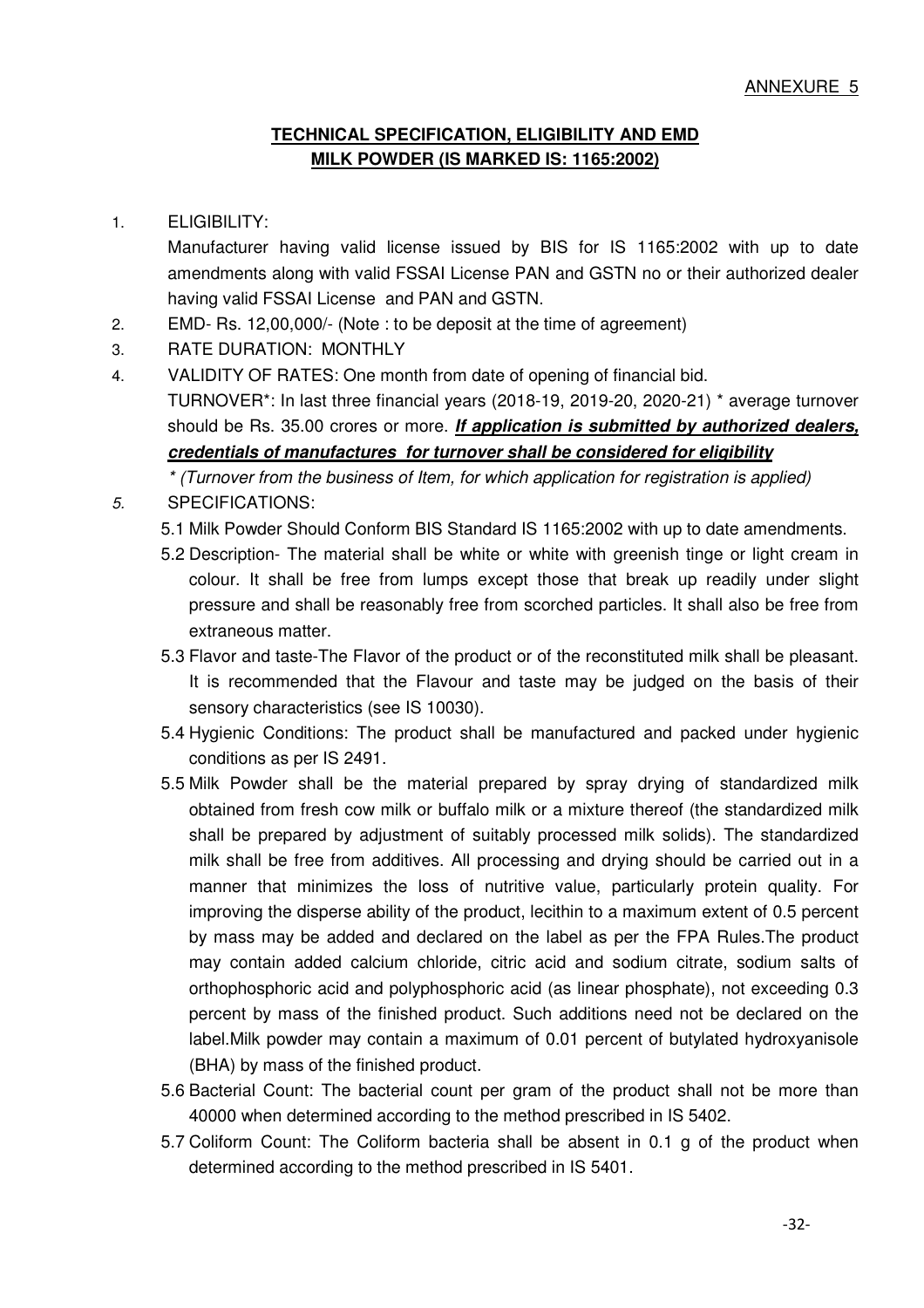- 5.8 Staphylococcus Aureus: The coagulase positive staphylococcus aureus shall be absent in 0.1 g of the product when tested as per the procedure described in IS 5887 (Part 2)
- 5.9 Salmonella: Salmonella shall be absent in 25 g of the product when tested as per the procedure described in IS 5887 (Part 3)
- 5.10 Shigella: Shigella shall be absent in 25 g of the product when tested as per the procedure described in IS 5887 (Part 7).
- 5.11 Packing: The product may be packed in quantities of 25 Kg bags of food grade polyethylene (see IS 10171) of minimum thickness 0.05 mm. The bags should be properly sealed as per standards.
- 5.12 MARKING: The package shall bear legibly and indelibly the following information:
	- a) Name of the material and brand name, if any;
	- b) Name and address of the manufacturer;
	- c) Type of material;
	- d) Batch or code number;
	- e) Process of drying;
	- f) Month and year of manufacturing or packing ;
	- g) Net weight;
	- h) Directions for storage;
	- i) Best for consumption up to..... (month and year in capital letter );

### OR

Best for consumption within ...... (Months) From the date of packing/ manufacture;

- j) Direction for reconstitution ;
- k) Other information as per F.S.S.A.I. guidelines.
- l) Any other requirements under then Standards of Weights and Measure (Packaged Commodities) Rules, 1977 and Prevention of Food Adulteration Act, 1954 and Rules framed there under.

The product shall also conform to the requirements given in Table below:

| TABLE -1       |                                      |             |                               |  |  |  |
|----------------|--------------------------------------|-------------|-------------------------------|--|--|--|
| S.No.          | Characteristics                      | Requirement | Method of Test, Ref to        |  |  |  |
|                | Moisture, percent by mass (Max)      | 4.0         | IS 11623                      |  |  |  |
| $\overline{2}$ | Total solids, Percent by mass (min)  | 96.0        | See Note                      |  |  |  |
| 3              | Fat, percent by mass, Min            | 26.0        | IS 11721 for reference        |  |  |  |
|                |                                      |             | purpose and 5 of IS 1224      |  |  |  |
|                |                                      |             | (Part 2) for routine purposes |  |  |  |
| $\overline{4}$ | Insolubility index Max               | $2.0$ ml    | IS 12759                      |  |  |  |
| 5              | Total ash (on dry basis), percent by | 7.3         | Annex A of BIS 1165-2002      |  |  |  |
|                | mass, basis), percent by mass, Max   |             |                               |  |  |  |
| 6              | Titratable acidity (lactic           | 1.2         | Annex B of BIS 1165-2002      |  |  |  |
|                | acid), percent by mass. Max          |             |                               |  |  |  |

Note: From the mass of residue, as obtained in the method prescribed in IS 1162 calculate the percentage of total solids.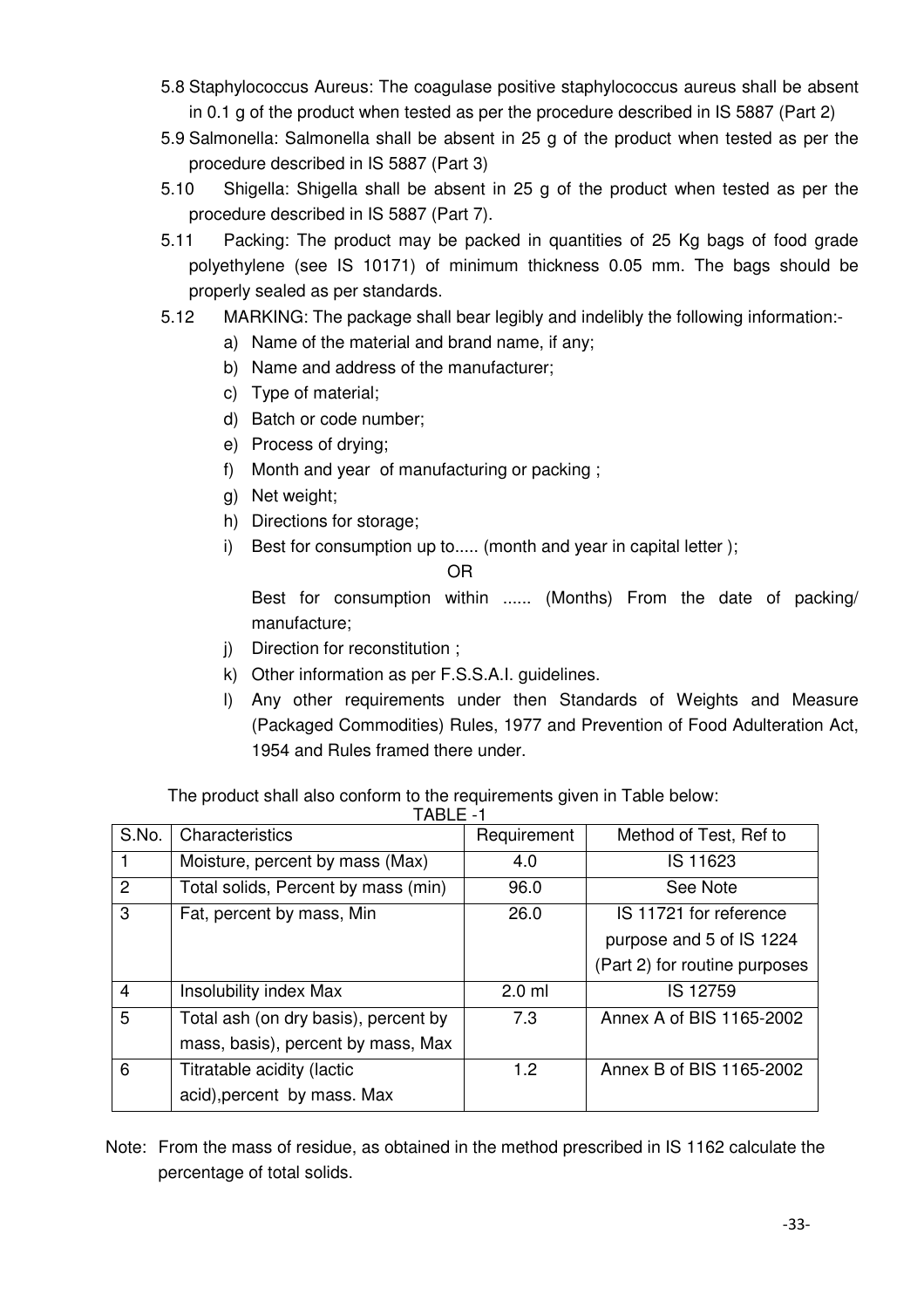## **TECHNICAL SPECIFICATION, ELIGIBILITY AND EMD GRAM DAAL (CHANA DAL), MOONG DAAL**

- 1- ELIGIBILITY: Manufacturer having valid FSSAI License and PAN and GSTN no. or their authorized dealer having valid FSSAI License and PAN and GSTN.
- 2- EMD- a) CHANA DAL Rs. 5,00,000/
	- b) MOONG DAAL Rs 8,00,000/-
- 1. RATE DURATION: MONTHLY
- 2. VALIDITY OF RATES: One month from date of opening of financial bid.
- 3. TURNOVER\*: In last three financial years (2018-19, 2019-20, 2020-21) , average turnover should be for Channa Dal Rs 14 crores and for Moong Dal 23 crores or above. **If application is submitted by authorized dealers, credentials of manufactures for turnover shall be considered for eligibility**

*\* (Turnover from the business of Item, for which application for registration is applied)* 

- 4. SPECIFICATIONS:
	- 4.1 GRADE AND SPECIFICATIONS OF CHANA DAL
		- a) Should be the dried mature grains (of Cicer Arietinum)
		- b) Should be uniform in size, shape and colour.
		- c) Should be sweet, hard, clean, wholesome and free from moulds, living insects, obnoxious smell, discoloration, admixture of deleterious substances and all other impurities except of the extent indicated in schedule below (Table 1)
		- d) Should be in sound merchantable condition.
		- e) Should conform to PFA Rules.
		- f) Should not have mixture of other food grains.
	- g) Moisture 9.9% Max.<br>7.2 GRADE AND SPEC
	- GRADE AND SPECIFICATIONS OF MOONG DAL
		- a) Should be the dried mature grains (of Cicer Arietinum)
		- b) Should have uniform size, shape and colour.
		- h) Should be sweet, hard, clean, wholesome and free from moulds, living Substances and all other impurities except of the extent indicated in schedule below (Table 1)
		- d) Should be in sound merchantable condition.
		- e) Should conform to PFA Rules.
		- f) Should not have mixture of " TIVDA" DAL (In other food grains the same will not be accepted)
		- g) Moisture 10.1 % Max.

#### Table 1

Schedule showing maximum permissible limits of different refractions:

| Grade         | Foreign<br>matter* | Other<br>food<br>$arains %$ | Damaged<br>$\%$<br>arains | Slightly damaged<br>torched grains % | Immature shrivelled &<br>Broken grains % | Admixture of<br>other verities % | Wee-<br>veiled<br>$arains %$ |
|---------------|--------------------|-----------------------------|---------------------------|--------------------------------------|------------------------------------------|----------------------------------|------------------------------|
| Medium        | 2%                 | Nil%                        | .5%                       | 2.5%                                 | 2%                                       | Nil                              | 1%                           |
| $\sim$ $\sim$ |                    |                             |                           | .                                    | $ -$                                     |                                  |                              |

Foreign Matter: Includes organic and inorganic matter. The inorganic matter shall include sand, gravel, dirt, pebbles, and stones, lumps of earth, clay and mud. The organic matter shall include chaff, straw, weed seed and inedible grains.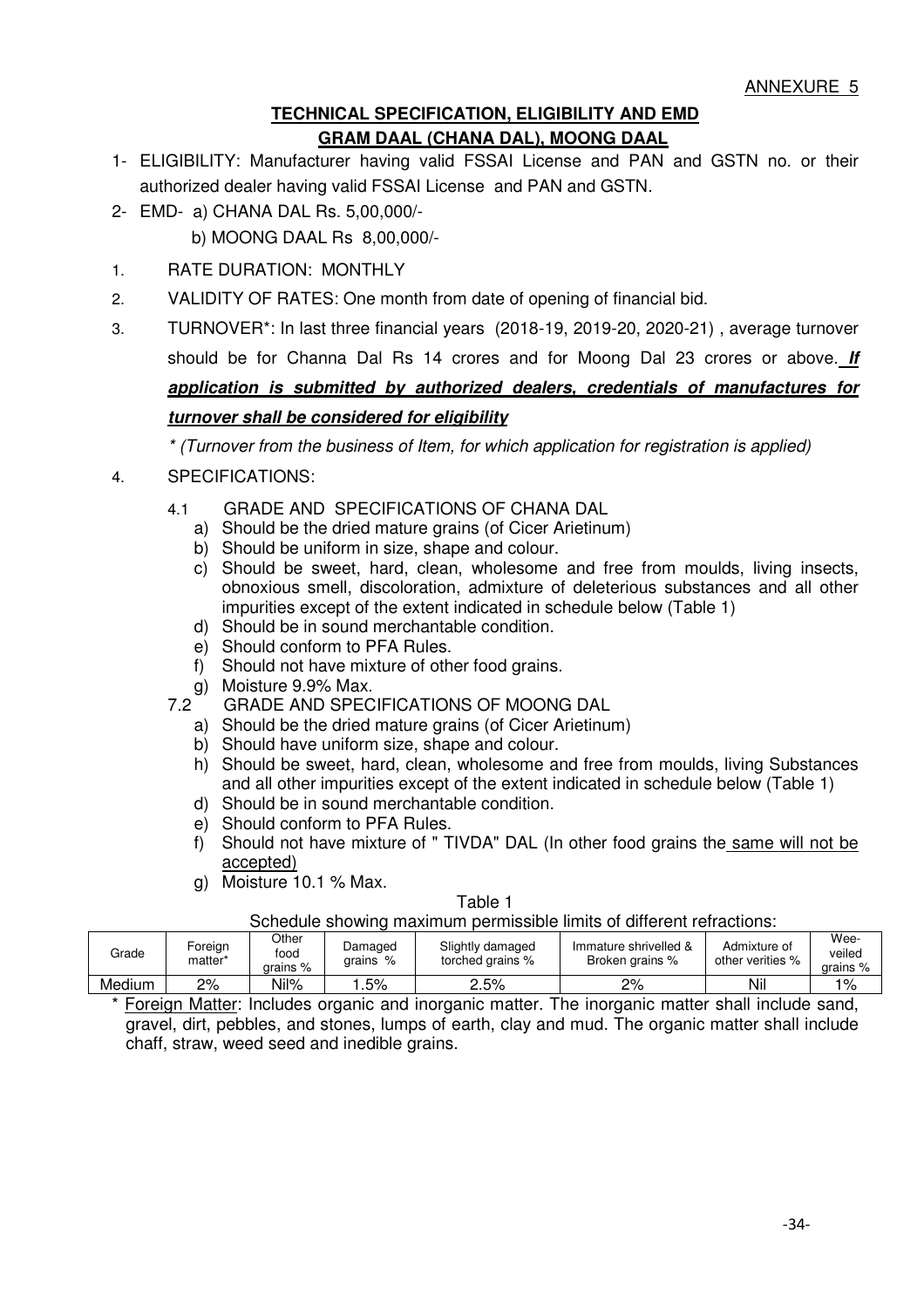## **TECHNICAL SPECIFICATION, ELIGIBILITY AND EMD**

#### **TURMERIC, RED PEPPER AND GARAM MASALA POWDER**

- 1. ELIGIBILITY: Manufacturer having valid FSSAI Licence and AGMARK and PAN and GST no. or their Authorized Dealer having valid FSSAI Licence and PAN and GST no.
- 2. EMD : Rs. 20,000/-
- 1. RATE DURATION : QUATERLY
- 3. VALIDITY OF RATES: Three months from date of opening of financial bid.
- 4. TURNOVER: In last three financial years (2018-19, 2019-20, 2020-21) \*average turnover should be Rs. 60 lakhs or above. **If application is submitted by authorized dealers, credentials of manufactures for turnover and experience shall be considered for eligibility**

*\* (Turnover from the business of Item, for which application for registration is applied)* 

- 5. SPECIFICATIONS- Turmeric, Red Pepper and Garam Masala Powder shall be free from mustiness or other foreign odors. The products must be free from mold, living and dead insects, insect fragments, and rodent contamination. They shall be free from any added colouring matter including Lead Chromate and morphologically extraneous matter including foreign starch.
- A. TURMERIC POWDER. Turmeric Powder must conform to standards as follows:

| Son | Particulars                               | Standard                       |
|-----|-------------------------------------------|--------------------------------|
|     | Moisture                                  | Not more than 10.0 % by weight |
| 2   | Total ash on a dry basis                  | Not more than 9.0% by weight   |
| 3   | Ash insoluble in dil.HCL on a dry basis   | Not more than 1.5 % by weight  |
| 4   | Colouring powder expressed as curcuminoid | Not less than 2.0 % by weight  |
|     | content on a dry basis                    |                                |
| 5   | Total starch                              | Not more than 60.0 percent by  |
|     |                                           | weight.                        |
| 6   | Test for lead chromate                    | Negative                       |

B. RED PEPPER (MIRCH) POWDER- Red Pepper Powder must conform to standards as follows:

| Son             | <b>Particulars</b>                   | Standard                     |
|-----------------|--------------------------------------|------------------------------|
|                 | Moisture content                     | Not more than 11% by weight  |
| $\overline{2}$  | Total ash on a dry basis             | Not more than 8% by weight   |
| $\sqrt{3}$      | Hydrochloric acid insoluble ash on a | Not more than 1.3% by weight |
|                 | dry basis                            |                              |
|                 | Crude fibre                          | Not more than by weight      |
| $5\overline{)}$ | Non-volatile ether extract on a dry  | Not more than 12% by weight  |
|                 | basis                                |                              |

C. GARM MASALA POWDER- Garam masala powder shall be obtained by grinding clean dried and sound black/white pepper, white cumin, cloves, small/large cardamom, cinnamon, Chinese cassia mace and nutmeg, saffron and ginger. Garam Masala powder must conform to standards as follows:

| culars'<br>нс<br>ווזר<br>ъ<br>iuai u<br>วเd.<br>ື |
|---------------------------------------------------|
|---------------------------------------------------|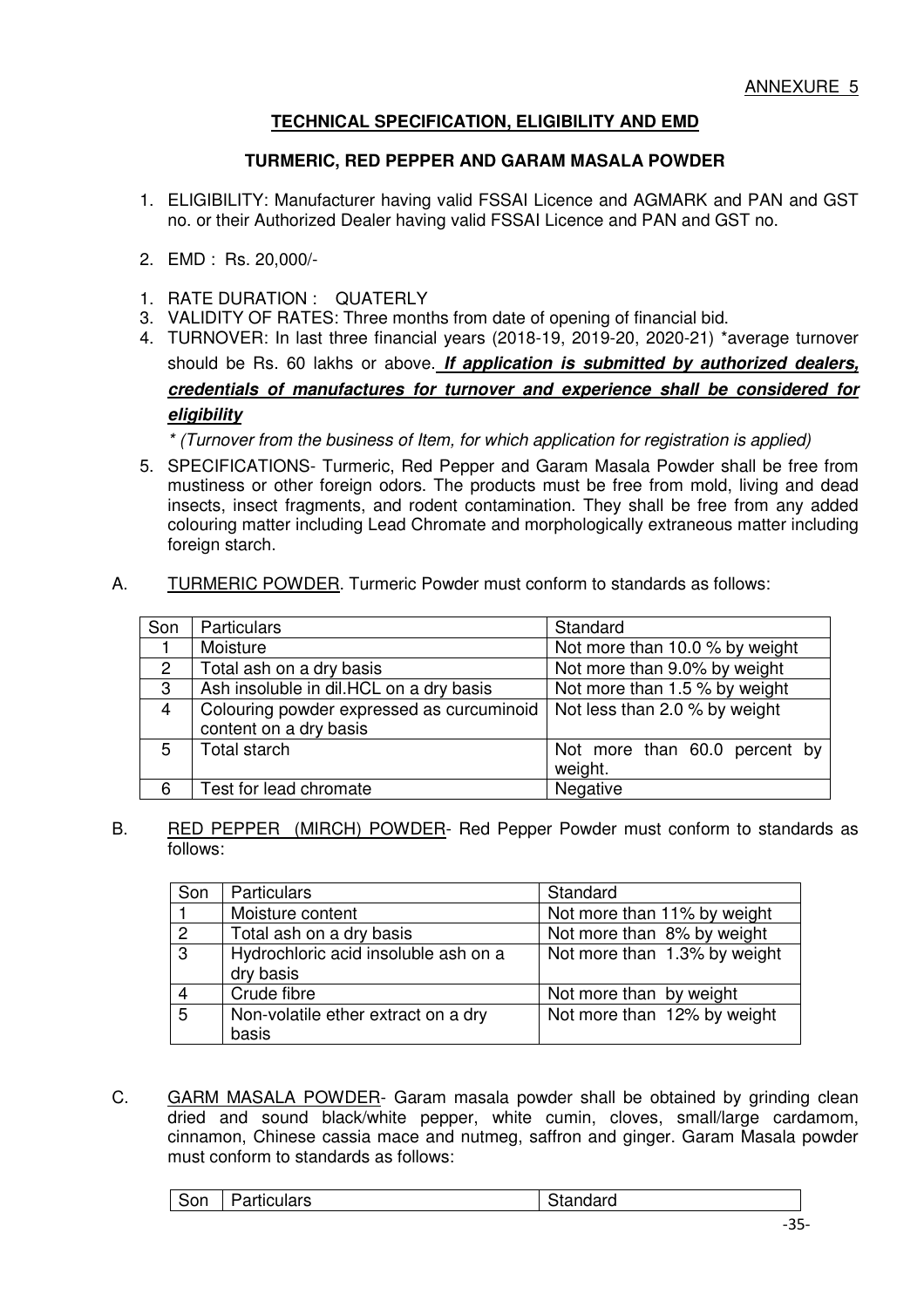|                | Moisture content percent by mass      | 10% Max                     |
|----------------|---------------------------------------|-----------------------------|
| 2              | Total ash, percent by mass            | 7% Max                      |
| $\mathbf{3}$   | Acid insoluble ash percentage by mass | 1.0% Max                    |
| $\overline{4}$ | Non-volatile ether extract percent by | 15% Min                     |
|                | mass                                  |                             |
| 6              | Volatile Oil, ml/100g Min             | 1.5 Min                     |
| 5              | Crude fibre                           | Not more than 15% by weight |

Packing : The product may be packed in quantities of 30 Kg/ or as per requirement bags of food grade polyethylene (see IS 10171) of minimum thickness 0.05 mm. The bags should be properly sealed as per standards.

Marking :The following particulars shall be marked or labelled on each bag:-

- 1. Name of the product.
- 2. Name and address of the manufacturer.
- 3. Batch or code number.
- 4. Net weight.
- 5. Date of manufacture.
- 6. Other information as per F.S.S.A.I. guidelines/AGMARK.
- 7. The words "Best before......." ( month and year to be indicated) ; and
- 8. Any other requirements as specified under the Standards Weights and Measures (Packaged Commodities) Rules, 1977 and Prevention of Food Adulteration Act, 1954 and Rules framed there under.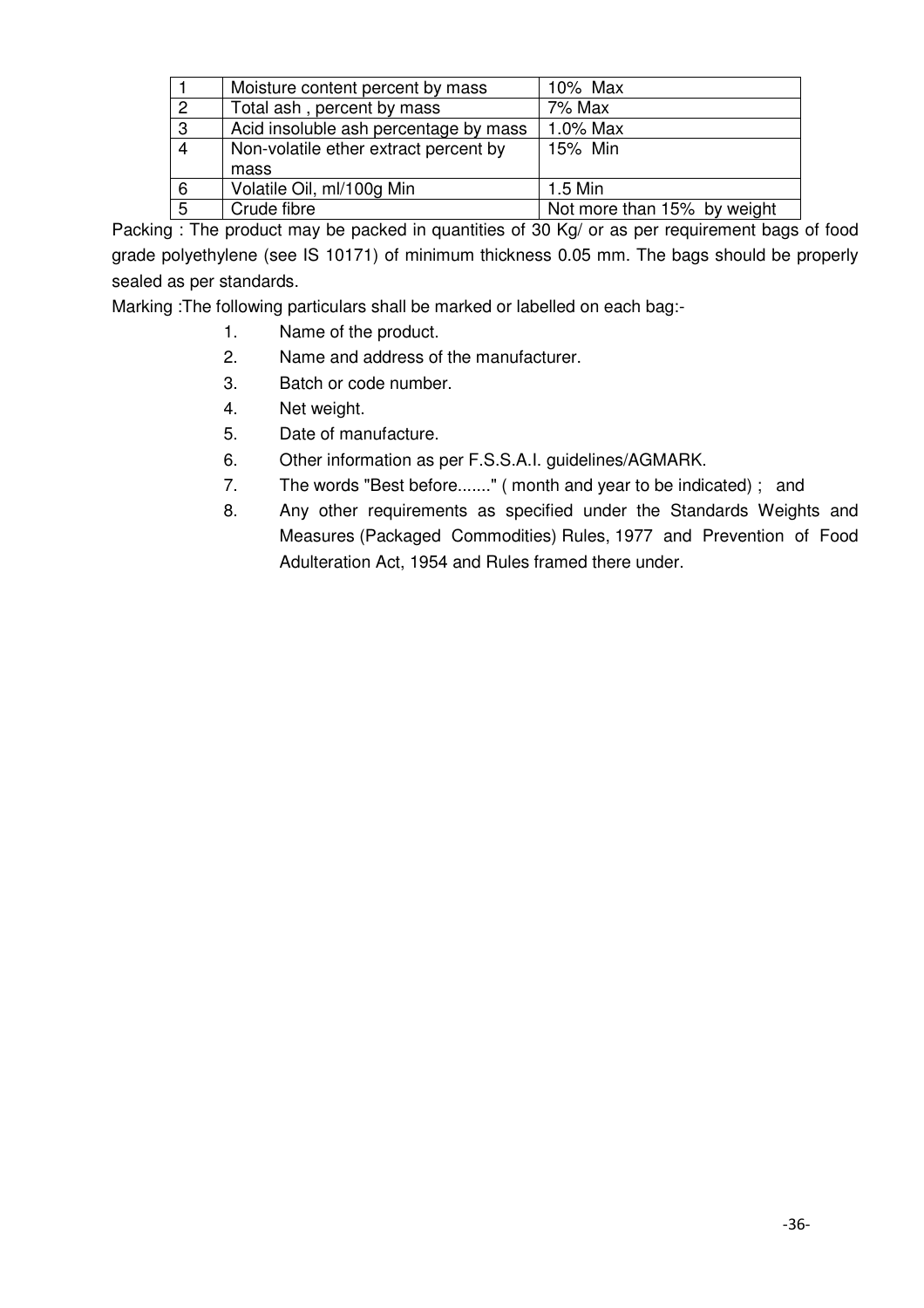#### **TECHNICAL SPECIFICATION, ELIGIBILITY AND EMD DOUBLE FORTIFIED SALT (IODINE+IRON)**

2. ELIGIBILITY:

Manufacturer having valid FSSAI License for Manufacturing DFS [Double Fortified Salt (Food Grade) with Iodine and Iron] and / or Having valid BIS License for IS 16232:2014 (Iron Fortified Iodized Salt (double fortified salt)- Food Grade and PAN and GST no. or their Authorized Dealer having valid FSSAI License and PAN and GST no.

- 3. EMD : Rs. 6,000-
- 4. RATE DURATION : QUATERLY
- 5. VALIDITY OF RATES: Three months from date of opening of financial bid.

TURNOVER\*: In last three financial years (2018-19, 2019-20, 2020-21) \*average turnover should be Rs. 18.00 lakhs or above. **If application is submitted by authorized dealers,**

# **credentials of manufactures for turnover and experience shall be considered for eligibility**

*\* (Turnover from the business of Item, for which application for registration is applied)* 

5. SPECIFICATIONS-As per FSSAI Standard or as per IS 1632:2014 general requirements will be as follows:

| S.no           | Characteristics                                                                      | Requirement |
|----------------|--------------------------------------------------------------------------------------|-------------|
|                | Moisture not more than by weight                                                     | 1.5%        |
| $\overline{c}$ | Water insoluble Matter percent by mass, dry basis                                    | Max 1.0     |
| 3              | Chloride content (as NaCl), percent by mass on dry basis                             | Min 97.0    |
| 4              | Matter insoluble in dilute HCI percent by mass on dry basis                          | Max 0.30    |
| 5              | Matter Soluble in water other then sodium chloride, percent by mass on<br>dry basis, | Max<br>2.5  |
| 6              | Iron content (as Fe,ppm)                                                             | 850-1100    |
|                | lodine content ppm Min                                                               |             |
|                | a. Manufacturers level not less than ppm                                             | 30          |
|                | b. Distribution channel not less than including retail level                         | 15          |
| 8              | Phosphorous (as P2O5, ppm)                                                           | 2800-3100   |
| 9              | Sulphate (as SO4), present by mass<br>Max 0.10                                       |             |
| 10             | Magnesium (as mg, Water soluble, present by mass Max)                                | 0.10        |
| 11             | pH value in 5% aqueous Solution                                                      | 3.5 to 5.5  |
| 12             | Sodium Hexametaphosphate, percent by mass on dry basis,                              | max 1.0     |

Provided that double fortified salt may contain Sodium Hexametaphosphate (food grade) as stabilizer at concentration of not more than 1.0 percent on dry weight basis.

Packing : The product may be packed in quantities of 30 Kg/ or as per requirement bags of food grade polyethylene (see IS 10171) of minimum thickness 0.05 mm. The bags should be properly sealed as per standards.

Marking :The following particulars shall be marked or labelled on each bag:-

- 1. Name of the product.
- 2. Name and address of the manufacturer.
- 3. Batch or code number.
- 4. Net weight.
- 5. Date of manufacture.
- 6. Other information as per F.S.S.A.I. guidelines/BIS.
- 7. The words "Best before......." ( month and year to be indicated) ; and
- 8. Any other requirements as specified under the Standards Weights and Measures (Packaged Commodities) Rules, 1977 and Prevention of Food Adulteration Act, 1954 and Rules framed there under.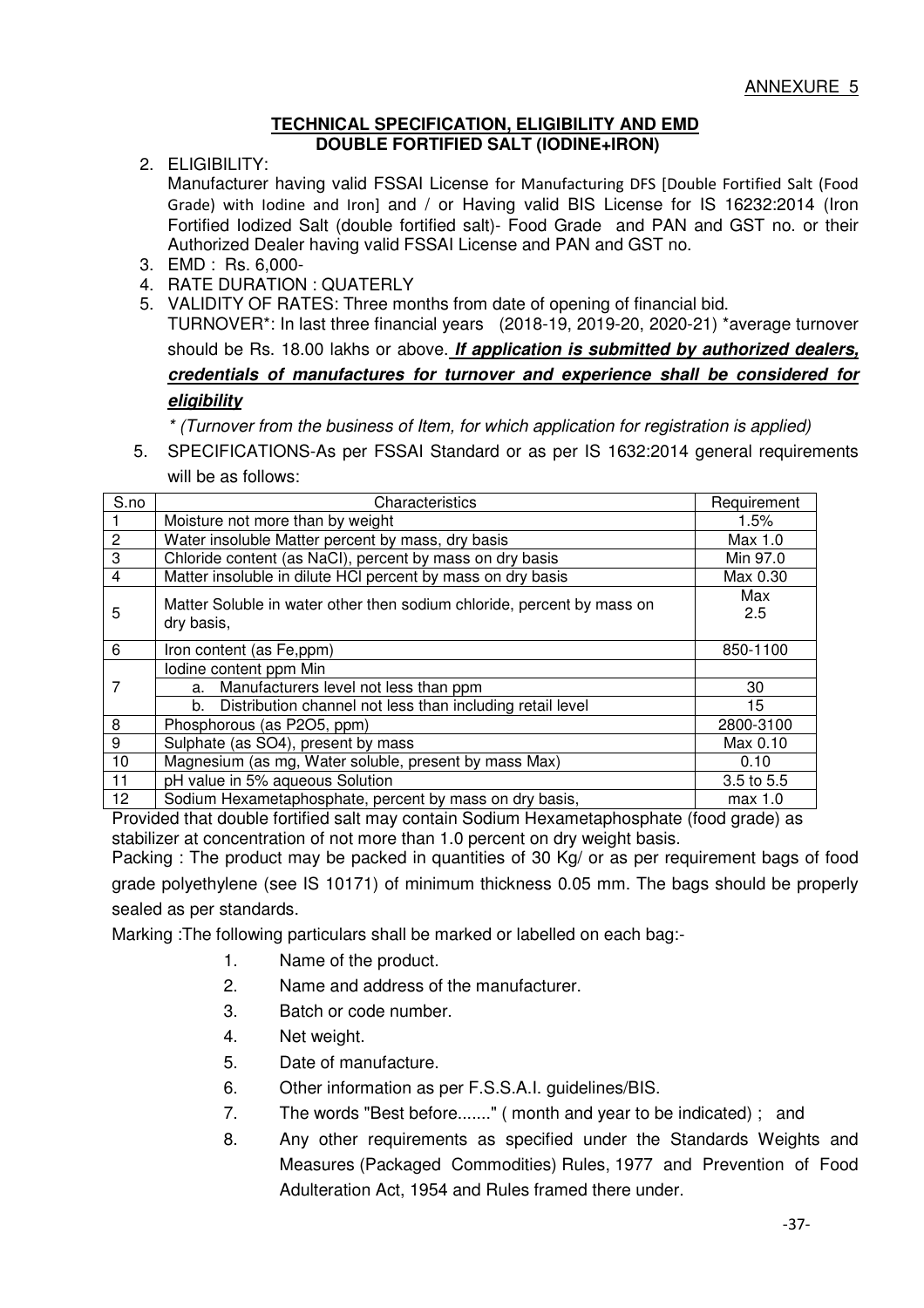# **TECHNICAL SPECIFICATION AND ELIGIBILITY AND EMD LAMINATED FILM**

- 1. ELIGIBILITY:
	- a) The Manufacturer having valid Manufacturing Registration Certificate (License/ Acknowledgement EM Part II/ IEM Udhyog Adhar) issued by District Trade Industries Centre (DTIC) or Statutory Competent Authority for manufacturing Films with valid PAN and GSTN no.
	- c) Should have in house multilayer blown film extrusion plant, Auto registration, Rotogravure printing machine, Solvent less lamination machine, Slitting and Rewinding machine, Testing facilities for tensile strength, Bound strength, Bursting strength, Dart drop strength.
	- d) Details should be submitted in following format:

| S.no. | Type of printing | Manufacturer of the | Date of Capac |     | No. of  |
|-------|------------------|---------------------|---------------|-----|---------|
|       | machines         | equipment           | purchase      | itv | colours |

| S.no. | Name of the | Manufacturer of the | Date<br>Οt | Possible test |
|-------|-------------|---------------------|------------|---------------|
|       | equipment   | equipment           | purchase   |               |

- 2. EMD- Rs 2,50,000/-
- 3. RATE DURATION: MONTHLY
- 4. VALIDITY OF RATES: One months from date of opening of financial bid
- 5. TURNOVER\*: In last three financial years (2018-19, 2019-20, 2020-21) average turnover should be Rs 7.00 crores or more.

*\* (Turnover from the business of Item, for which application for registration is applied)* 

- 6. SPECIFICATIONS: Two colour and Multi colour (5 colour) laminated film as per given Drawing, size and Specifications.
	- 6.1 High strength flexible packaging film of 50 micron Inner layer 35 micron octane based LLDPE (reliance grade 019010 or equivalent) mixed with Metallocene (8 to 10 %), 3 micron Lamination and ink, outer layer 12 Micron polyester. This film will be used for packing of food item weighing from 600 grams to 750 grams of a pouch.
	- 6.2 55 micron Inner layer 40 micron octane based LLDPE (reliance grade 019010 or equivalent) mixed with Metallocene (8 to 10 %), 3 micron Lamination and ink, outer layer 12 Micron polyester. This film will be used for packing food item weighing 900 gram of a pouch in multi colour.
	- 6.3 All the virgin quality of Raw Material should be used, certificate in this regards will be given by the supplier for every lot supplied.
	- 6.4 The food items will have moisture of about 3 to 4 percent and oil mixture of 7 to 10 percent. The film will be used with Cup/ auger filler packing machine hiving servo driven motors, level sensor, and statistic charge eliminator. The supplier is required to allow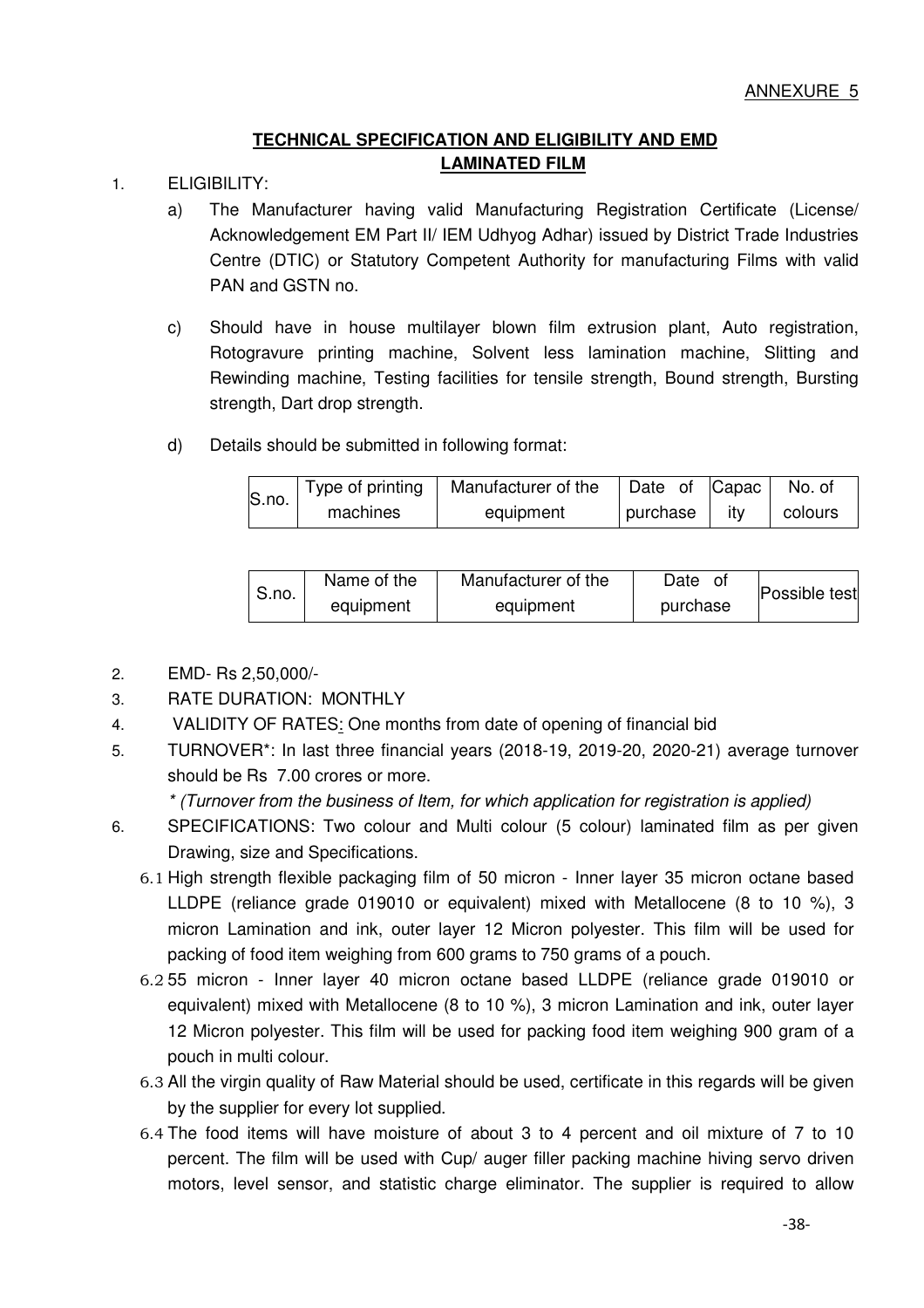seasoning of the film for at least 5 days before the same is used for packing. The film will be printed in two/three colors in six different designs, the charges of designing and printing should be included in the rates to be given in Annexure 4. The width of the film will be 390 mm (pouch width will be of 182.50 mm) and length will depend upon the size of packing of 600, 625, 750 and 900 grams (Approximate size of the pouch will be 182.5X220 mm for 600 gm, 182.5X230 mm for 625 gm 182.5X275 mm for 750 gm packing and 182.5X280 mm for 900 gm packing). The mass of the roll will be allowed with  $±3%$  tolerance.

- 6.5 Rate for Net weight without paper core should be quoted. The roll is to be packed in corrugated sheet.
- 6.6 The packing machine is having capacity to pack 55 to 65 pouches in a minute; the film should have all strength etc. to pack the item as above.
- 6.7 The Corporation may change the design of the printing material at any time giving one month time to supply the material in a revised design; no extra amount will be paid for the same.

IMPORTANT : Every applicant who has been registered with the Corporation is required to get all the cylinders ready to start production from next day of the order, if placed. No extra time will be allowed for preparation of cylinders. Design in hard copy will be provided by the corporation. Proof reading will be the responsibility of the supplier.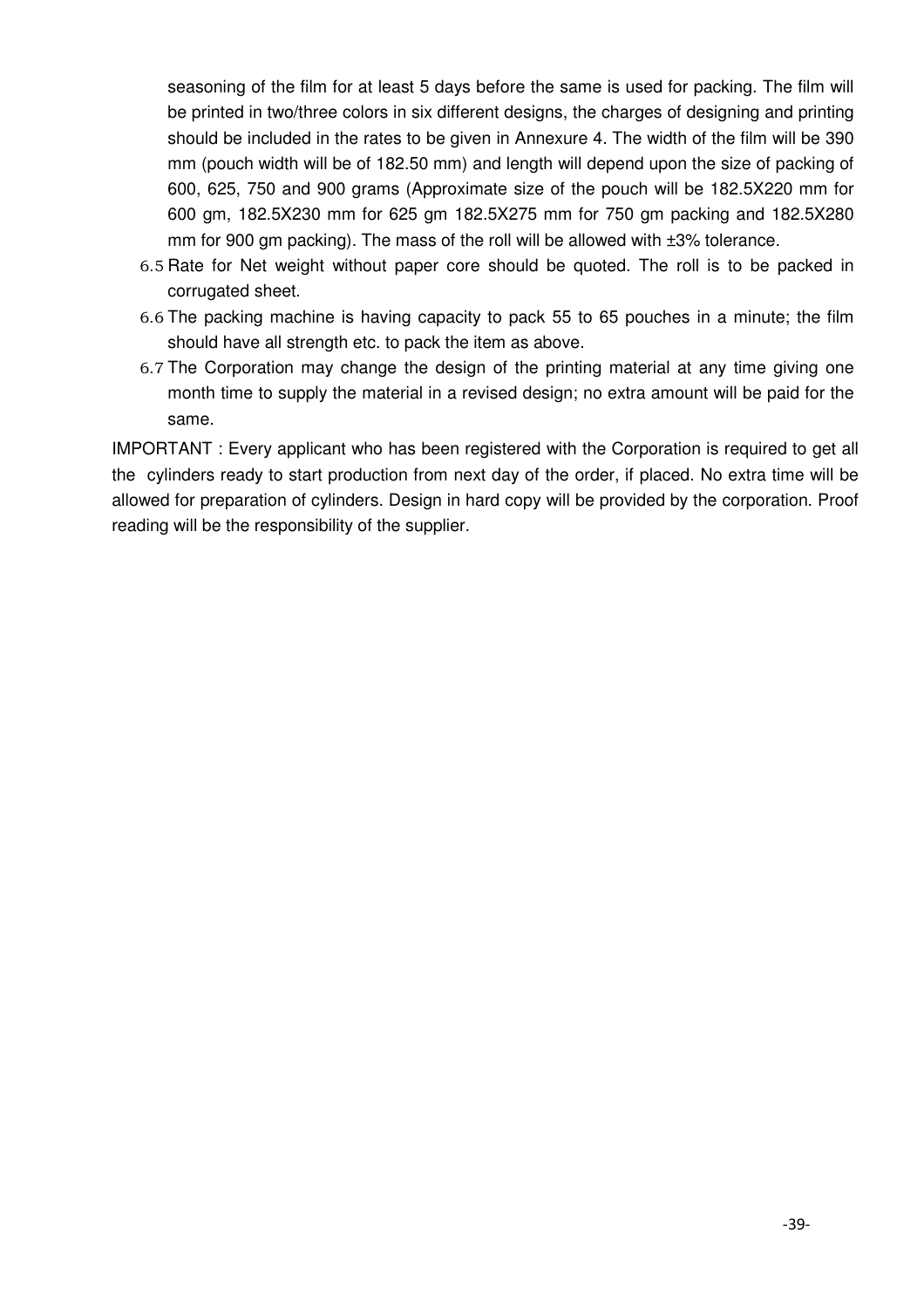# **TECHNICAL SPECIFICATION AND ELIGIBILITY AND EMD HIGH DENSITY POLYETHYLENE (HDPE) WOVEN SACKS (BAGS) (As per IS 12100:1987 – Reaffirmed 1997)**

# 1. ELIGIBILITY:

The Manufacturer having valid Manufacturing Registration Certificate (Licence/ Acknowledgement EM Part II/ IEM Udhyog Adhar) issued by District Trade Industries Centre (DTIC) or Statutory Competent Authority for manufacturing of HDPE Bags with valid PAN and GSTN no.

Should have in house printing facilities, Details should be submitted in following format:

| S.no. | No of printing | Manufacturer of the | Date     | Capacity |
|-------|----------------|---------------------|----------|----------|
|       | machines       | equipment           | purchase |          |

Should have in house testing facilities, Details should be submitted in following format:

|       | Name of the | Manufacturer of the | Date     | Possible |
|-------|-------------|---------------------|----------|----------|
| S.no. | equipment   | equipment           | purchase | test     |

# 2. EMD- Rs. 50,000/

- 3. RATE DURATION: MONTHLY
- 4. VALIDITY OF RATES: one month from date of opening of financial bid.
- 5. TURNOVER\* : In last three financial years (2018-19, 2019-20, 2020-21) \* average turnover should be Rs1.60 crore or more.

*\* (Turnover from the business of Item, for which application for registration is applied)* 

# 6. SPECIFICATIONS:

- a. REQUIRED SIZES ARE
- 1. 19" x 27" (APPROX. 48 GM PER BAG) for 15 kg Packing
- 2. 22" x 31" (APPROX. 64 GM PER BAG) for 24 and 25 kg Packing
- 3. 22" x 26" (APPROX. 53 GM PER BAG) for 18 kg Packing.
- b. Circular type, 10 x 10 mesh, milky fabric, laminated, virgin quantity, printed in two colors. The width of tape: 1.5 mm. Suitable for above packing of different kg. The size may vary as per future requirement; accordingly, rates will be called for.
- c. Fabric The fabric used in the manufacture of HDPE woven bags shall be woven from HDPE tapes (for monoaxially-oriented high -density polyethylene tapes as per IS : 6192-1984). The minimum width of tapes used for making fabric shall be not less than 2.5 mm and the linear density of the tape shall be minimum 88.8 tex (800 denier).
- d. Sack The sacks may be produced from fabric woven as a tube and cut to the required length or converted from woven fabric produced on a flat bed loom. Such converted material may be laminated prior to conversion into sacks.
- e. Tubular Woven The sack tube is produced conveniently on a circular loom. The sack tube may also be woven on a flat bed loom, which effectively weaves two layers of fabric. The weft is passed via the shuttle through each layer in turn in such a way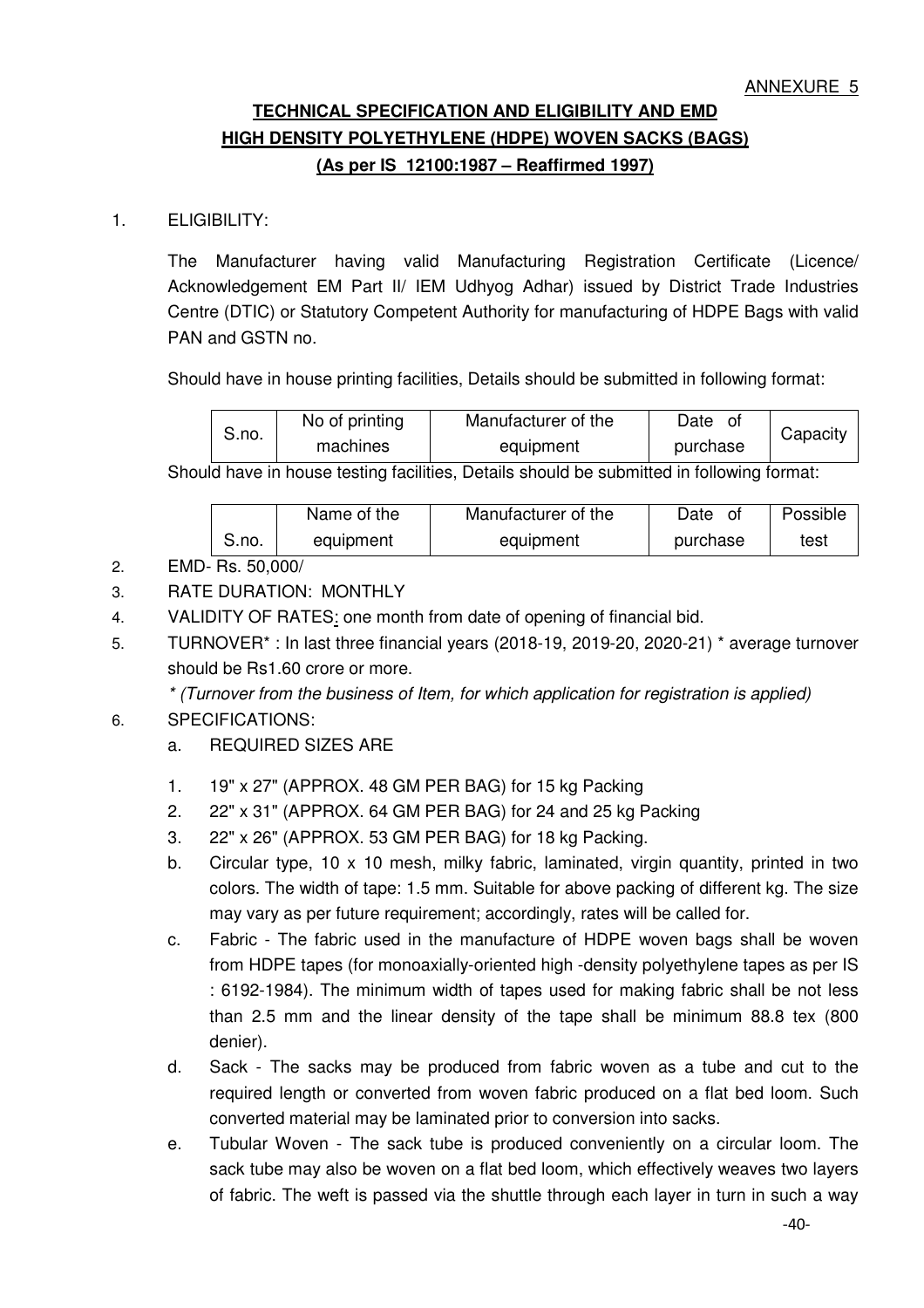that it forms tube in which the weft is continuous around the tube so formed. When this method is used, the weft direction tape lies in the transverse direction tape of the finished sack.

- f. The material used for stitching shall be HDPE tape or any other suitable thread having a minimum breaking strength of 30 N when tested according to IS: 1670-1970. The HDPE tape used for stitching shall have at least 20 percent higher denier than that used for making the sack. The stitching shall be uniform and without any loose thread or knot.
- g. Mouth of the Sack The mouth of the sack should be selvadged, hemmed or heat cut, so that the tapes do not fray. The mouth of the sack should be completely open.
- h. The breaking strength of fabric and seam breaking strength shall be as below :

| Sno          | Characteristics                                    | Requirements |
|--------------|----------------------------------------------------|--------------|
|              | Breaking strength of fabric on 5 x 20 cm strip, N. |              |
|              | minimum                                            |              |
|              | Width wise                                         | 700          |
|              | ii.<br>Length wise                                 | 600          |
| $\mathbf{2}$ | Seam breaking strength of fabric on 5X 20 cm       |              |
|              | strip, N min                                       |              |
|              | Side seam<br>a)                                    | 390          |
|              | b)<br>Bottom seam                                  | 310          |
|              |                                                    |              |

- i. Mass The mass of the sack shall be subject to the following tolerance.
	- i. On a bale of 500 sacks (excluding packing material) (+/- 3%)
	- ii. On individual sacks +/- 6%
- j. Five hundred sacks or multiples thereof shall be packed to constitute a bale, which shall be formed using a layer of HDPE or PP woven fabric or any other suitable material and suitably secured.
- k. Each bale may also be marked with the Standard Mark.
- l. All the virgin quality of Raw Material should be used, certificate in this regards will be given by the supplier for every lot supplied.

IMPORTANT : Every applicant who has been registered with the Corporation is required to get all the screen ready to start production from next day of the order, if placed. no extra time will be allowed for preparation of screen. Design in hard copy will be provided by the corporation. Proof reading will be responsibility of the supplier.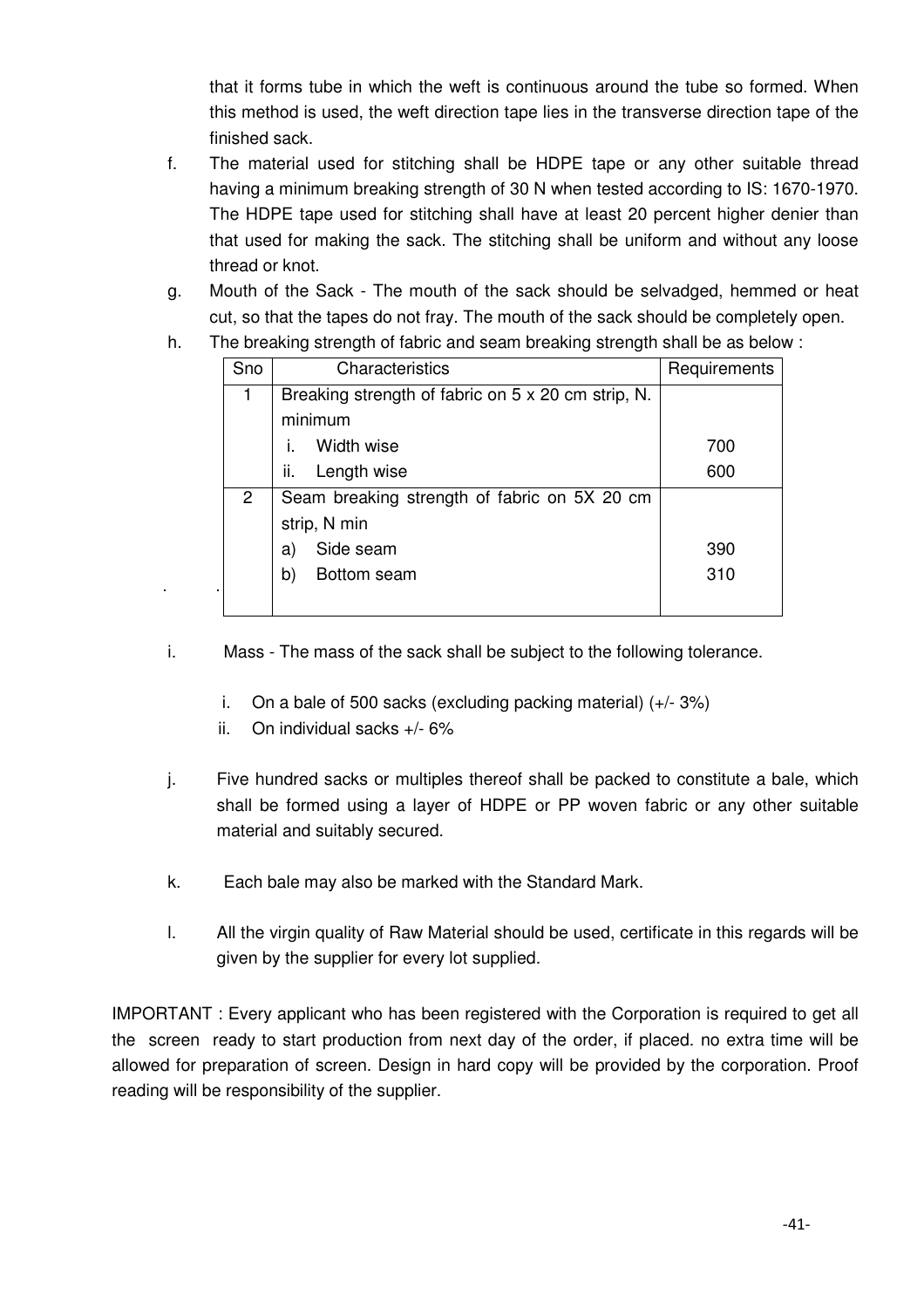# **TECHNICAL SPECIFICATION AND ELIGIBILITY AND EMD**

## **STEAM COAL**

#### 1. ELIGIBILITY:

Traders having valid Registration issued by MSTC Ltd or Coal junction or any other statutory Competent Authority for trading of Coal with valid PAN and GSTN no.

- 2. EMD-Rs 20,000/-
- 3. RATE DURATION: MONTHLY
- 4. VALIDITY OF RATES: One month from date of opening of financial bid
- 5. TURNOVER\*: In last three financial years (2018-19, 2019-20, 2020-21) average turnover should be Rs. 50 Lacs or more.
	- *\* (Turnover from the business of Item, for which application for registration is applied)*

# 6. SPECIFICATIONS: Steam Coal C Grade with following Specification

- a. Minimum calories 5000 Kcal per Kg (NCV- Net Calorific Value)
- b. Moisture 10% -12 % Maximum
- c. Dust 3 % Maximum
- d. Size 25mm (Minimum)

Should not contain stones or other foreign Material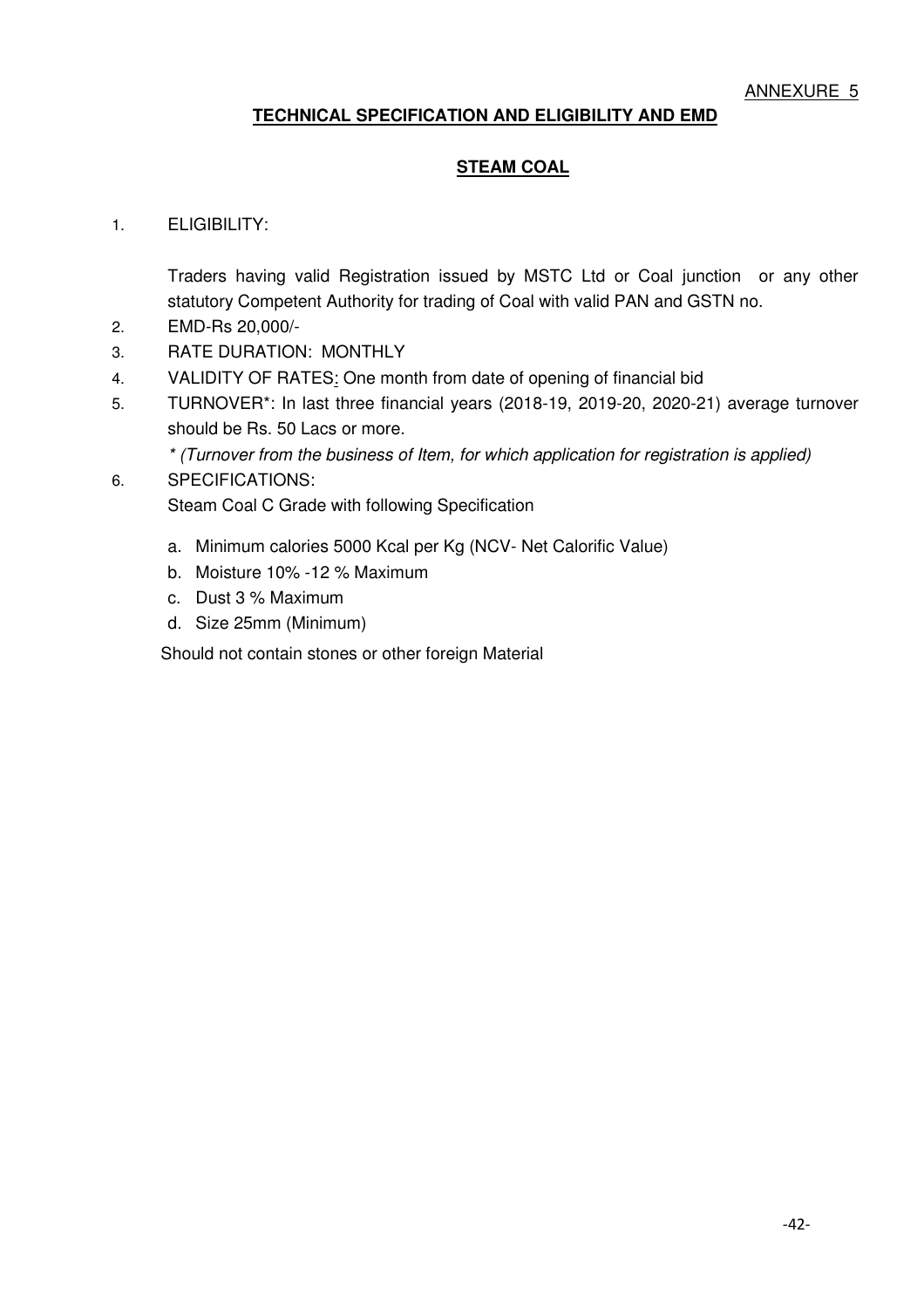## AUTHORITY LETTER FOR DEALER (On MANUFACTURER/IMPORTER'S LETTER HEAD)

This is to certify that M/s ------------------------ having it's office at ----------------------------------- (complete address) is our Authorized Dealer for Madhya Pradesh (Whole Madhya Pradesh/ for District .......................) for -------------- (Name of the product) manufactured/Imported by this company.

We have gone through the terms and conditions of Registration cum Bid Registration document invited by the Corporation and we undertake that as a manufacturer/Importer, we are also responsible for the quality of material supplied against the contract through authorized distributor. We also undertake that we are not participating directly/ through any other dealer in the process.

We also undertake that the undersigned is authorized to sign this Certificate on behalf of the company.

> Authorized Signatory Seal Name and Designation

*Note :* 

- *To be submitted in original.*
- *In Case of Company it should be supported with board resolution. In other case it should be issued by Proprietor/ Managing Partner.*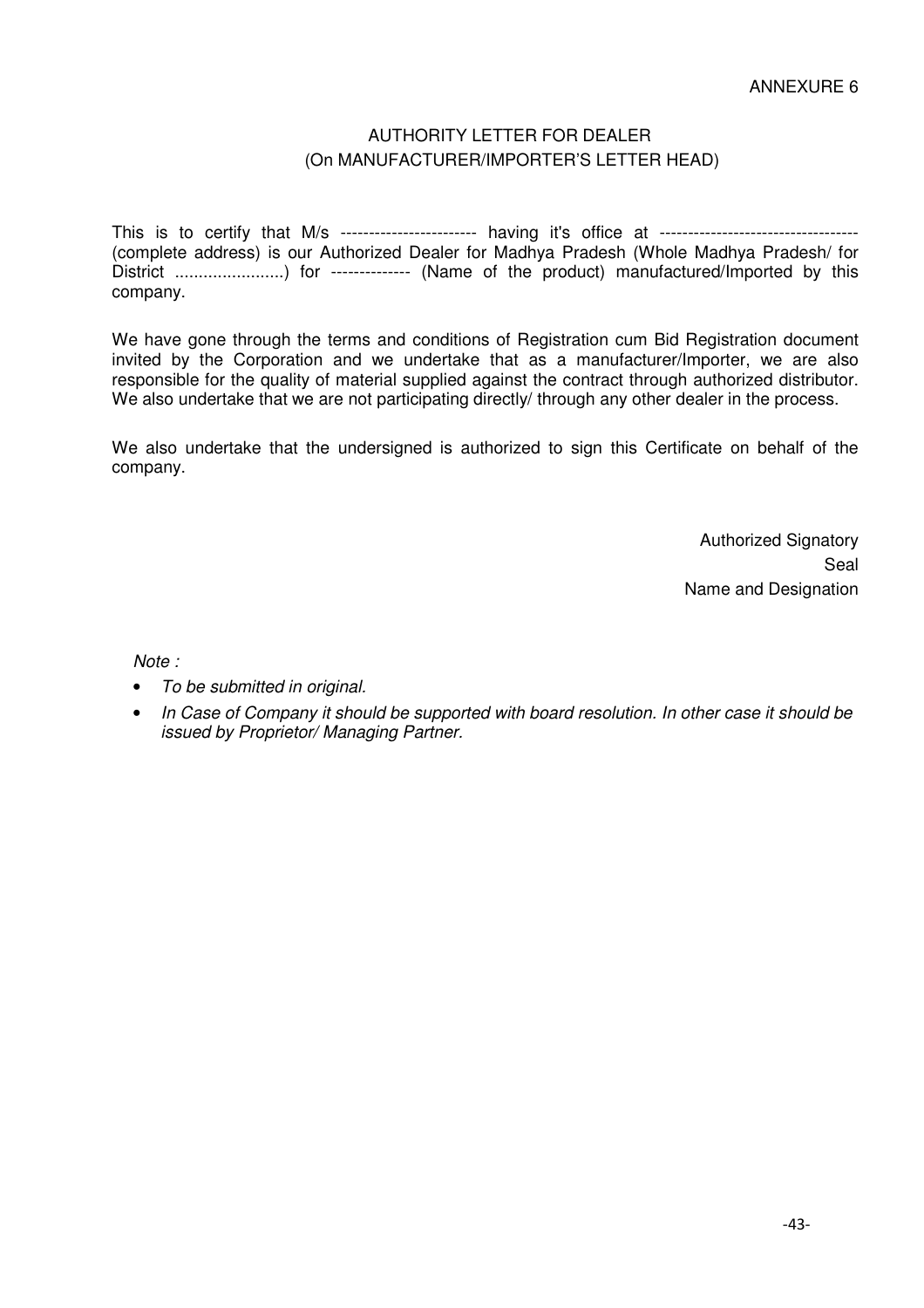## AUTHORITY LETTER FOR AUTHORIZED SIGNATORY (ON BIDDER'S LETTER HEAD)

We have gone through the terms and condition of Registration cum Bid Document invited by the Corporation and Shri ……………… Designation (Aadhaar No. …………………) is hereby authorized to submit Registration cum Bid document for supply of ………….. on behalf of us.

We also undertake that the undersigned is authorized to sign this Certificate on behalf of the company.

> Authorized Signatory Seal Name and Designation

------------------------------- *(Signature of Shri ...........................)*  VERIFIED Authorized Signatory Seal Name and Designation

*Note :* 

- *To be submitted in original.*
- *In Case of Company it should be supported with board resolution. In other case it should be issued by Proprietor/ Managing Partner.*
- *It should be supported with copy of Aadhar Number duly signed by the person signing the Documents*